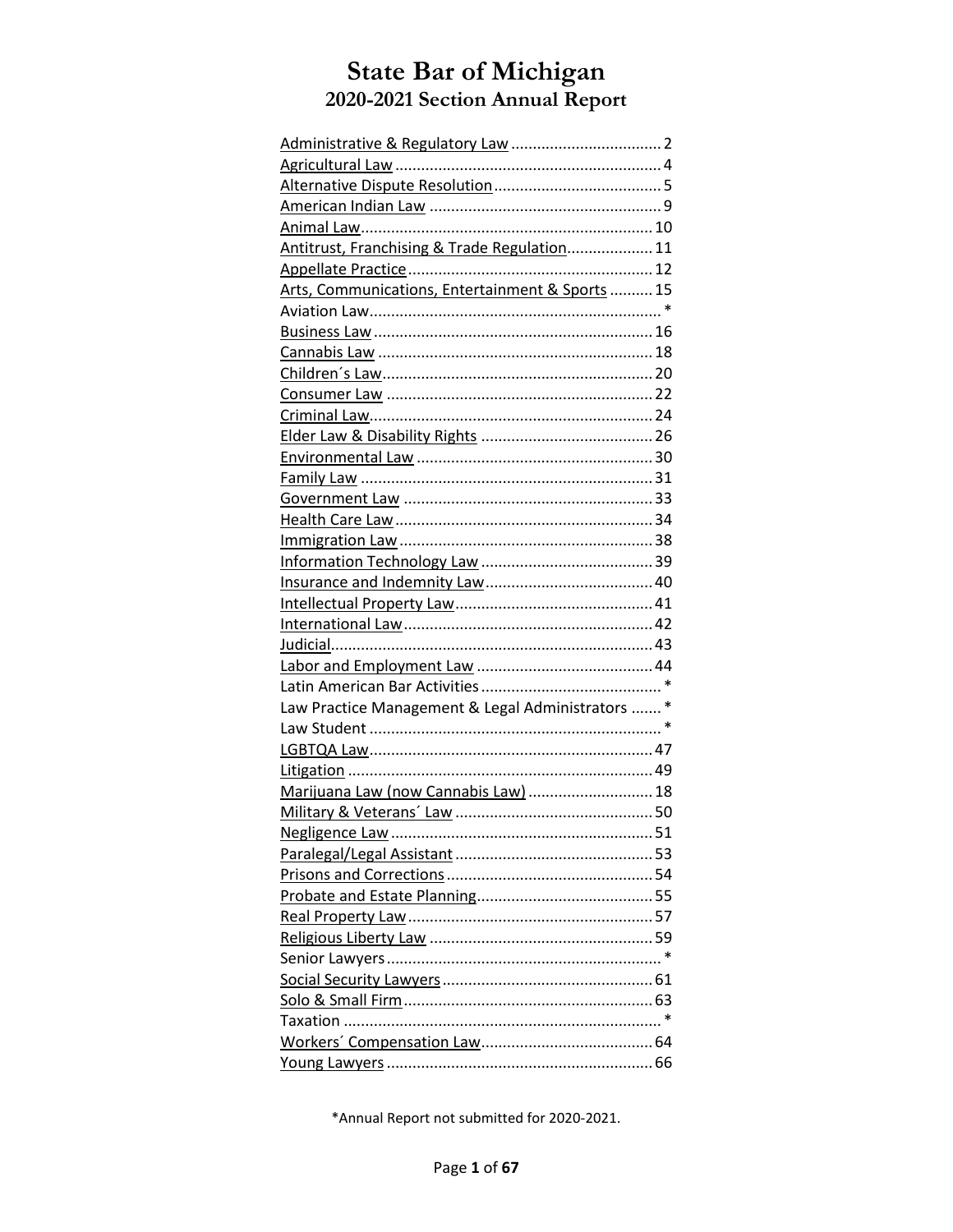<span id="page-1-0"></span>

| <b>Name of Person</b><br><b>Completing Report</b>                                                                                                                                                                                                                                     | <b>Dustin Kamerman</b>                                                                                                                                                                                                                                                                                                                                                                                                                                                                                                      |
|---------------------------------------------------------------------------------------------------------------------------------------------------------------------------------------------------------------------------------------------------------------------------------------|-----------------------------------------------------------------------------------------------------------------------------------------------------------------------------------------------------------------------------------------------------------------------------------------------------------------------------------------------------------------------------------------------------------------------------------------------------------------------------------------------------------------------------|
| <b>Title</b>                                                                                                                                                                                                                                                                          | Chair                                                                                                                                                                                                                                                                                                                                                                                                                                                                                                                       |
| <b>E-mail Address</b>                                                                                                                                                                                                                                                                 | dustink1013@gmail.com                                                                                                                                                                                                                                                                                                                                                                                                                                                                                                       |
| <b>Meeting Dates.</b>                                                                                                                                                                                                                                                                 | 10/21/2020 - Council Meeting<br>11/11/2020 - Council Meeting<br>12/09/2020 - Council Meeting<br>01/13/2021 - Council Meeting<br>02/24/2021 - Council Meeting<br>04/14/2021 - Council Meeting<br>07/19/2021 - Council Meeting<br>Section Annual Meeting - Sometime late August or<br>September 2021                                                                                                                                                                                                                          |
| Please list the dates and titles of<br>all seminars and other section<br>events held or scheduled to be<br>held between October 1, 2020 and<br>September 30, 2021. Please do<br>not list section, council, or<br>committee meetings in this<br>response; seminars and events<br>only. | 12/12/2020 - "What Administrative Law Judges Wish<br>Practitioners Knew: A Zoom Event with the Michigan<br>Office of Administrative Hearings and Rules" (with the<br>Young Lawyers Section)<br>03/10/2021 - "Virtual Luncheon with the Michigan Liquor<br><b>Control Commission"</b><br>04/21/2021 - "Best Practice Tips for Conducting Hearings<br>Before the Department of State, Office of Hearings &<br>Administrative Oversight"<br>06/07/2021 - "Virtual Lunch with the Michigan Public<br><b>Service Commission"</b> |
| Please describe any current<br>public policy activities, any<br>activities completed since<br>September 30, 2020, and any<br>activities planned between now<br>and September 30, 2021.                                                                                                | N/A                                                                                                                                                                                                                                                                                                                                                                                                                                                                                                                         |

# **Administrative and Regulatory Law Section**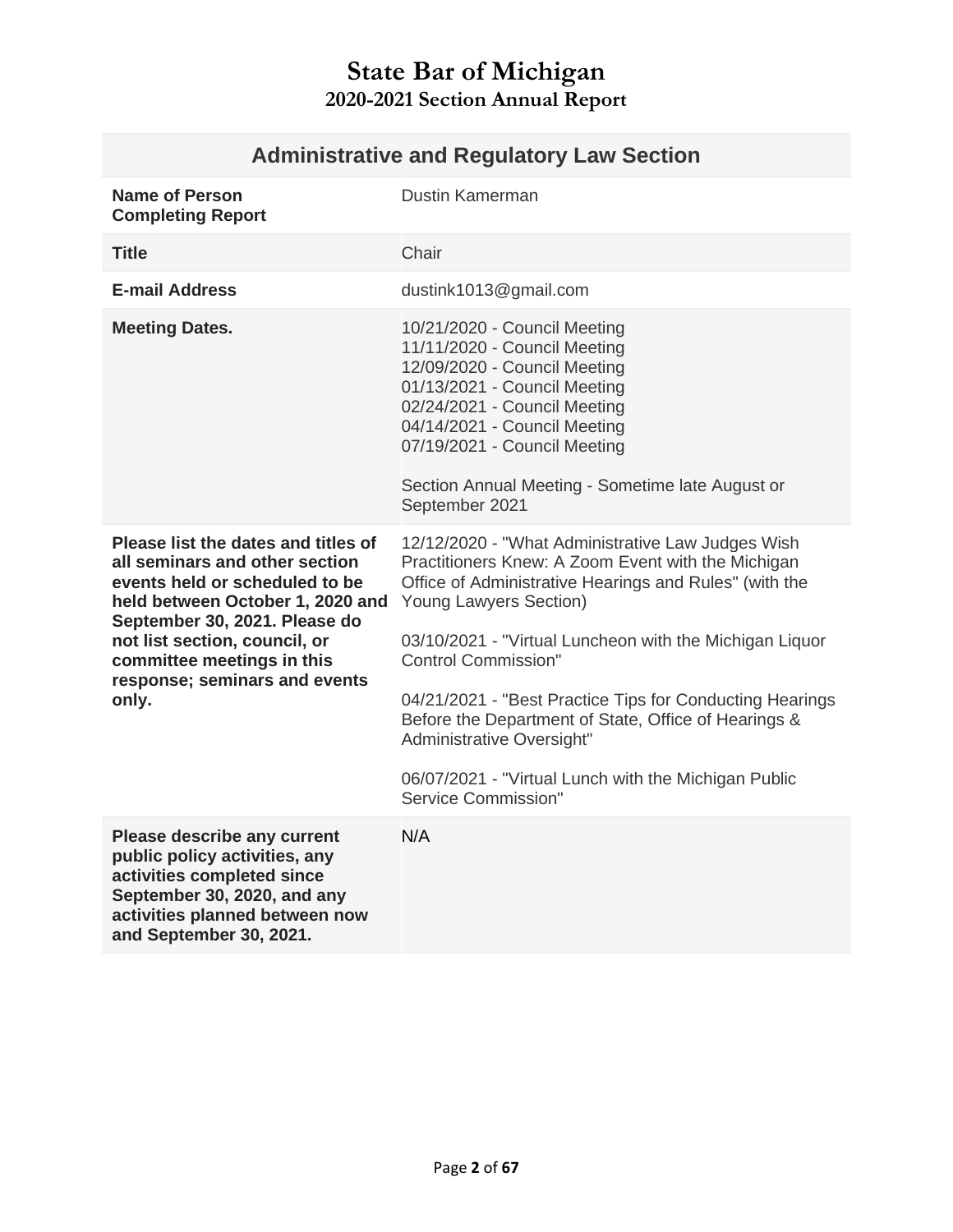#### **Administrative and Regulatory Law Section**

**Please list any other noteworthy section activities or accomplishments during the 2020-2021 bar year (Oct.-Sept.). Please include achievements, collaborations, awards and other recognition, scholarships, publications, publicity, etc. and any new initiatives your section is planning for the 2020-2021 bar year.**  N/A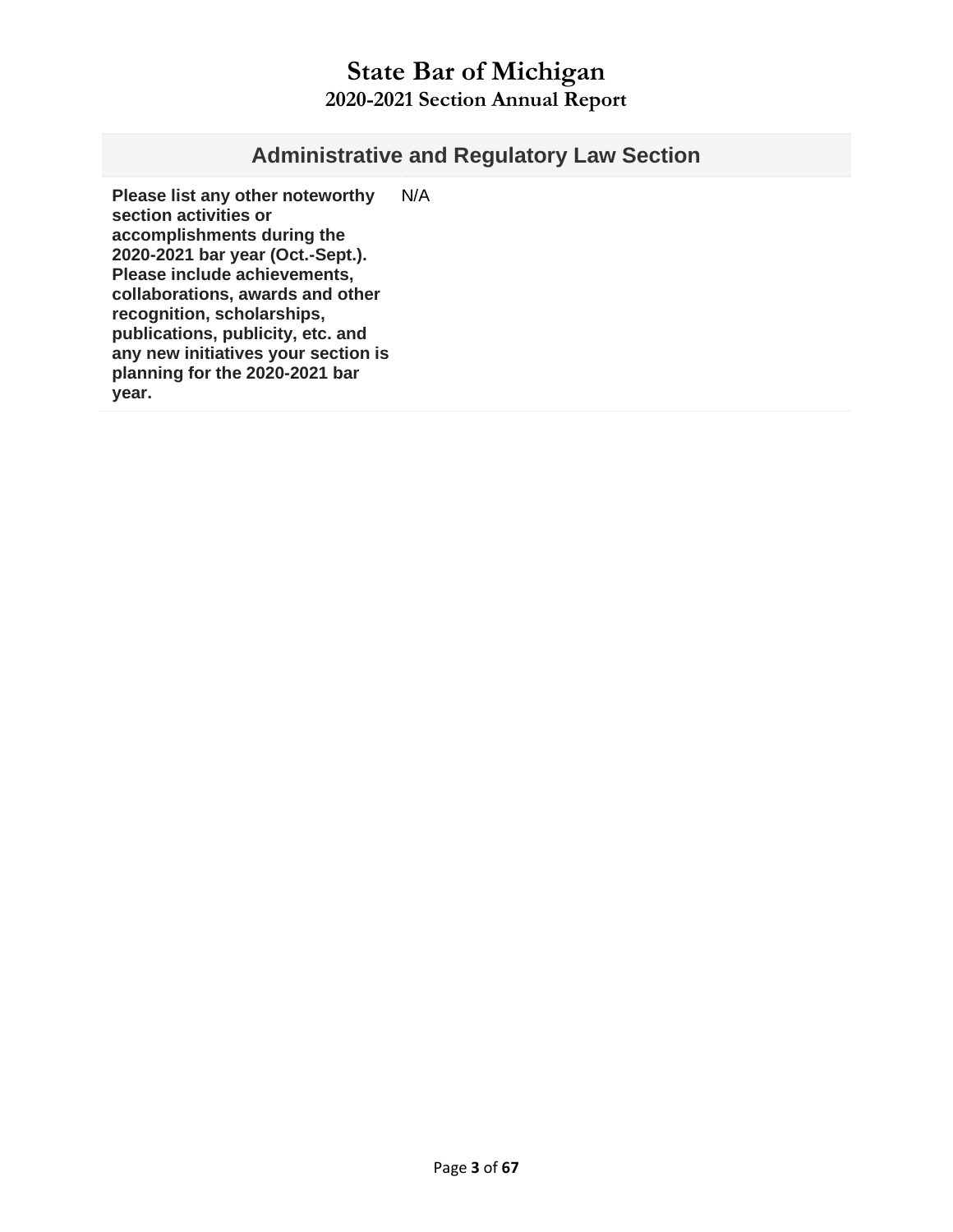<span id="page-3-0"></span>

| <b>Agricultural Law Section</b>                                                                                                                                                                                                                                                                                                                      |                                                                                                                                                                                                                              |  |
|------------------------------------------------------------------------------------------------------------------------------------------------------------------------------------------------------------------------------------------------------------------------------------------------------------------------------------------------------|------------------------------------------------------------------------------------------------------------------------------------------------------------------------------------------------------------------------------|--|
| <b>Name of Person</b><br><b>Completing Report</b>                                                                                                                                                                                                                                                                                                    | <b>Allison Eicher</b>                                                                                                                                                                                                        |  |
| <b>Title</b>                                                                                                                                                                                                                                                                                                                                         | Chair                                                                                                                                                                                                                        |  |
| <b>E-mail Address</b>                                                                                                                                                                                                                                                                                                                                | aeicher@michfb.com                                                                                                                                                                                                           |  |
| <b>Meeting Dates.</b>                                                                                                                                                                                                                                                                                                                                | 10/02/2020 - Council Meeting<br>10/16/2020 - Council Meeting<br>10/27/2020 - Council Meeting<br>03/31/2021 - Council Meeting<br>04/19/2021 - Council Meeting<br>05/20/2021 - Council Meeting<br>06/17/2021 - Council Meeting |  |
| Please list the dates and titles of<br>all seminars and other section<br>events held or scheduled to be<br>held between October 1, 2020 and<br>September 30, 2021. Please do<br>not list section, council, or<br>committee meetings in this<br>response; seminars and events<br>only.                                                                | Organizing a webinar in conjunction with the International<br>Law Section. Date TBD.                                                                                                                                         |  |
| <b>Please describe any current</b><br>public policy activities, any<br>activities completed since<br>September 30, 2020, and any<br>activities planned between now<br>and September 30, 2021.                                                                                                                                                        | None.                                                                                                                                                                                                                        |  |
| Please list any other noteworthy<br>section activities or<br>accomplishments during the<br>2020-2021 bar year (Oct.-Sept.).<br>Please include achievements,<br>collaborations, awards and other<br>recognition, scholarships,<br>publications, publicity, etc. and<br>any new initiatives your section is<br>planning for the 2020-2021 bar<br>year. | None.                                                                                                                                                                                                                        |  |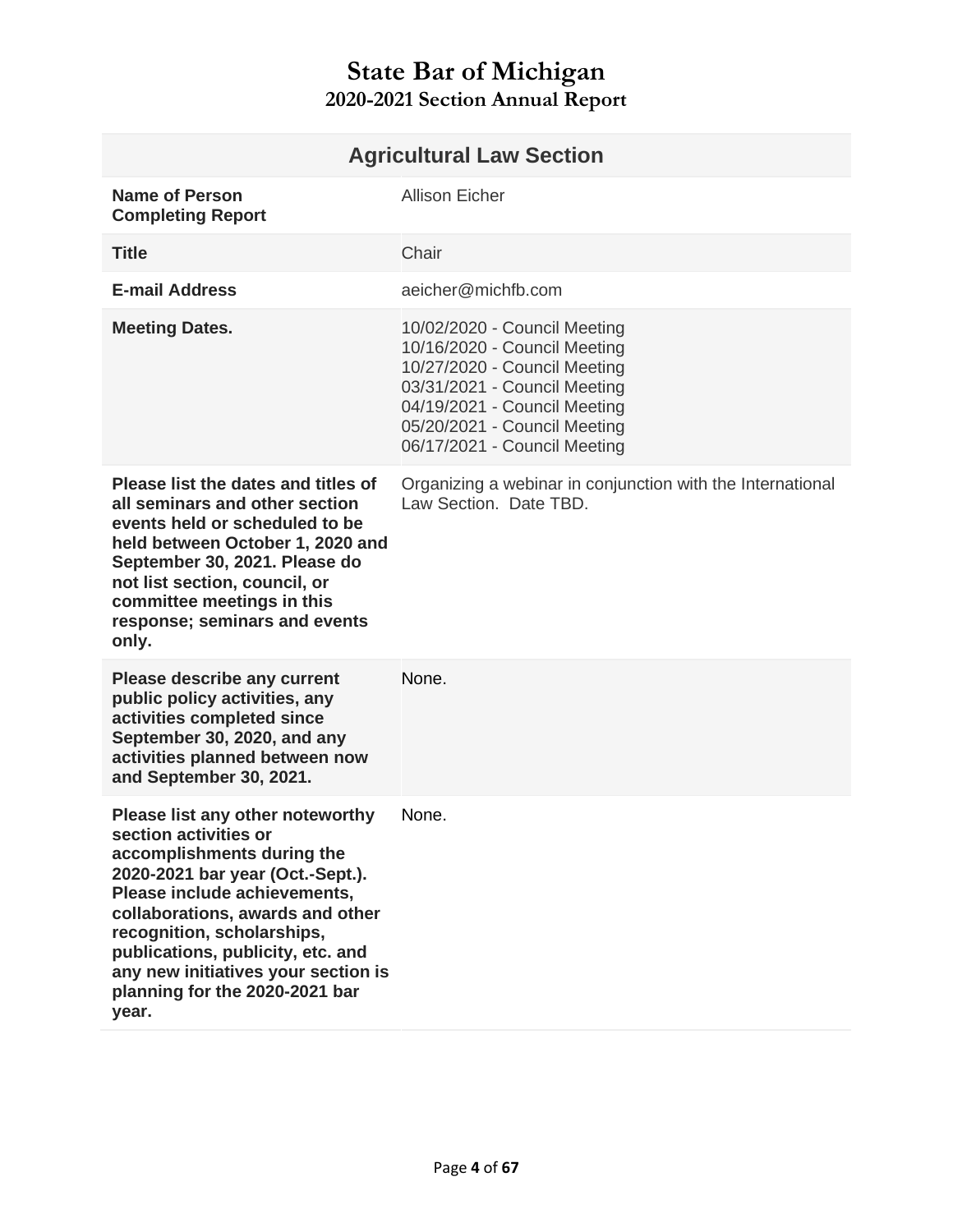#### <span id="page-4-0"></span>**Alternative Dispute Resolution Section Name of Person Completing Report** Mary Anne Parks

| <b>Title</b>          | <b>Section Administrator</b>                                                                                                                                                                                                                                                                                                                                                                                                                                                                                                     |
|-----------------------|----------------------------------------------------------------------------------------------------------------------------------------------------------------------------------------------------------------------------------------------------------------------------------------------------------------------------------------------------------------------------------------------------------------------------------------------------------------------------------------------------------------------------------|
| <b>E-mail Address</b> | parks.maryanne@gmail.com                                                                                                                                                                                                                                                                                                                                                                                                                                                                                                         |
| <b>Meeting Dates.</b> | <b>Full Council Meetings</b><br>10/17/2020 - Full Council Meeting<br>11/20/2020 - Full Council Meeting<br>01/08/2021 - Full Council Meeting<br>03/05/2021 - Full Council Meeting<br>05/07/2021 - Full Council Meeting<br>07/09/2021 - Full Council Meeting<br>09/10/2021 - Full Council Meeting                                                                                                                                                                                                                                  |
|                       | <b>Executive Committee Teleconferences</b><br>11/06/2020 - Executive Committee Teleconference<br>12/04/2020 - Executive Committee Teleconference<br>02/04/2021 - Executive Committee Teleconference<br>04/09/2021 - Executive Committee Teleconference<br>06/04/2021 - Executive Committee Teleconference<br>08/06/2021 - Executive Committee Teleconference                                                                                                                                                                     |
|                       | 10/05/2020 - Skills Action Team Meeting<br>11/02/2020 - Skills Action Team Meeting<br>12/07/2020 - Skills Action Team Meeting<br>01/04/2021 - Skills Action Team Meeting<br>02/01/2021 - Skills Action Team Meeting<br>03/01/2021 - Skills Action Team Meeting<br>04/05/2021 - Skills Action Team Meeting<br>05/03/2021 - Skills Action Team Meeting<br>06/07/2021 - Skills Action Team Meeting<br>07/05/2021 - Skills Action Team Meeting<br>08/02/2021 - Skills Action Team Meeting<br>09/06/2021 - Skills Action Team Meeting |
|                       | 10/13/2020 - Legislation & Court Procedures Action Team<br>01/21/2021 - Legislation & Court Procedures Action Team<br>04/14/2021 - Legislation & Court Procedures Action Team<br>05/11/2021 - Legislation & Court Procedures Action Team<br>07/13/2021 - Legislation & Court Procedures Action Team<br>08/10/2021 - Legislation & Court Procedures Action Team<br>09/15/2021 - Legislation & Court Procedures Action Team                                                                                                        |
| <b>Meeting Dates.</b> | 09/29/2020 - Diversity & Inclusion Action Team Meeting<br>10/27/2020 - Diversity & Inclusion Action Team Meeting<br>11/24/2020 - Diversity & Inclusion Action Team Meeting<br>01/26/2021 - Diversity & Inclusion Action Team Meeting                                                                                                                                                                                                                                                                                             |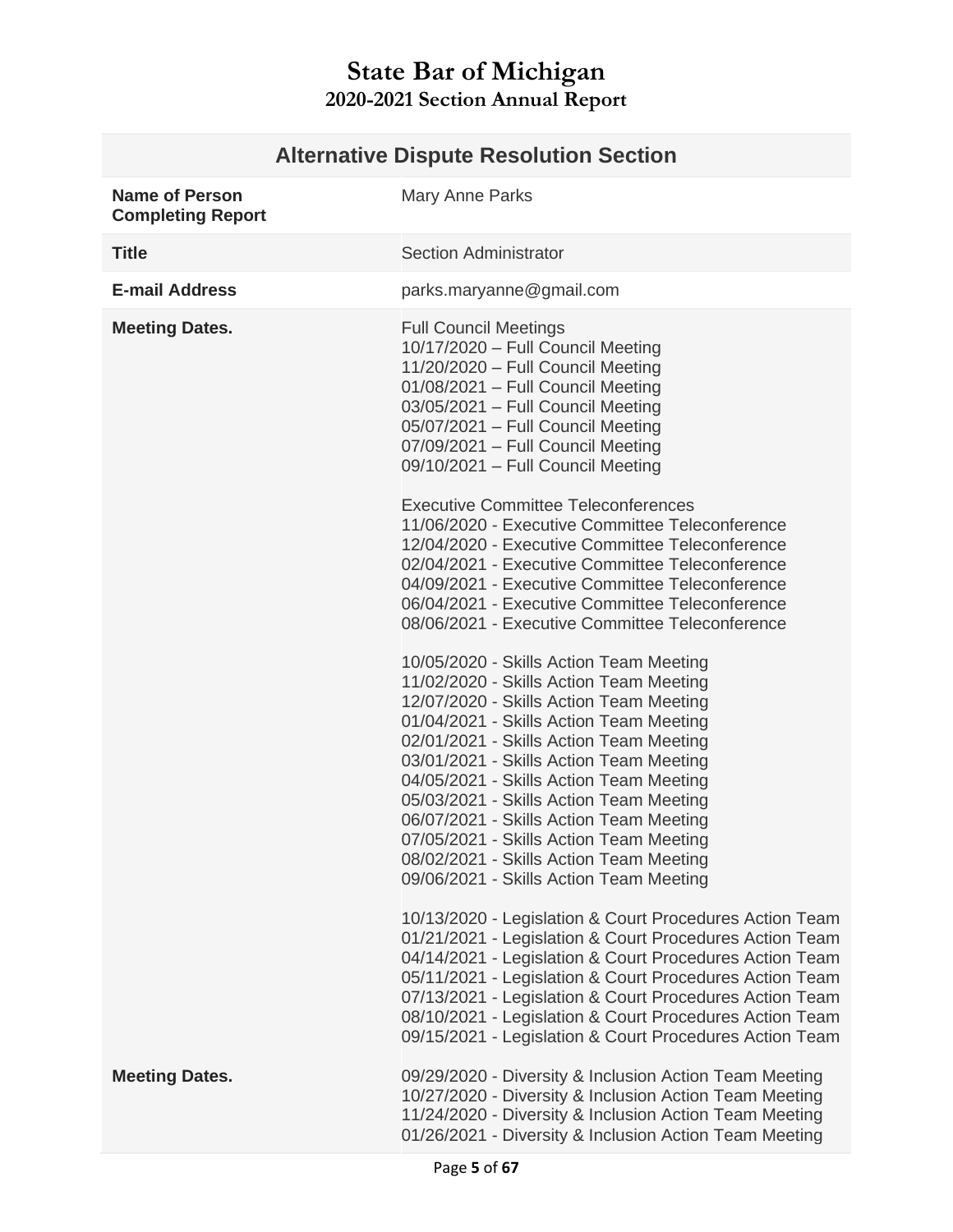## **Alternative Dispute Resolution Section**

|                                                                                                                                                                                                                                                                                       | 02/23/2021 - Diversity & Inclusion Action Team Meeting<br>03/23/2021 - Diversity & Inclusion Action Team Meeting<br>04/27/2021 - Diversity & Inclusion Action Team Meeting                                                                                                                                                                                                                                                                                                                                                                                                                                                                                                                                                                                                      |
|---------------------------------------------------------------------------------------------------------------------------------------------------------------------------------------------------------------------------------------------------------------------------------------|---------------------------------------------------------------------------------------------------------------------------------------------------------------------------------------------------------------------------------------------------------------------------------------------------------------------------------------------------------------------------------------------------------------------------------------------------------------------------------------------------------------------------------------------------------------------------------------------------------------------------------------------------------------------------------------------------------------------------------------------------------------------------------|
|                                                                                                                                                                                                                                                                                       | 05/25/2021 - Diversity & Inclusion Action Team Meeting<br>06/22/2021 - Diversity & Inclusion Action Team Meeting<br>07/27/2021 - Diversity & Inclusion Action Team Meeting<br>08/24/2021 - Diversity & Inclusion Action Team Meeting<br>09/28/2021 - Diversity & Inclusion Action Team Meeting                                                                                                                                                                                                                                                                                                                                                                                                                                                                                  |
|                                                                                                                                                                                                                                                                                       | 10/20/2020 - Community Dispute Resolution Centers<br>Action<br>Team<br>04/21/2021 - Community Dispute Resolution Centers<br>Action<br>Team<br>07/21/2021 - Community Dispute Resolution Centers<br>Action<br>Team                                                                                                                                                                                                                                                                                                                                                                                                                                                                                                                                                               |
|                                                                                                                                                                                                                                                                                       | All other committees meetings held as needed                                                                                                                                                                                                                                                                                                                                                                                                                                                                                                                                                                                                                                                                                                                                    |
| Please list the dates and titles of<br>all seminars and other section<br>events held or scheduled to be<br>held between October 1, 2020 and<br>September 30, 2021. Please do<br>not list section, council, or<br>committee meetings in this<br>response; seminars and events<br>only. | 10/16-17/2020 - Annual Conference<br>10/17/2020 - Annual Meeting<br>Webinars:<br>02/18/2021 - How to be an Effective Mediation Advocate<br>04/06/2021 - Time Tested Techniques to Enhance your<br><b>ADR Practice</b><br>04/21/2021 - How Successful and Diverse ADR<br>Practitioners Grow and Develop their Practice<br>06/09/2021 - How to Help Your Clients Make Good<br><b>Decisions Using LIRA Techniques</b><br>09/09/2021 - Dr. Tsedale M. Melaku, "You Don't Look<br>Like A Lawyer: Black Women and Systemic Gendered<br>Racism<br>03/09-10/2021 - ADR Summit<br>03/25/2021 - Diversity Luncheon with American Indian<br><b>Law Section</b><br>05/04/2021 - Mediator Forum Redux Where Mediators<br>Learn from Other Mediators<br>05/25/2021 - Eldercaring Coordination |
| <b>Please describe any current</b><br>public policy activities, any<br>activities completed since<br>September 30, 2020, and any<br>activities planned between now<br>and September 30, 2021.                                                                                         | No response provided.                                                                                                                                                                                                                                                                                                                                                                                                                                                                                                                                                                                                                                                                                                                                                           |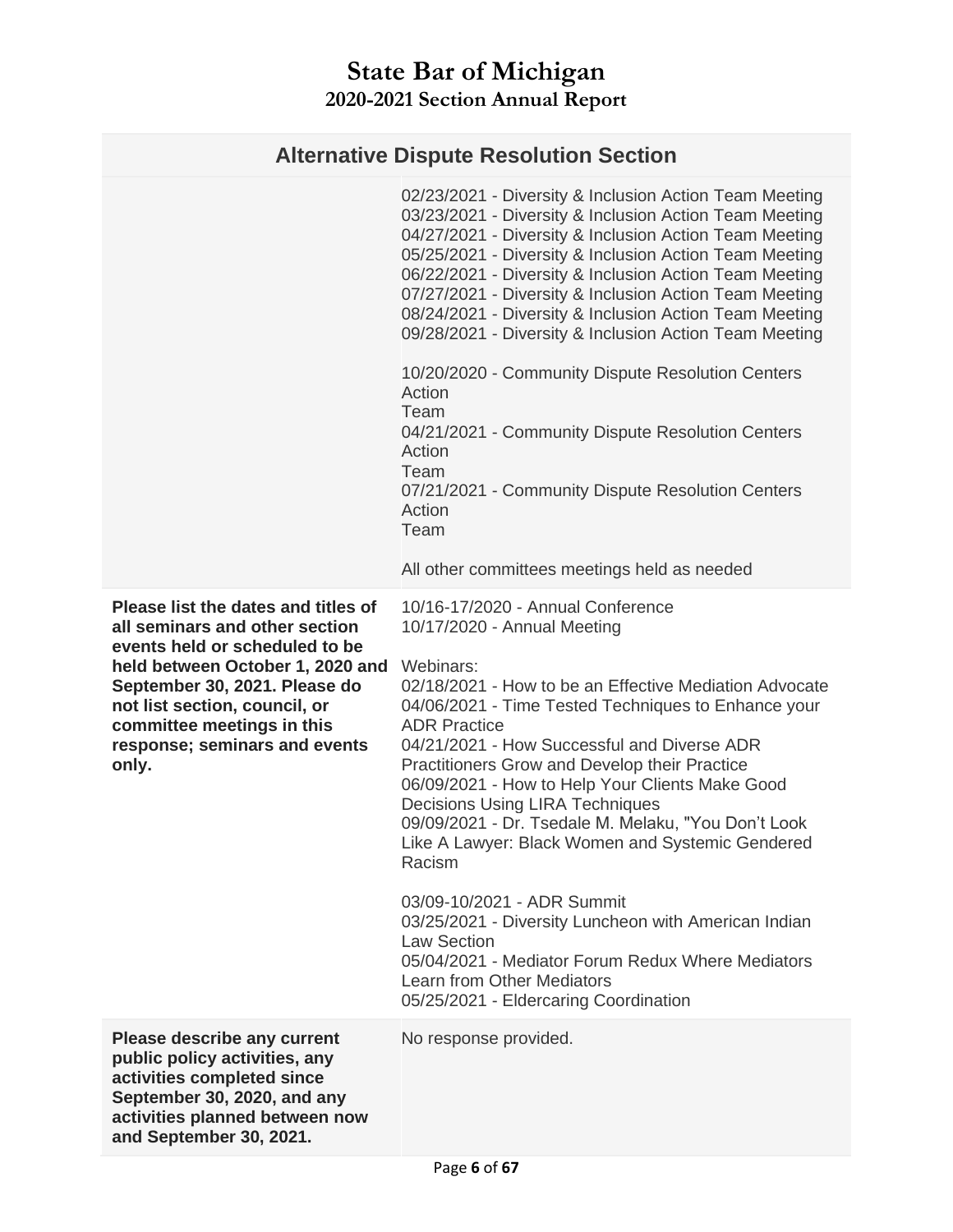#### **Alternative Dispute Resolution Section**

**Please list any other noteworthy section activities or accomplishments during the 2020-2021 bar year (Oct.-Sept.). Please include achievements, collaborations, awards and other recognition, scholarships, publications, publicity, etc. and any new initiatives your section is planning for the 2020-2021 bar year.** 

Section members Judge Milton Mack, Lee Hornberger, and Betty R. Widgeon wrote a proposal for a panel presentation for the May 6-7, 2021 MSC Virtual Judicial Conference, Justice for All? Race, Equity, and the Challenge of Building a Justice System that Works for Everyone. The Michigan Judicial Institute accepted their proposal, and Judge Mack, Lee, and Betty presented to the Michigan Judges on the topic, Implicit Bias, Procedural Fairness, and the Impact of Virtual Hearings, on May 6, 2021.

Betty R. Widgeon and Lee Hornberger presented on the topic We are Not Immune: Implicit Bias, Procedural Fairness, and the Impact of Virtual Hearings to Arbitrators, Mediators, and Factfinders at the 73rd Annual National Conference for the Labor and Employment Relations Associations (LERA) on June 6, 2021.

The LCPAT submitted an Amicus Brief to the Supreme Court which resulted in the Supreme Court ordering an evidentiary hearing. Alleged Absence of Mandatory Domestic Violence Screening at Issue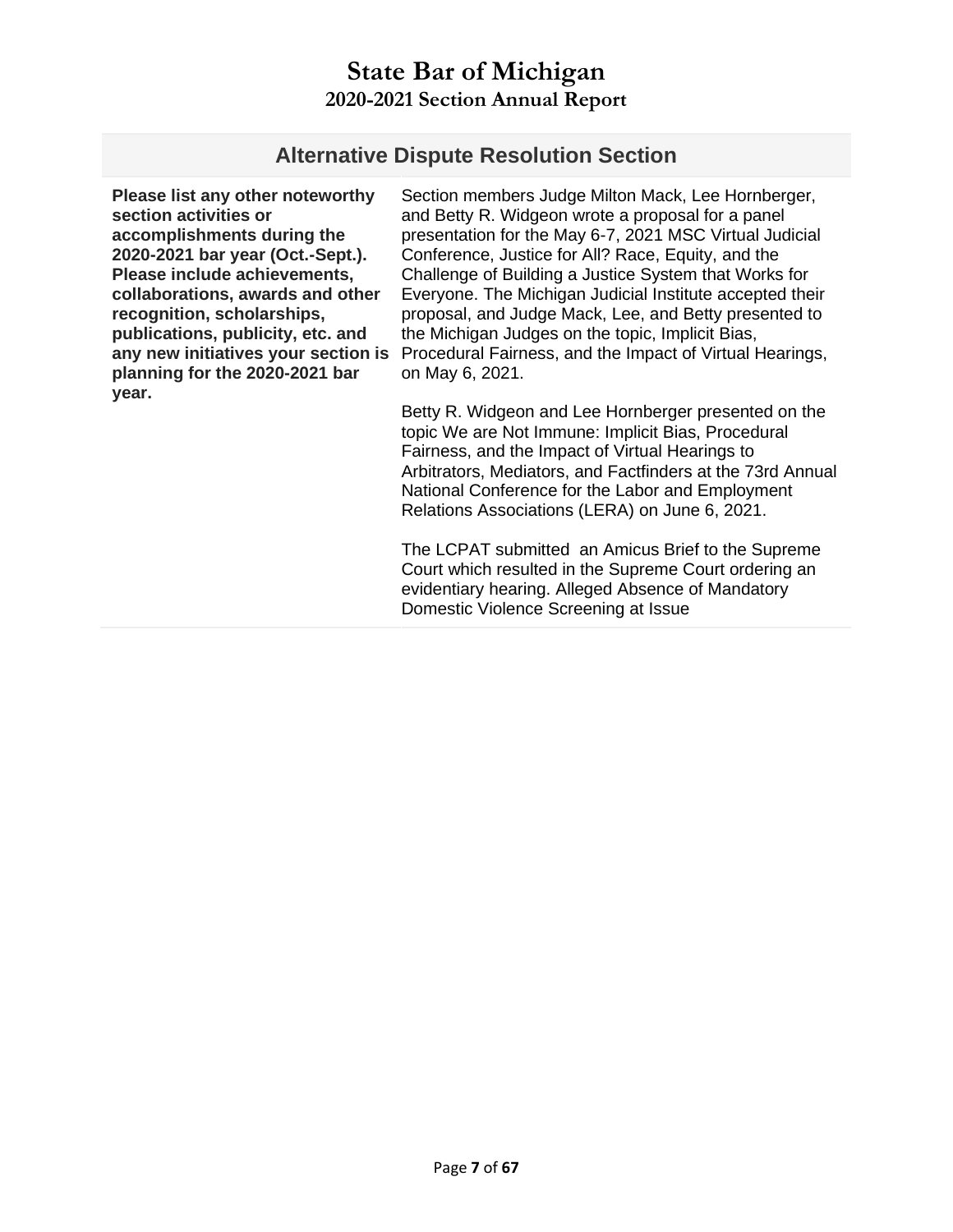<span id="page-7-0"></span>

| <b>American Indian Law Section</b>                                                                                                                                                                                                                                                                                                          |                                                                                                                                                                                                                                                                                                                                                                                                                       |
|---------------------------------------------------------------------------------------------------------------------------------------------------------------------------------------------------------------------------------------------------------------------------------------------------------------------------------------------|-----------------------------------------------------------------------------------------------------------------------------------------------------------------------------------------------------------------------------------------------------------------------------------------------------------------------------------------------------------------------------------------------------------------------|
| <b>Name of Person</b><br><b>Completing Report</b>                                                                                                                                                                                                                                                                                           | Amy Wesaw                                                                                                                                                                                                                                                                                                                                                                                                             |
| <b>Title</b>                                                                                                                                                                                                                                                                                                                                | Chair                                                                                                                                                                                                                                                                                                                                                                                                                 |
| <b>E-mail Address</b>                                                                                                                                                                                                                                                                                                                       | amy.wesaw@nhbp-nsn.gov                                                                                                                                                                                                                                                                                                                                                                                                |
| <b>Meeting Dates.</b>                                                                                                                                                                                                                                                                                                                       | 10/26/2020 - Council Meeting<br>11/25/2020 - Council Meeting<br>01/12/2021 - Council Meeting<br>02/10/2021 - Council Meeting<br>03/05/2021 - Council Meeting<br>04/19/2021 - Council Meeting<br>05/18/2021 - Council Meeting<br>06/23/2021 - Council Meeting<br>TBD - July & August Council Meetings<br>09/08/2021 - September Council Meeting<br>09/08/2021 - Annual Meeting<br><b>TBD - October Council Meeting</b> |
| Please list the dates and titles of<br>all seminars and other section<br>events held or scheduled to be<br>held between October 1, 2020 and<br>September 30, 2021. Please do<br>not list section, council, or<br>committee meetings in this<br>response; seminars and events<br>only.                                                       | 03/17/2021 - ADR/AILS Section Virtual Luncheon                                                                                                                                                                                                                                                                                                                                                                        |
| <b>Please describe any current</b><br>public policy activities, any<br>activities completed since<br>September 30, 2020, and any<br>activities planned between now<br>and September 30, 2021.                                                                                                                                               | No response provided.                                                                                                                                                                                                                                                                                                                                                                                                 |
| Please list any other noteworthy<br>section activities or<br>accomplishments during the<br>2020-2021 bar year (Oct.-Sept.).<br>Please include achievements,<br>collaborations, awards and other<br>recognition, scholarships,<br>publications, publicity, etc. and<br>any new initiatives your section is<br>planning for the 2020-2021 bar | AILS is working to strengthen its section engagement and<br>participation through better-described committees,<br>communication to section members, and inclusion of law<br>school students interested in the practice of Federal<br>Indian Law. This includes proposing revisions of the<br>Bylaws and welcoming two law student advisors to the<br>section.                                                         |

**year.**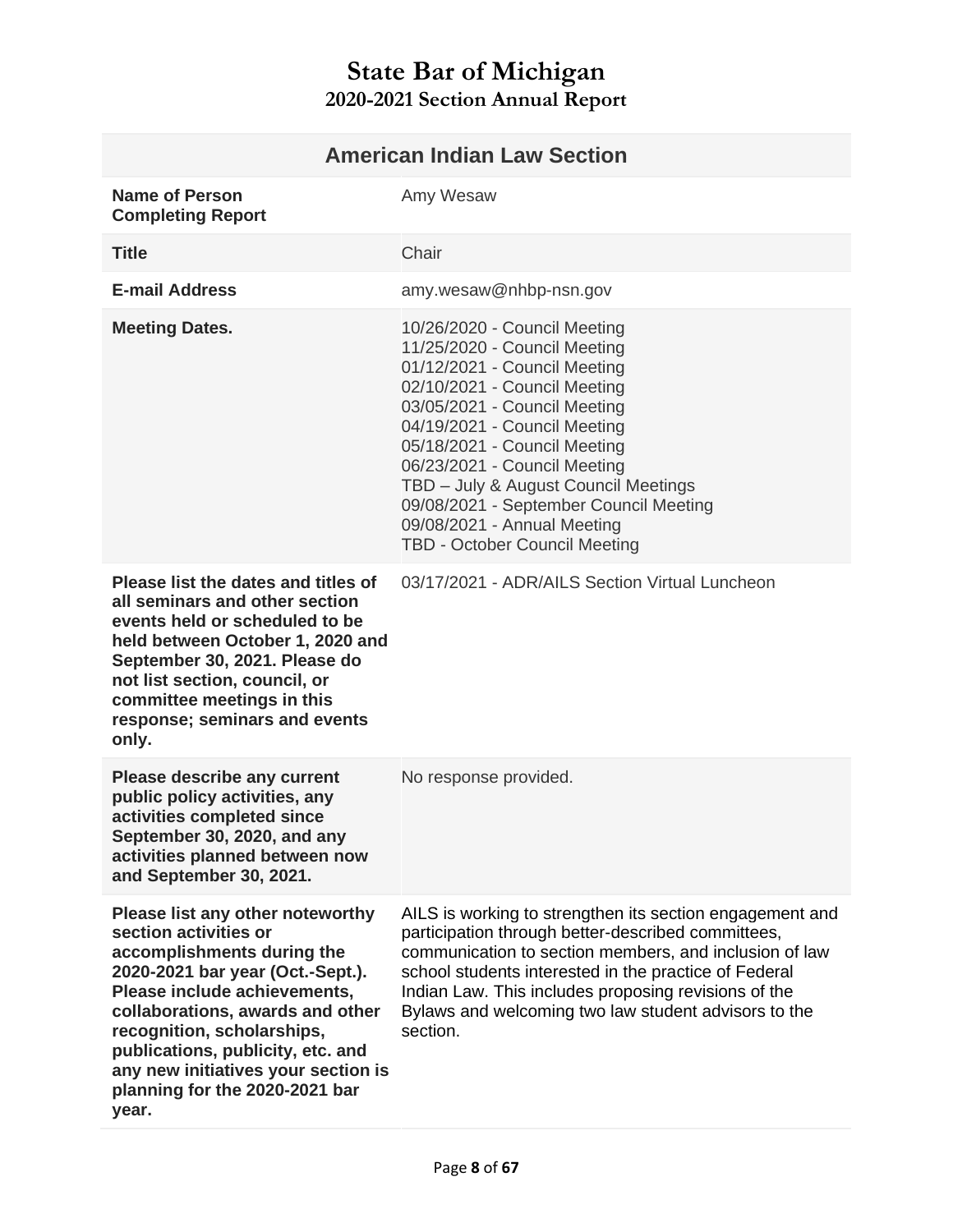<span id="page-8-0"></span>

| <b>Animal Law Section</b>                                                                                                                                                                                                                                                                                                                            |                                                                                                                                                                                                                                   |
|------------------------------------------------------------------------------------------------------------------------------------------------------------------------------------------------------------------------------------------------------------------------------------------------------------------------------------------------------|-----------------------------------------------------------------------------------------------------------------------------------------------------------------------------------------------------------------------------------|
| <b>Name of Person</b><br><b>Completing Report</b>                                                                                                                                                                                                                                                                                                    | <b>Allie Phillips</b>                                                                                                                                                                                                             |
| <b>Title</b>                                                                                                                                                                                                                                                                                                                                         | Chair                                                                                                                                                                                                                             |
| <b>E-mail Address</b>                                                                                                                                                                                                                                                                                                                                | allie@alliephillips.com                                                                                                                                                                                                           |
| <b>Meeting Dates.</b>                                                                                                                                                                                                                                                                                                                                | 10/03/2020 - Annual Meeting<br>02/18/2021 - Council Meeting<br>05/03/2021 - Council Meeting<br>TBD September 2021 - Annual meeting                                                                                                |
| Please list the dates and titles of<br>all seminars and other section<br>events held or scheduled to be<br>held between October 1, 2020 and<br>September 30, 2021. Please do<br>not list section, council, or<br>committee meetings in this<br>response; seminars and events<br>only.                                                                | Webinars:<br>02/11/2021 - Lawyer responsibilities in a pandemic<br>03/04/2021 - Zoom Fatigue in Hearings<br>04/30/2021 - Compassion Fatigue and Work/Life Balance<br>05/13/2021 - Overcoming Procrastination and<br>Perfectionism |
| Please describe any current<br>public policy activities, any<br>activities completed since<br>September 30, 2020, and any<br>activities planned between now<br>and September 30, 2021.                                                                                                                                                               | No response provided.                                                                                                                                                                                                             |
| Please list any other noteworthy<br>section activities or<br>accomplishments during the<br>2020-2021 bar year (Oct.-Sept.).<br>Please include achievements,<br>collaborations, awards and other<br>recognition, scholarships,<br>publications, publicity, etc. and<br>any new initiatives your section is<br>planning for the 2020-2021 bar<br>year. | Animal Hero Awards - new award given throughout the<br>year to deserving heroes<br>Wanda Nash Award given to Morgan Pattan<br>Sadie Award given to Bark Nation<br>Brandi Award given to Ginny Mitka                               |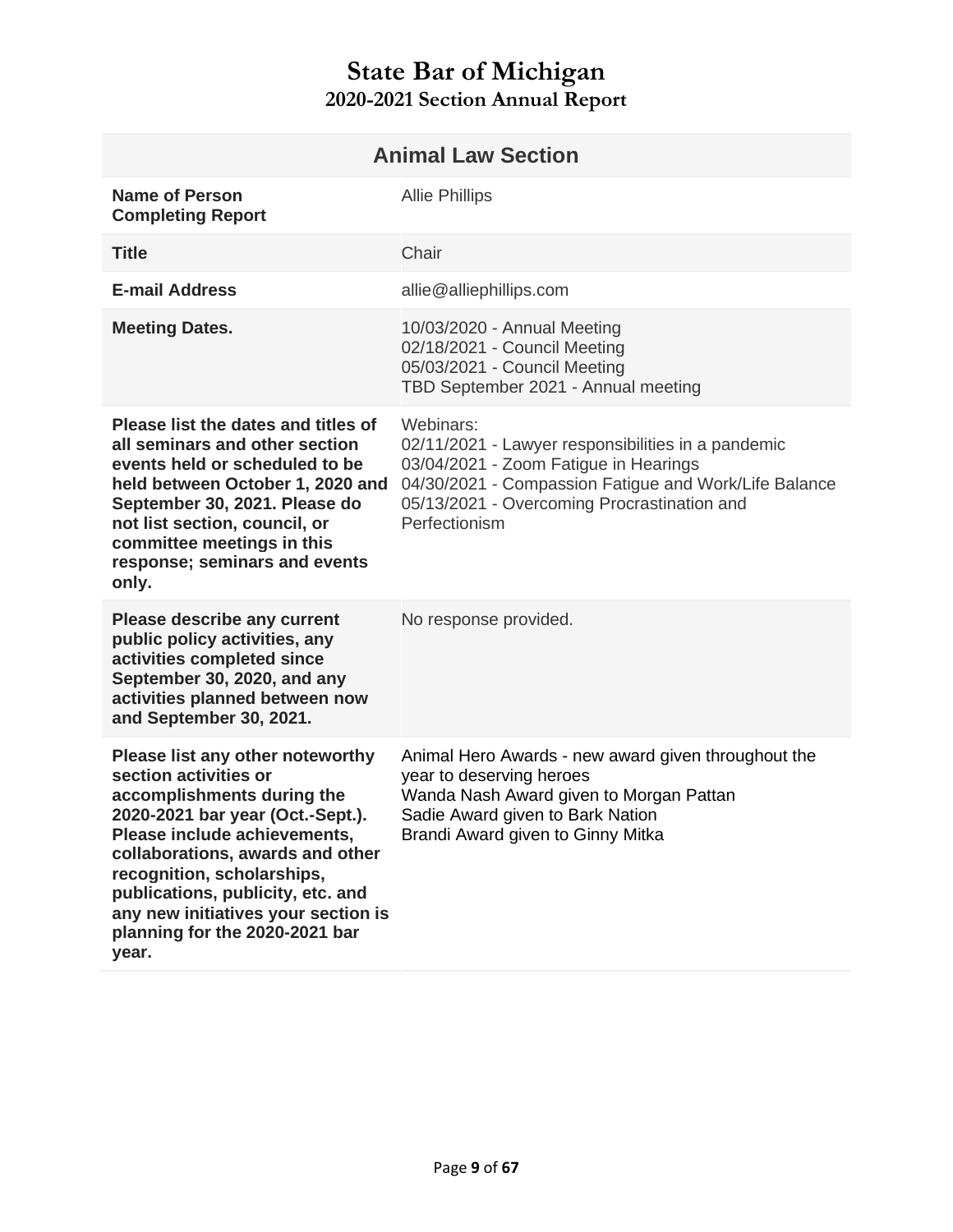# **Antitrust, Franchising and Trade Regulation**

<span id="page-9-0"></span>

| <b>Name of Person</b><br><b>Completing Report</b>                                                                                                                                                                                                                                                                                                    | <b>Brian Witus</b>                                                                                                                                                                                                                                                                                                           |
|------------------------------------------------------------------------------------------------------------------------------------------------------------------------------------------------------------------------------------------------------------------------------------------------------------------------------------------------------|------------------------------------------------------------------------------------------------------------------------------------------------------------------------------------------------------------------------------------------------------------------------------------------------------------------------------|
| <b>Title</b>                                                                                                                                                                                                                                                                                                                                         | Chair                                                                                                                                                                                                                                                                                                                        |
| <b>E-mail Address</b>                                                                                                                                                                                                                                                                                                                                | bwitus@saretsky.com                                                                                                                                                                                                                                                                                                          |
| <b>Meeting Dates.</b>                                                                                                                                                                                                                                                                                                                                | 11/06/2020 - Council Meeting<br>01/31/2021 - Council Meeting<br>02/26/2021 - Council Meeting<br>03/26/2021 - Council Meeting<br>04/23/2021 - Council Meeting<br>05/21/2021 - Council Meeting<br>07/01/2021 - Council Meeting<br>07/23/2021 - Council Meeting<br>08/20/2021 - Council Meeting<br>09/23/2021 - Council Meeting |
| Please list the dates and titles of<br>all seminars and other section<br>events held or scheduled to be<br>held between October 1, 2020 and<br>September 30, 2021. Please do<br>not list section, council, or<br>committee meetings in this<br>response; seminars and events<br>only.                                                                | 09/11/2021 - Young Lawyers Section Summit<br>09/24/2021 - Fall Forum                                                                                                                                                                                                                                                         |
| <b>Please describe any current</b><br>public policy activities, any<br>activities completed since<br>September 30, 2020, and any<br>activities planned between now<br>and September 30, 2021.                                                                                                                                                        | None                                                                                                                                                                                                                                                                                                                         |
| Please list any other noteworthy<br>section activities or<br>accomplishments during the<br>2020-2021 bar year (Oct.-Sept.).<br>Please include achievements,<br>collaborations, awards and other<br>recognition, scholarships,<br>publications, publicity, etc. and<br>any new initiatives your section is<br>planning for the 2020-2021 bar<br>year. | None                                                                                                                                                                                                                                                                                                                         |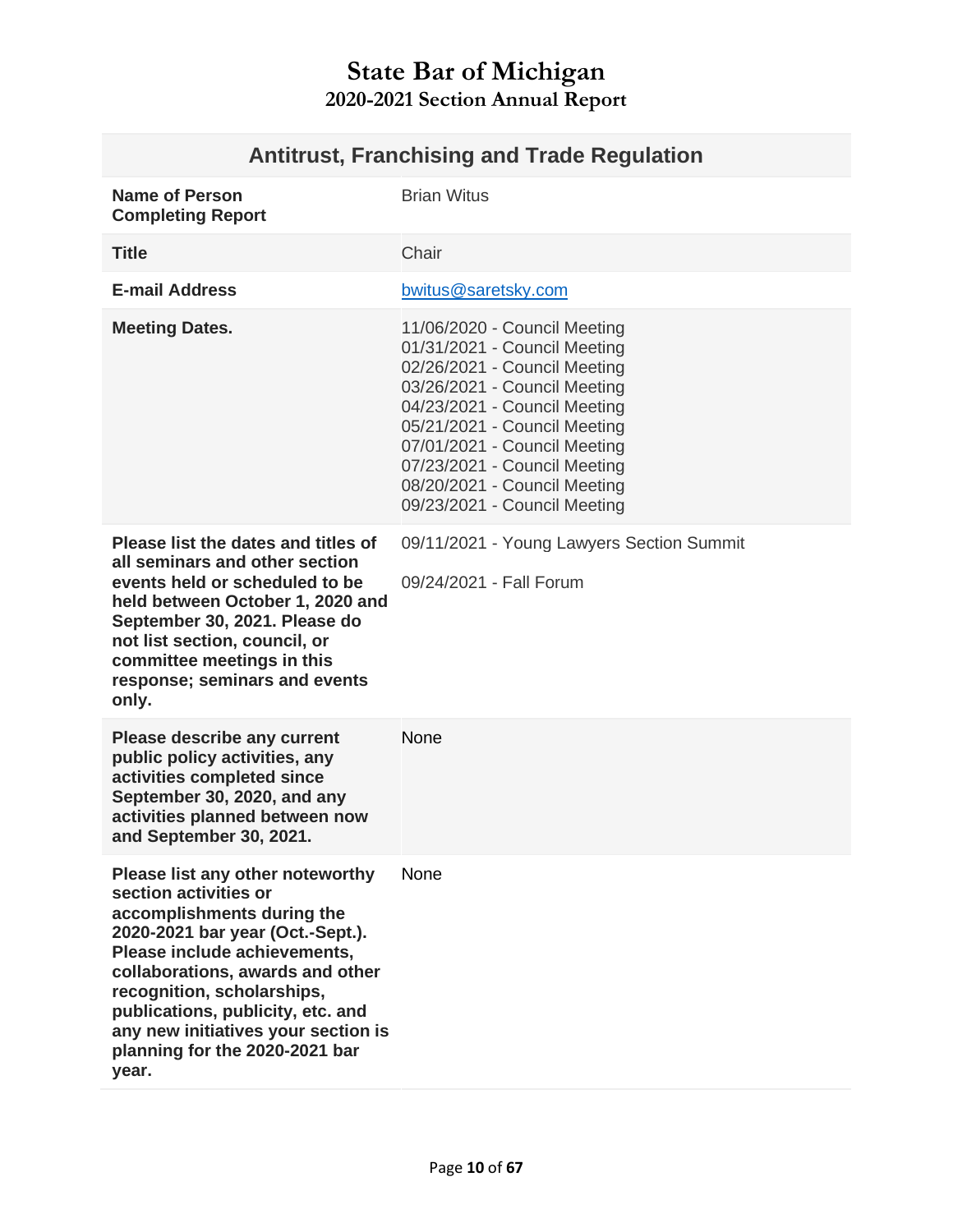<span id="page-10-0"></span>

| <b>Appellate Practice Section</b>                 |                                                                                                                                                                                                                                                                                                                                                                                            |
|---------------------------------------------------|--------------------------------------------------------------------------------------------------------------------------------------------------------------------------------------------------------------------------------------------------------------------------------------------------------------------------------------------------------------------------------------------|
| <b>Name of Person</b><br><b>Completing Report</b> | Anne Argiroff                                                                                                                                                                                                                                                                                                                                                                              |
| <b>Title</b>                                      | Chair                                                                                                                                                                                                                                                                                                                                                                                      |
| <b>E-mail Address</b>                             | anneargiroff@earthlink.net                                                                                                                                                                                                                                                                                                                                                                 |
| <b>Meeting Dates.</b>                             | 09/24/2020 - Annual Meeting, Training and Program<br>$10/16/2020$ – Council Meeting<br>11/20/2020 - Council Meeting<br>$12/18/2020 -$ Council Meeting<br>$01/15/2021$ - Council Meeting<br>02/19/2021 - Council Meeting<br>$03/19/2021 -$ Council Meeting<br>04/16/2021 - Council Meeting<br>05/19/2021 - Council Meeting<br>06/19/2021 - Council Meeting<br>$09/24/2021 -$ Annual Meeting |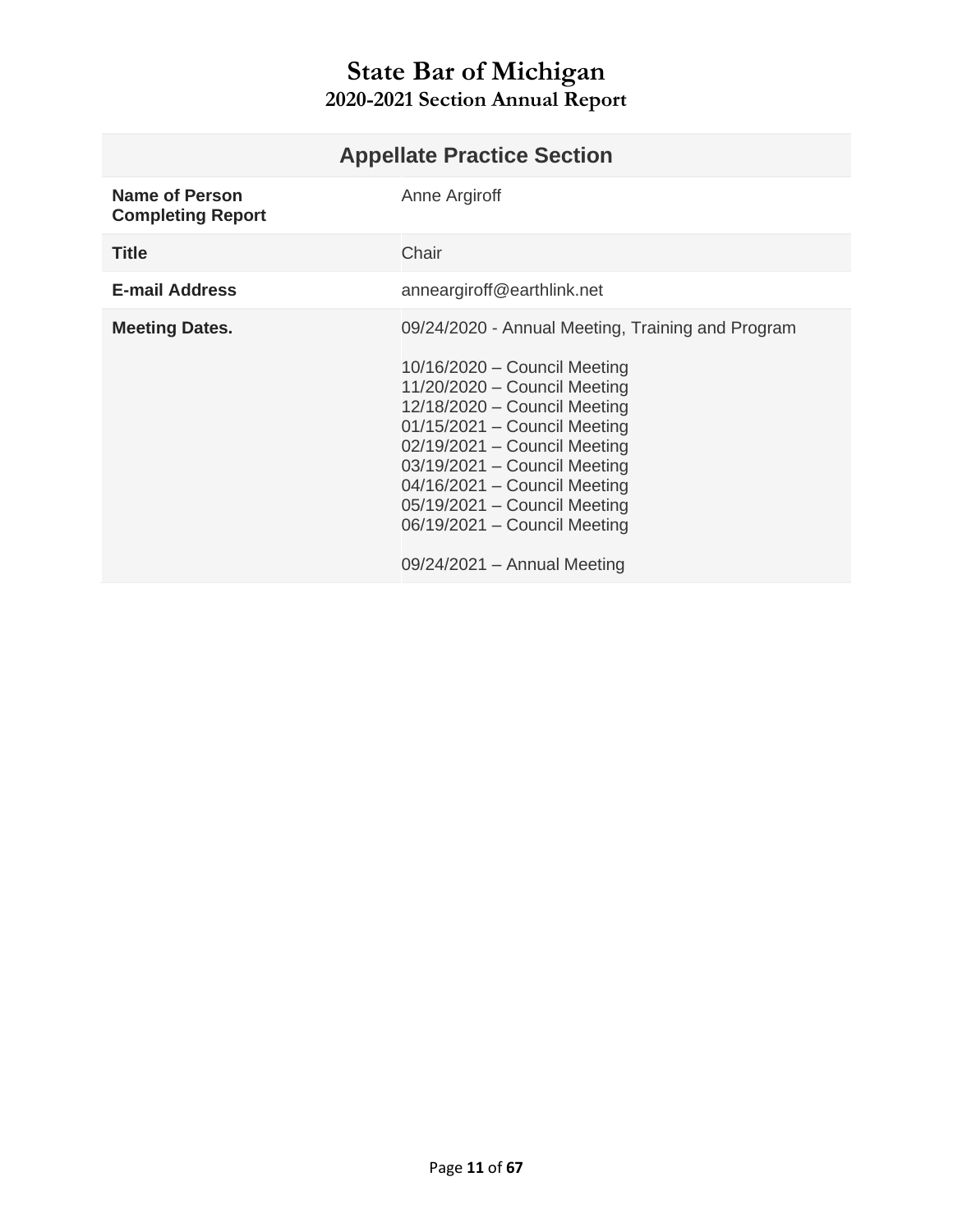| <b>Appellate Practice Section</b>                                                                                                                                                                                                                                                     |                                                                                                                                                                                                                                                                                                                    |  |
|---------------------------------------------------------------------------------------------------------------------------------------------------------------------------------------------------------------------------------------------------------------------------------------|--------------------------------------------------------------------------------------------------------------------------------------------------------------------------------------------------------------------------------------------------------------------------------------------------------------------|--|
| Please list the dates and titles of<br>all seminars and other section<br>events held or scheduled to be<br>held between October 1, 2020 and<br>September 30, 2021. Please do<br>not list section, council, or<br>committee meetings in this<br>response; seminars and events<br>only. | <b>Remote Annual Meeting and Webinars:</b>                                                                                                                                                                                                                                                                         |  |
|                                                                                                                                                                                                                                                                                       | The Section had a successful remote annual meeting, e-<br>briefing pilot program training, and panel discussion on<br>September 24, 2020, and sponsored the following four<br>webinars, each lasting about an hour and all with large<br>attendance:                                                               |  |
|                                                                                                                                                                                                                                                                                       | I. "Living the Dream: An Appellate Practice Section Panel<br>Discussion on Remote Appellate Practice" on February<br>24, 2021.                                                                                                                                                                                     |  |
|                                                                                                                                                                                                                                                                                       | II. "Michigan Appeals 101: The Nuts and Bolts of<br>Handling a Case in the Michigan Court of Appeals," co-<br>sponsored with the Young Lawyers Section, on April 30,<br>2021.                                                                                                                                      |  |
|                                                                                                                                                                                                                                                                                       | III. "Am I Certifiable," a discussion concerning certified<br>questions to the Michigan Supreme Court, presented by<br>the West Michigan Chapter of the Federal Bar<br>Association and co-sponsored by the APS, on May 13,<br>2021.                                                                                |  |
|                                                                                                                                                                                                                                                                                       | IV. "Just Plain Right - The Craft of Creating Persuasive<br>Appellate Arguments" was held on June 10, 2021, with<br>Judge Anica Letica, Michigan Court of Appeals, former<br>Court of Appeals Chief Judge Henry Saad, and appellate<br>practitioner Mary Massaron.                                                 |  |
|                                                                                                                                                                                                                                                                                       | The Annual Meeting and webinars were recorded and are<br>available to Section members on the Section website.<br>Because of the convenience and accessibility (as well as<br>the excellent attendance), the Section will be continuing<br>the remote mini seminars even after pandemic<br>restrictions are lifted. |  |
| <b>Please describe any current</b><br>public policy activities, any<br>activities completed since<br>September 30, 2020, and any<br>activities planned between now<br>and September 30, 2021.                                                                                         | The Rules and Legislation Committee reviewed and<br>commented on bills and proposed court rule amendments<br>affecting appellate practice throughout the year and<br>responded to State Bar requests for comments.                                                                                                 |  |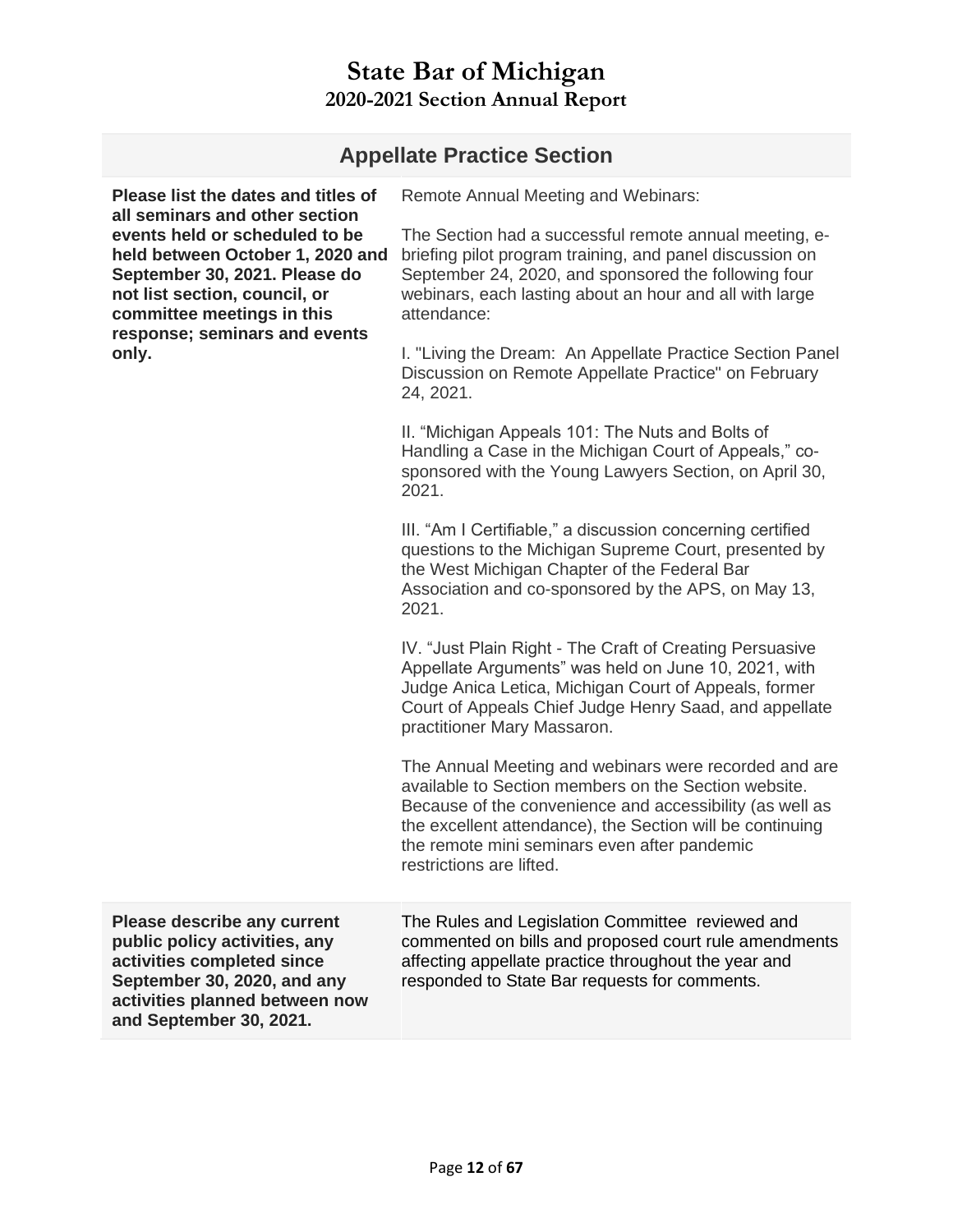#### **Appellate Practice Section**

**Please list any other noteworthy section activities or accomplishments during the 2020-2021 bar year (Oct.-Sept.). Please include achievements, collaborations, awards and other recognition, scholarships, publications, publicity, etc. and any new initiatives your section is planning for the 2020-2021 bar year.** 

Noteworthy Activities include:

1) Four well-attended mini-remote webinars detailed above;

2) Three editions of the Appellate Practice Journal compiled by the APS Publications Committee published this fiscal year;

3) Two successful fund-raising programs focusing on food insecurity organized by the APS Good Deeds Committee;

4) Involvement with the Court of Appeals in addressing remote oral argument and possible continuation of remote oral argument;

5) Planned release of an opinion survey to the APS members concerning remote oral argument; and

6) Committees also focused on technology and improving the Section website, expanding Section membership, and working with the Michigan Appellate Bench Bar Committee in preparation for the May 2022 Appellate Bench Bar Conference.

7) The APS Council will continue outreach to other sections and bar associations.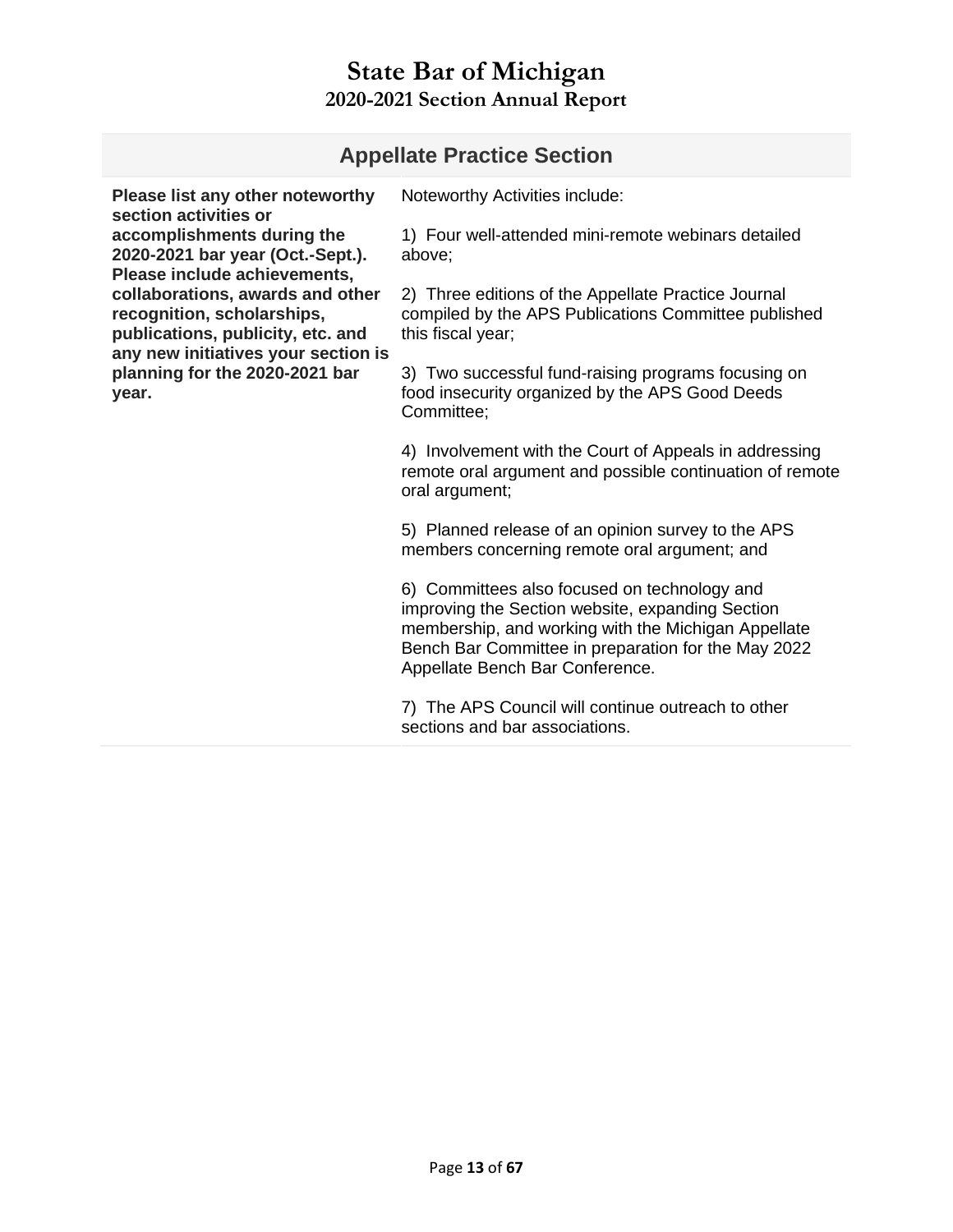# **Arts, Communication, Entertainment, and Sports Section**

<span id="page-13-0"></span>

| <b>Name of Person</b><br><b>Completing Report</b>                                                                                                                                                                                                                                                                                                    | Shivangee Pandya                                                                                                                                                                                                             |
|------------------------------------------------------------------------------------------------------------------------------------------------------------------------------------------------------------------------------------------------------------------------------------------------------------------------------------------------------|------------------------------------------------------------------------------------------------------------------------------------------------------------------------------------------------------------------------------|
| <b>Title</b>                                                                                                                                                                                                                                                                                                                                         | Chair                                                                                                                                                                                                                        |
| <b>E-mail Address</b>                                                                                                                                                                                                                                                                                                                                | shivangee.pandya@gmail.com                                                                                                                                                                                                   |
| <b>Meeting Dates.</b>                                                                                                                                                                                                                                                                                                                                | 07/12/2021 - Council Meeting                                                                                                                                                                                                 |
|                                                                                                                                                                                                                                                                                                                                                      | TBD - Annual meeting                                                                                                                                                                                                         |
| Please list the dates and titles of<br>all seminars and other section<br>events held or scheduled to be<br>held between October 1, 2020 and<br>September 30, 2021. Please do<br>not list section, council, or<br>committee meetings in this<br>response; seminars and events<br>only.                                                                | <b>TBD</b>                                                                                                                                                                                                                   |
| <b>Please describe any current</b><br>public policy activities, any<br>activities completed since<br>September 30, 2020, and any<br>activities planned between now<br>and September 30, 2021.                                                                                                                                                        | n/a                                                                                                                                                                                                                          |
| Please list any other noteworthy<br>section activities or<br>accomplishments during the<br>2020-2021 bar year (Oct.-Sept.).<br>Please include achievements,<br>collaborations, awards and other<br>recognition, scholarships,<br>publications, publicity, etc. and<br>any new initiatives your section is<br>planning for the 2020-2021 bar<br>year. | in 2021-2022 ACES is planning on monthly live streams<br>discussing a significant case/change of law to help<br>expand our members knowledge.<br>in 2021- Matt Bower was the recipient of our annual<br><b>HENSEL AWARD.</b> |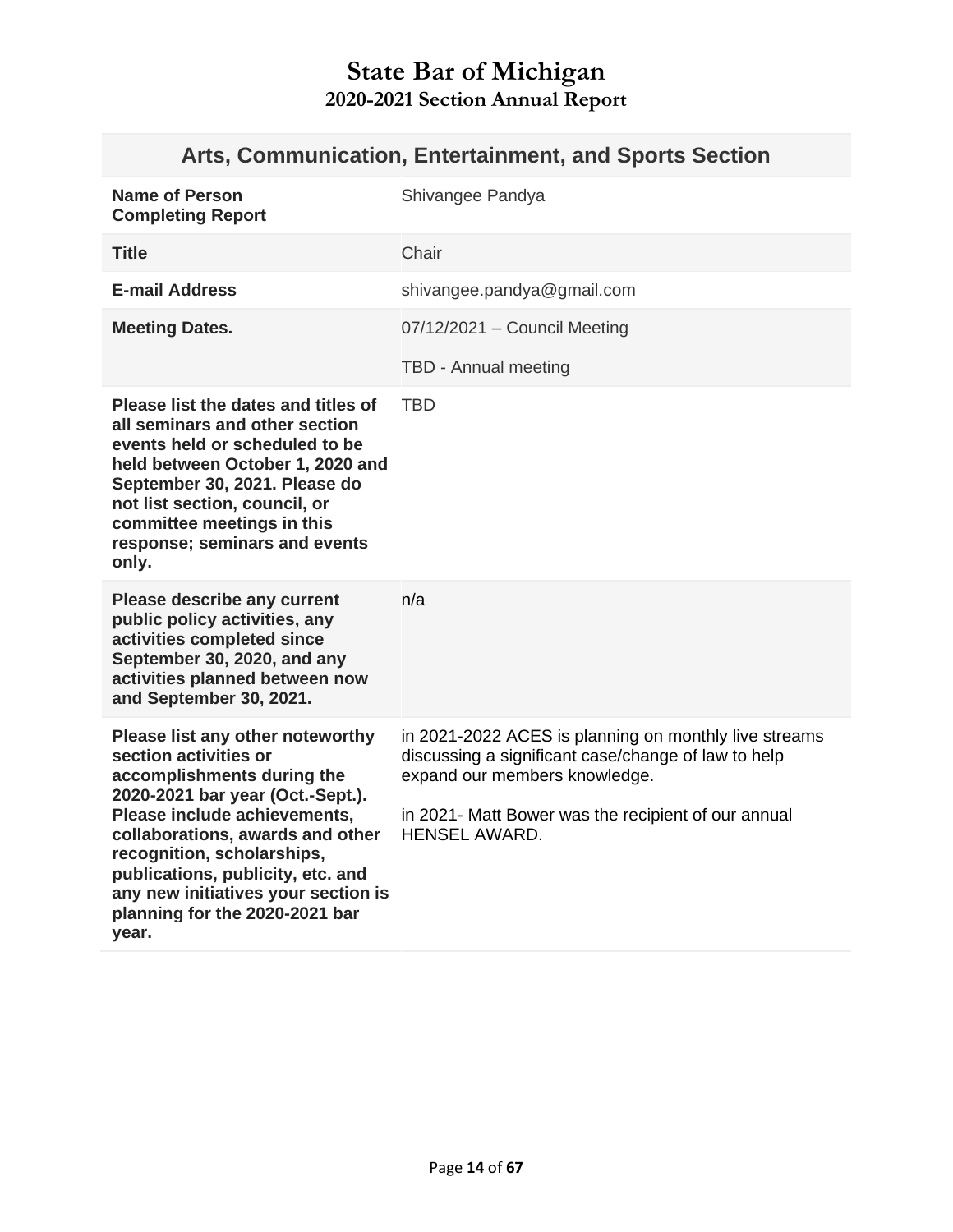<span id="page-14-0"></span>

| <b>Business Law Section</b>                                                                                                                                                                                                                                                           |                                                                                                                                                                                                                                                                                                                                                                                                                                                                                |  |
|---------------------------------------------------------------------------------------------------------------------------------------------------------------------------------------------------------------------------------------------------------------------------------------|--------------------------------------------------------------------------------------------------------------------------------------------------------------------------------------------------------------------------------------------------------------------------------------------------------------------------------------------------------------------------------------------------------------------------------------------------------------------------------|--|
| <b>Name of Person</b><br><b>Completing Report</b>                                                                                                                                                                                                                                     | Julia Dale/Terri Shoop                                                                                                                                                                                                                                                                                                                                                                                                                                                         |  |
| <b>Title</b>                                                                                                                                                                                                                                                                          | <b>Chair/Section Administrator</b>                                                                                                                                                                                                                                                                                                                                                                                                                                             |  |
| <b>E-mail Address</b>                                                                                                                                                                                                                                                                 | businesslawsection@gmail.com                                                                                                                                                                                                                                                                                                                                                                                                                                                   |  |
| <b>Meeting Dates.</b>                                                                                                                                                                                                                                                                 | 10/01/2020 - Annual Meeting<br>10/01/2020 - Council Meeting<br>10/13/2020 - Regulation of Securities Committee<br>Meeting<br>11/12/2020 - Debtor/Creditor Rights Committee<br>Meeting<br>12/04/2020 - Council Meeting<br>03/04/2021 - Council Meeting<br>04/27/2021 - Regulation of Securities Committee<br>Meeting<br>06/03/2021 - Council Meeting<br>06/23/2021 - Nonprofit Corporations Committee<br>Meeting<br>09/28/2021 - Annual Meeting<br>09/28/2021 - Council Meeting |  |
| Please list the dates and titles of<br>all seminars and other section<br>events held or scheduled to be<br>held between October 1, 2020 and<br>September 30, 2021. Please do<br>not list section, council, or<br>committee meetings in this<br>response; seminars and events<br>only. | 10/02/2020 - Business Law Institute<br>10/23/2020 - Michigan's "New Expanded" Receivership<br>Act<br>11/11-12/2020 - Third Annual Symposium on Corporate<br>Oppression and Business Law - Oppression in the Age of<br>Pandemic<br>02/04/2021 - Drafting and Enforcing Contracts in Light of<br>Covid-19<br>06/08/2021 - The Biden Tax Plan: What You and Your<br><b>Clients Need to Know</b><br>Studio webcasts co-sponsored with ICLE:                                        |  |
|                                                                                                                                                                                                                                                                                       | <b>Business Law Update 2020</b><br><b>Business Law Update 2021</b><br>Advise Businesses that are Re-Opening<br>Update on Covid-related Business Issues<br><b>Business Entity Update During Covid</b><br>Advise Cannabis Businesses Seeking Licenses<br><b>Business Court Litigation</b><br>Navigate Non-Competes<br><b>Trade Secret Updates</b>                                                                                                                                |  |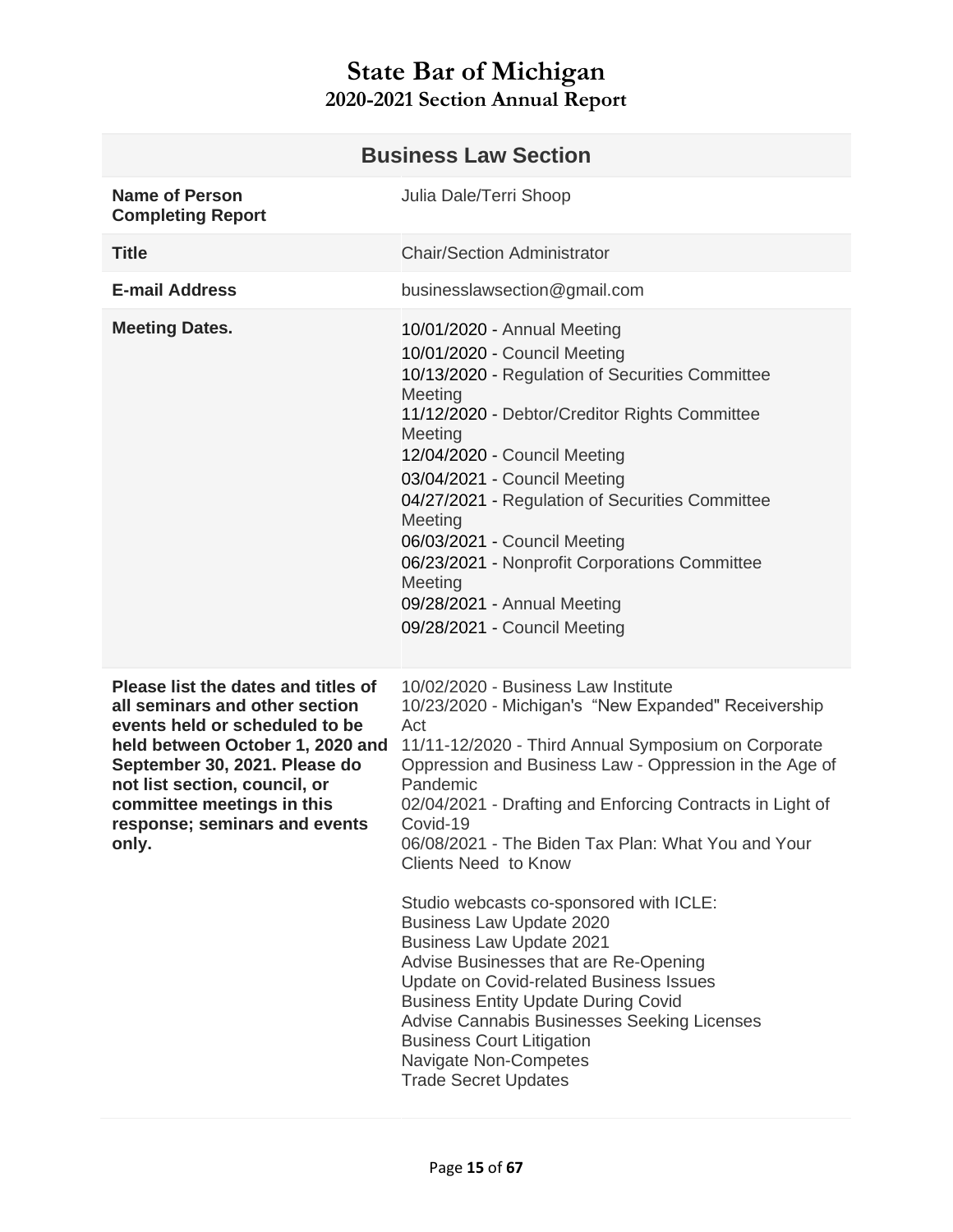|                                                                                                                                                                                                                                                                                                                                                      | <b>Business Law Section</b>                                                                                                                                                                                                                                                                                                                                                                                                                                                                                                                                                                                                                                                                                                                                                                                                                                                                                    |
|------------------------------------------------------------------------------------------------------------------------------------------------------------------------------------------------------------------------------------------------------------------------------------------------------------------------------------------------------|----------------------------------------------------------------------------------------------------------------------------------------------------------------------------------------------------------------------------------------------------------------------------------------------------------------------------------------------------------------------------------------------------------------------------------------------------------------------------------------------------------------------------------------------------------------------------------------------------------------------------------------------------------------------------------------------------------------------------------------------------------------------------------------------------------------------------------------------------------------------------------------------------------------|
| <b>Please describe any current</b><br>public policy activities, any<br>activities completed since<br>September 30, 2020, and any<br>activities planned between now<br>and September 30, 2021.                                                                                                                                                        | The Commercial Litigation Committee commented on<br>ADM 2020-20, dealing with service of process on an LLC.                                                                                                                                                                                                                                                                                                                                                                                                                                                                                                                                                                                                                                                                                                                                                                                                    |
|                                                                                                                                                                                                                                                                                                                                                      | The Commercial Litigation Committee was asked to<br>review SB 408 proposing an appeal of right when a new<br>trial is granted after a jury verdict and t                                                                                                                                                                                                                                                                                                                                                                                                                                                                                                                                                                                                                                                                                                                                                       |
| Please list any other noteworthy<br>section activities or<br>accomplishments during the<br>2020-2021 bar year (Oct.-Sept.).<br>Please include achievements,<br>collaborations, awards and other<br>recognition, scholarships,<br>publications, publicity, etc. and<br>any new initiatives your section is<br>planning for the 2020-2021 bar<br>year. | The Section established the Stephen H. Schulman<br>Outstanding Business Lawyer Award in 2006, to be<br>presented annually. The award honors Michigan business<br>lawyers who consistently exemplify the characteristics the<br>Business Law Section seeks to foster and facilitate: the<br>highest quality of professionalism, the highest quality of<br>practice, an unwavering dedication to service, ethical<br>conduct, and collegiality within the practice of law. The<br>Section will honor Douglas L. Toering at its Annual<br>Meeting on September 28, 2021, at the Sheraton Detroit<br>Novi.                                                                                                                                                                                                                                                                                                         |
|                                                                                                                                                                                                                                                                                                                                                      | The Section publishes the Michigan Business Law<br>Journal three times each year in conjunction with the<br>Institute of Continuing Legal Education. Each issue of the<br>Michigan Business Law Journal has a different primary,<br>legal theme focused on articles related to one of the<br>standing committees of the Business Law Section,<br>although the Section welcomes articles concerning any<br>business law related topic for any issue. The primary<br>themes of the issues of the Michigan Business Law<br>Journal published (or to be published) during the 2020-<br>2021 bar year were: Financial Institutions Committee (Fall<br>2020), Debtor/Creditor Rights Committee (Spring 2021),<br>and Nonprofit Corporations Committee (Summer 2021).<br>The Michigan Business Law Journal is sent to Section<br>members via U.S. mail and electronically, and is posted<br>on the Section's website. |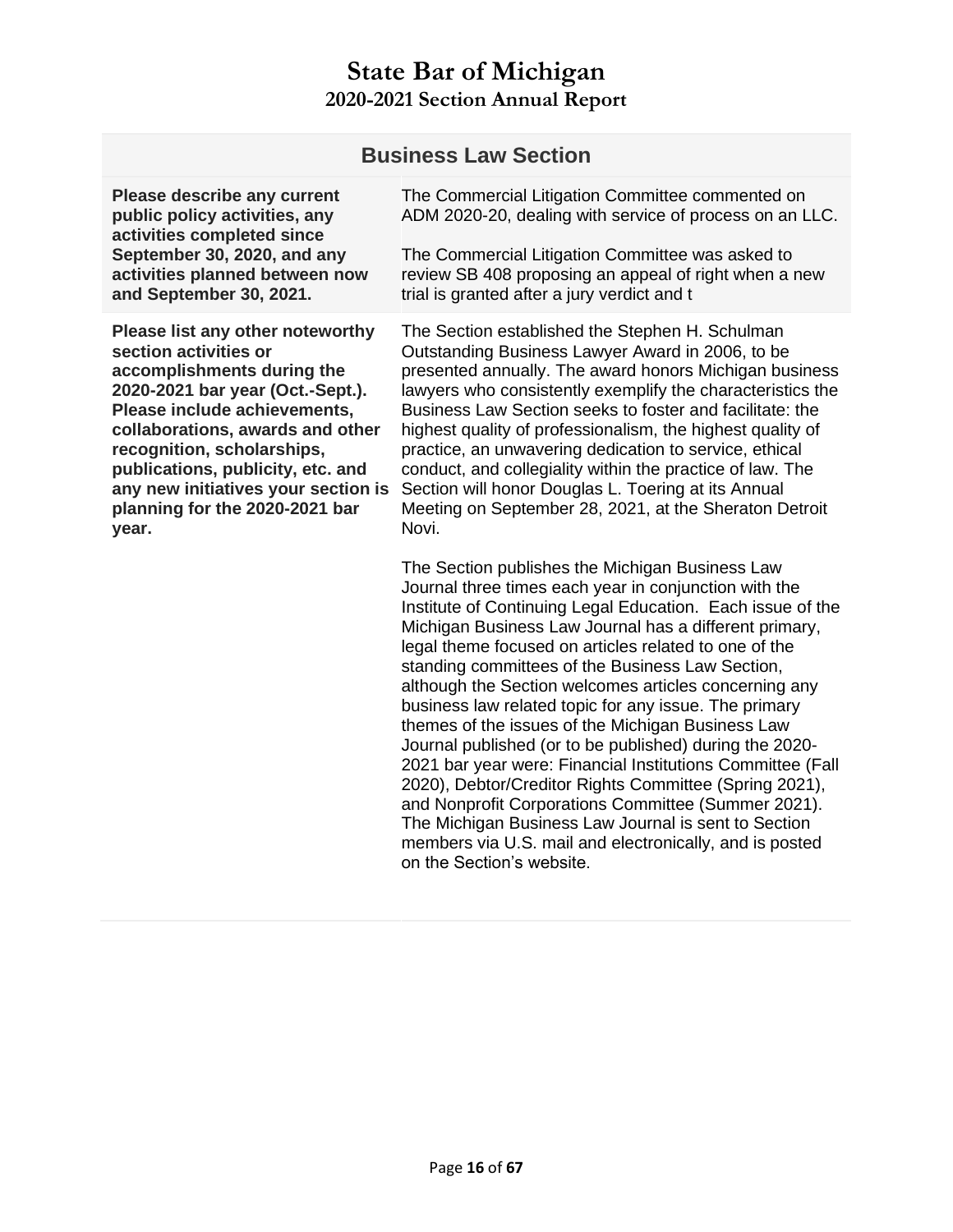<span id="page-16-0"></span>

| <b>Cannabis Law Section</b>                                                                                                                                                                                                                                                           |                                                                                                                                                                                                                                                                                                                                                                                                                                                                                                                                                                                                                                                                                                                 |
|---------------------------------------------------------------------------------------------------------------------------------------------------------------------------------------------------------------------------------------------------------------------------------------|-----------------------------------------------------------------------------------------------------------------------------------------------------------------------------------------------------------------------------------------------------------------------------------------------------------------------------------------------------------------------------------------------------------------------------------------------------------------------------------------------------------------------------------------------------------------------------------------------------------------------------------------------------------------------------------------------------------------|
| <b>Name of Person</b><br><b>Completing Report</b>                                                                                                                                                                                                                                     | Jennifer Hinze                                                                                                                                                                                                                                                                                                                                                                                                                                                                                                                                                                                                                                                                                                  |
| <b>Title</b>                                                                                                                                                                                                                                                                          | John Fraser                                                                                                                                                                                                                                                                                                                                                                                                                                                                                                                                                                                                                                                                                                     |
| <b>E-mail Address</b>                                                                                                                                                                                                                                                                 | cannabisls.executivedirector@gmail.com                                                                                                                                                                                                                                                                                                                                                                                                                                                                                                                                                                                                                                                                          |
| <b>Meeting Dates.</b>                                                                                                                                                                                                                                                                 | 10/23/2020 - Legislative Committee Meeting<br>10/28/2020 - Legislative Committee Meeting<br>11/06/2020 - Legislative Committee Meeting<br>11/13/2020 - Legislative Committee Meeting<br>11/24/2020 - Council Meeting<br>12/11/2020 - Legislative Committee Meeting<br>12/15/2020 - Special Meeting of the Section<br>12/22/2020 - Council Meeting<br>01/08/2021 - Legislative Committee Meeting<br>01/19/2021 - Council Meeting<br>02/16/2021 - Council Meeting<br>03/24/2021 - Council Meeting<br>04/20/2021 - Council Meeting<br>05/18/2021 - Council Meeting<br>06/03/2021 - Young Lawyers Committee Meeting<br>06/15/2021 - Council Meeting<br>07/20/2021 - Council Meeting<br>08/17/2021 - Council Meeting |
| Please list the dates and titles of<br>all seminars and other section<br>events held or scheduled to be<br>held between October 1, 2020 and<br>September 30, 2021. Please do<br>not list section, council, or<br>committee meetings in this<br>response; seminars and events<br>only. | 01/21/2021 - Webinar<br>02/18/2021 - Webinar<br>03/18/2021 - Webinar<br>04/15/2021 - Webinar<br>05/20/2021 - Webinar<br>06/11-12/2021 - In-person seminar jointly hosted with MI<br>Assoc. of OWI Attorneys (MIAOWIA) at the Henry Center,<br>Lansing, MI<br>07/15/2021 - Webinar<br>09/03/2021 - Seminar to be held at NMU, Marquette, MI<br>09/23-25/2021 - Annual Conference at Soaring Eagle, Mt.<br>Pleasant, MI                                                                                                                                                                                                                                                                                           |
| <b>Please describe any current</b><br>public policy activities, any<br>activities completed since<br>September 30, 2020, and any<br>activities planned between now<br>and September 30, 2021.                                                                                         | Legislative Committee formed to address concerns on<br>proposed legislation. Committee actively met, discussed,<br>and suggested changes to a proposed bill to consolidate<br>the MMFLA and the MRTMA.                                                                                                                                                                                                                                                                                                                                                                                                                                                                                                          |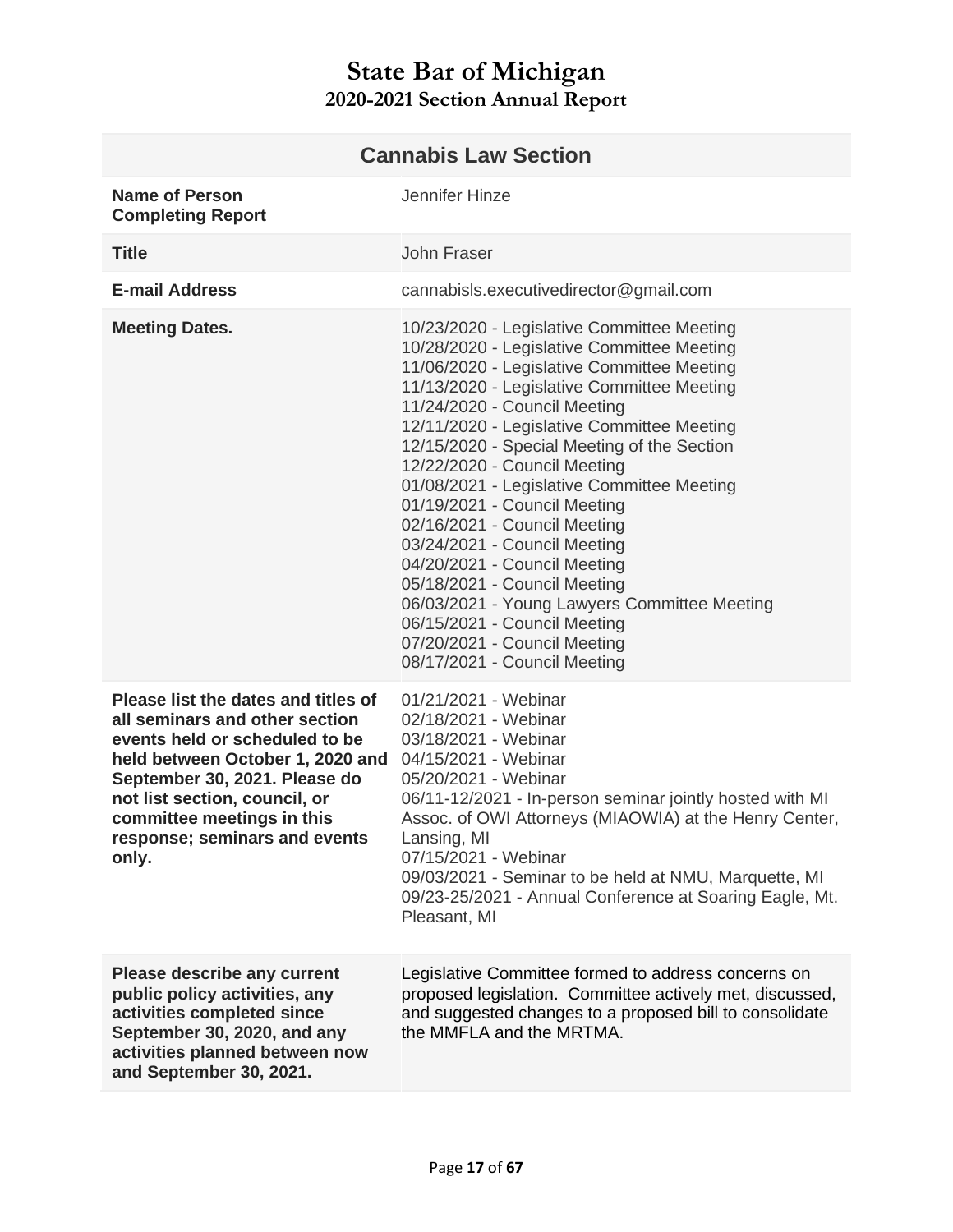#### **Cannabis Law Section**

**Please list any other noteworthy section activities or accomplishments during the 2020-2021 bar year (Oct.-Sept.). Please include achievements, collaborations, awards and other recognition, scholarships, publications, publicity, etc. and any new initiatives your section is planning for the 2020-2021 bar year.** 

1. Section formed the following standing committees: Legislative, Amicus, Webinar, Philanthropy/Social Equity, Young Lawyers, and Social.

2. Section drafted a resolution to install a Michigan Legal Milestone marker honoring John Sinclair.

3. Collaborated with the MI Association of OWI Attorneys (MIAOWIA) on both a seminar and a Court of Appeals case, People v Alton Fontenot, Jr., and will meet to discuss a supplemental amicus brief.

4. Section members provided articles for the June Michigan Bar Journal issue, which will feature cannabisrelated topics.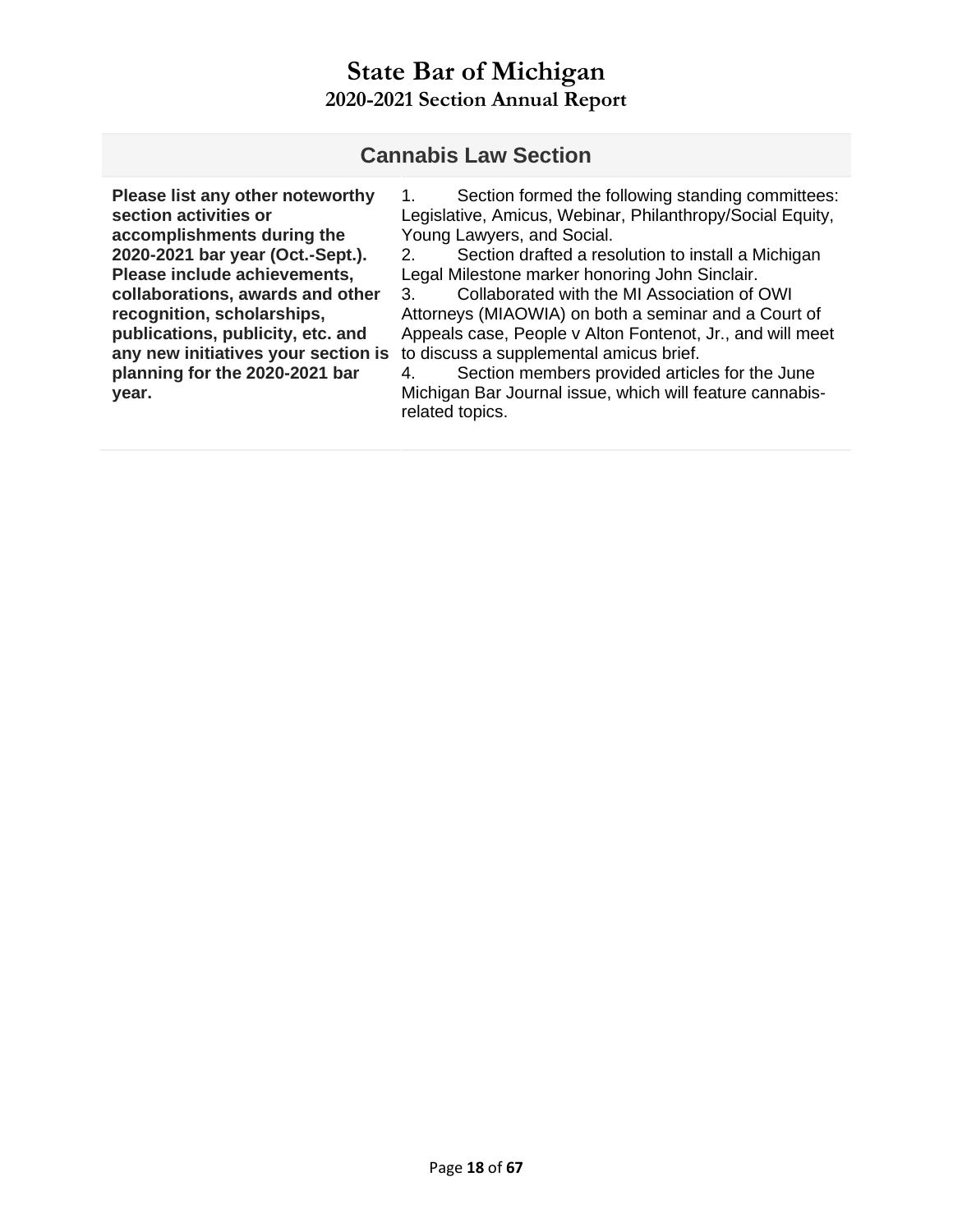<span id="page-18-0"></span>

| <b>Children's Law Section</b>              |                                                                                                                                                                                                                                                                                                                                                                                                                                                                                                                                |
|--------------------------------------------|--------------------------------------------------------------------------------------------------------------------------------------------------------------------------------------------------------------------------------------------------------------------------------------------------------------------------------------------------------------------------------------------------------------------------------------------------------------------------------------------------------------------------------|
| Name of Person<br><b>Completing Report</b> | Lynn Marie Perry                                                                                                                                                                                                                                                                                                                                                                                                                                                                                                               |
| <b>Title</b>                               | Chair                                                                                                                                                                                                                                                                                                                                                                                                                                                                                                                          |
| <b>E-mail Address</b>                      | lynn.perry@kentcountymi.gov                                                                                                                                                                                                                                                                                                                                                                                                                                                                                                    |
| <b>Meeting Dates.</b>                      | 11/19/2020 - Council Meeting<br>01/20/2021 - Council Meeting<br>03/18/2021 - Council Meeting<br>05/20/2021 - Council Meeting<br>07/15/2021 - Council Meeting<br>$10/01/2021 -$ Annual Meeting<br>11/19/2020 - Legislative Committee<br>01/20/2021 - Legislative Committee<br>03/18/2021 - Legislative Committee<br>05/20/2021 - Legislative Committee<br>07/15/2021 - Legislative Committee<br>09/16/2021 - Legislative Committee<br>01/29/2021 & 05/21/2021 - Representation of Juveniles in<br>Delinguency & Neglect Matters |
|                                            |                                                                                                                                                                                                                                                                                                                                                                                                                                                                                                                                |

**Please list the dates and titles of all seminars and other section events held or scheduled to be held between October 1, 2020 and September 30, 2021. Please do not list section, council, or committee meetings in this response; seminars and events only.** 

**Please describe any current public policy activities, any activities completed since September 30, 2020, and any activities planned between now and September 30, 2021.**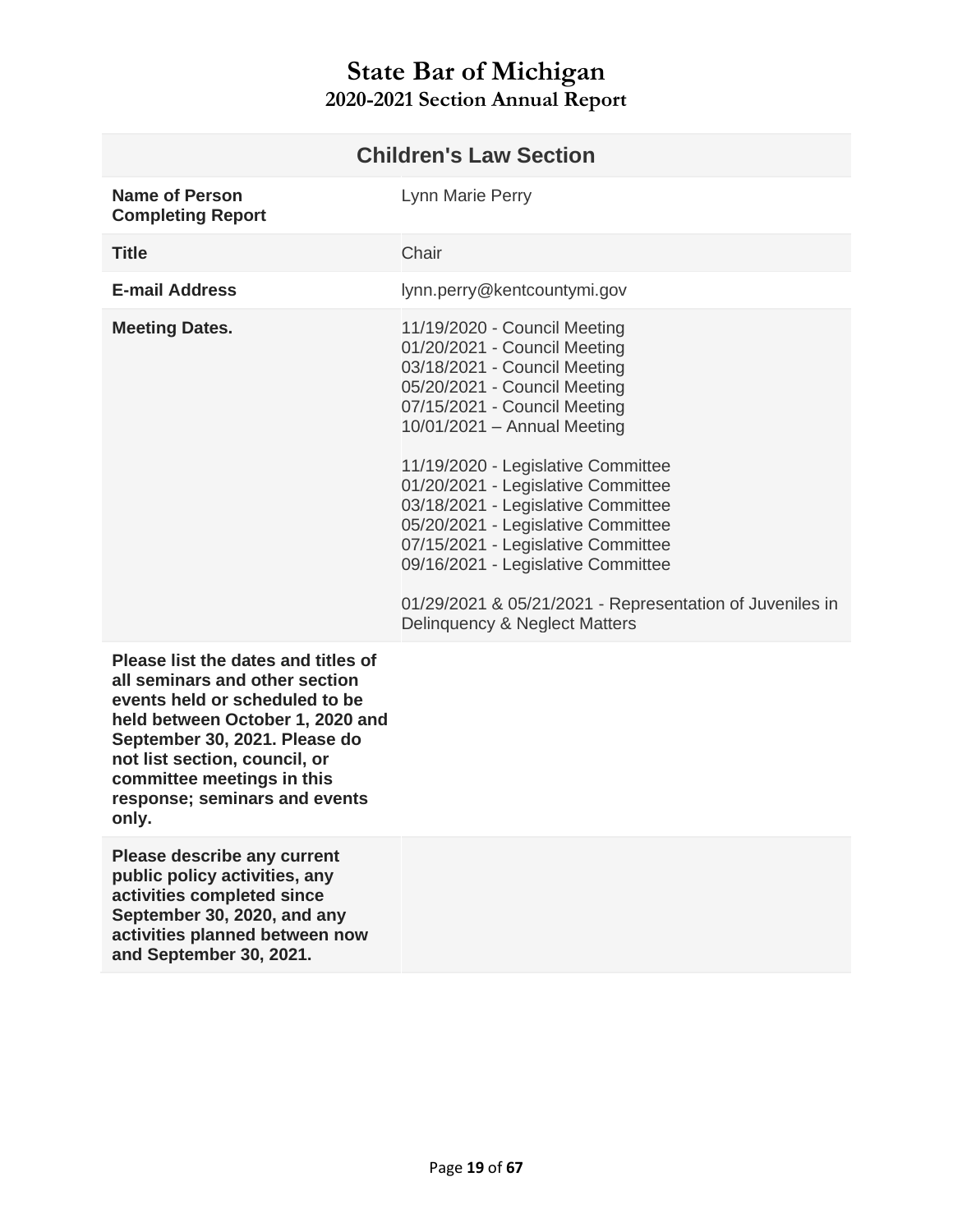## **Children's Law Section**

| Please list any other noteworthy<br>section activities or<br>accomplishments during the<br>2020-2021 bar year (Oct.-Sept.).<br>Please include achievements,<br>collaborations, awards and other<br>recognition, scholarships,<br>publications, publicity, etc. and<br>any new initiatives your section is<br>planning for the 2020-2021 bar<br>year. | Jack M McKaig Scholarship awarded to law student,<br>Maleigha Jackson |
|------------------------------------------------------------------------------------------------------------------------------------------------------------------------------------------------------------------------------------------------------------------------------------------------------------------------------------------------------|-----------------------------------------------------------------------|
|------------------------------------------------------------------------------------------------------------------------------------------------------------------------------------------------------------------------------------------------------------------------------------------------------------------------------------------------------|-----------------------------------------------------------------------|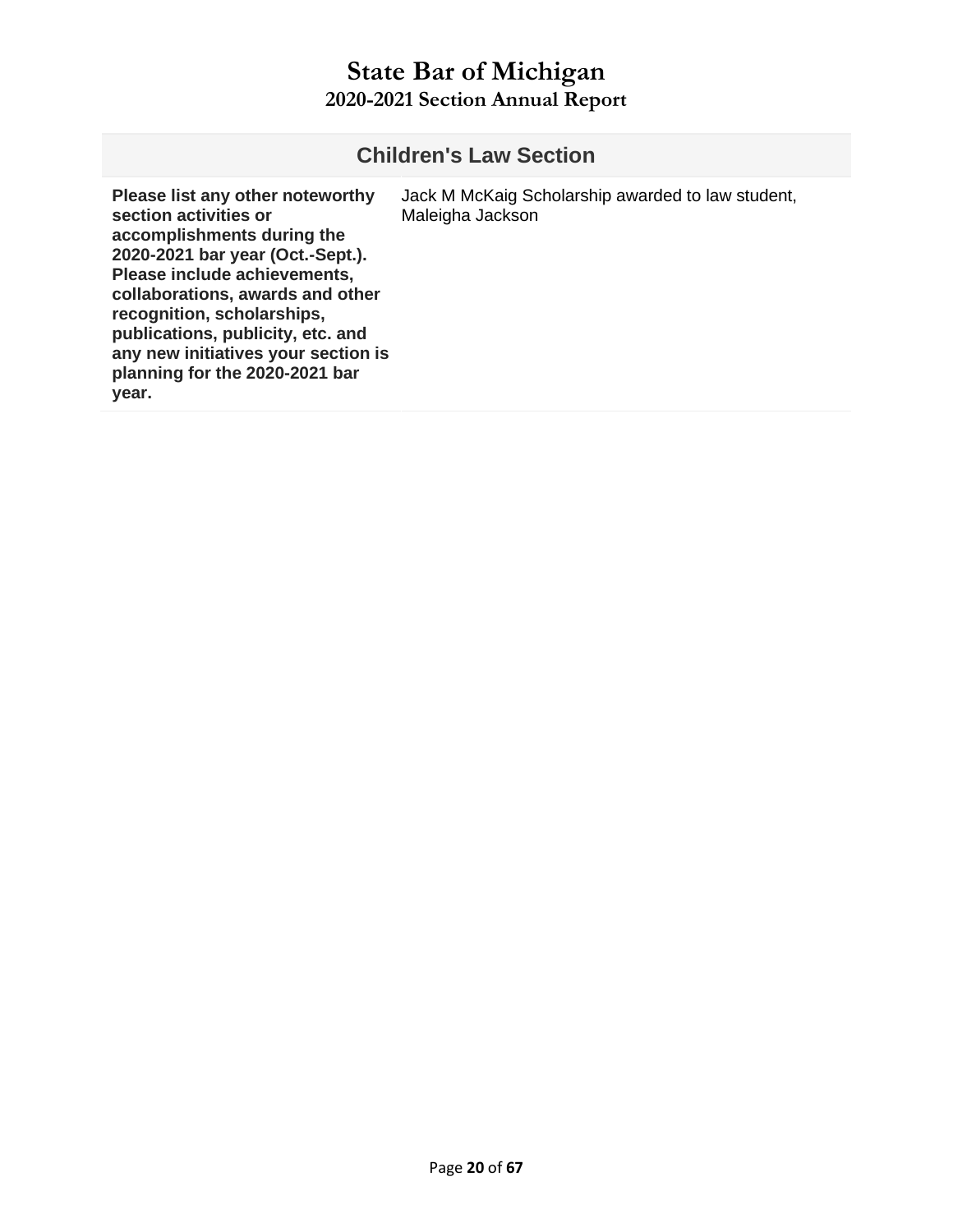<span id="page-20-0"></span>

| <b>Consumer Law Section</b>                                                                                                                                                                                                                                                           |                                                                                                                                                                                                                                                                                                                                                                                                                                                                                                                                                                                                                                                                                                                                                 |
|---------------------------------------------------------------------------------------------------------------------------------------------------------------------------------------------------------------------------------------------------------------------------------------|-------------------------------------------------------------------------------------------------------------------------------------------------------------------------------------------------------------------------------------------------------------------------------------------------------------------------------------------------------------------------------------------------------------------------------------------------------------------------------------------------------------------------------------------------------------------------------------------------------------------------------------------------------------------------------------------------------------------------------------------------|
| <b>Name of Person</b><br><b>Completing Report</b>                                                                                                                                                                                                                                     | <b>Rex Anderson</b>                                                                                                                                                                                                                                                                                                                                                                                                                                                                                                                                                                                                                                                                                                                             |
| <b>Title</b>                                                                                                                                                                                                                                                                          | Chair                                                                                                                                                                                                                                                                                                                                                                                                                                                                                                                                                                                                                                                                                                                                           |
| <b>E-mail Address</b>                                                                                                                                                                                                                                                                 | rex@rexandersonpc.net                                                                                                                                                                                                                                                                                                                                                                                                                                                                                                                                                                                                                                                                                                                           |
| <b>Meeting Dates.</b>                                                                                                                                                                                                                                                                 | 09/24/2020 - 2020 - Annual Meeting full membership<br>11/12/2020 - (council only)<br>01/14/2021 - (council only)<br>03/11/2021 - (council only)<br>05/13/2021 - (council only)<br>07/08/2021 - (council only)<br>09/21/2021 - 2021 Annual Meeting full membership                                                                                                                                                                                                                                                                                                                                                                                                                                                                               |
| Please list the dates and titles of<br>all seminars and other section<br>events held or scheduled to be<br>held between October 1, 2020 and<br>September 30, 2021. Please do<br>not list section, council, or<br>committee meetings in this<br>response; seminars and events<br>only. | 09/22/2021 - Annual Meeting and Awards - after election<br>and business meeting Council Panel to present seminar<br>on the topic of Consumer Collection Defense.                                                                                                                                                                                                                                                                                                                                                                                                                                                                                                                                                                                |
| Please describe any current<br>public policy activities, any<br>activities completed since<br>September 30, 2020, and any<br>activities planned between now<br>and September 30, 2021.                                                                                                | 04/14/2021 - Three council members Lorray Brown,<br>Daniel O. Myers and Rex Anderson met with Matthew<br>Andres, Clinical Assistant Professor at UM Law School<br>and his policy and law students attending a Michigan<br>Debt Collection Policy Class. During this meeting the<br>student presented five distinct proposals to improve debt<br>collections litigation in Michigan and promote fairness in<br>this area of litigation. Afterwards the consumer law<br>council discussed with the student their proposals, the<br>current state of law and the typical practice and attitudes<br>of the creditor lawyers, judges and debtors, standing case<br>law and need for legislation in order to effectuate their<br>excellent proposals. |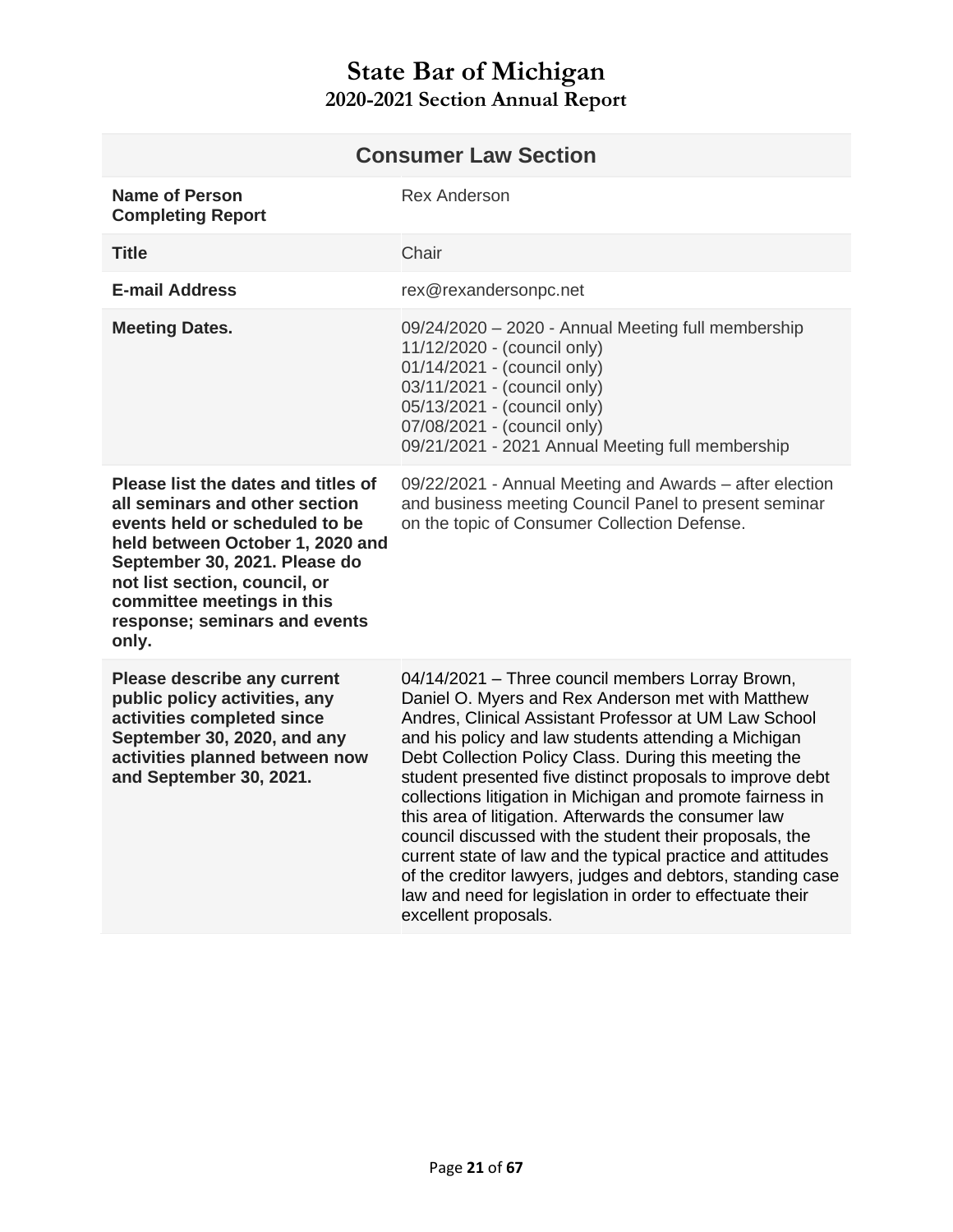#### **Consumer Law Section**

**Please list any other noteworthy section activities or accomplishments during the 2020-2021 bar year (Oct.-Sept.). Please include achievements, collaborations, awards and other recognition, scholarships, publications, publicity, etc. and any new initiatives your section is planning for the 2020-2021 bar year.** 

Ongoing - Mike Nelson and Lorray Brown are participating with Justice for All on behalf of the consumer law section which involves proposing both legislative and rule changes which benefit consumers being sued on consumer debt. Specifically focusing on service of process rules and increasing consumer / debtor response to collection action actions instead of just allowing default judgements to be entered against them.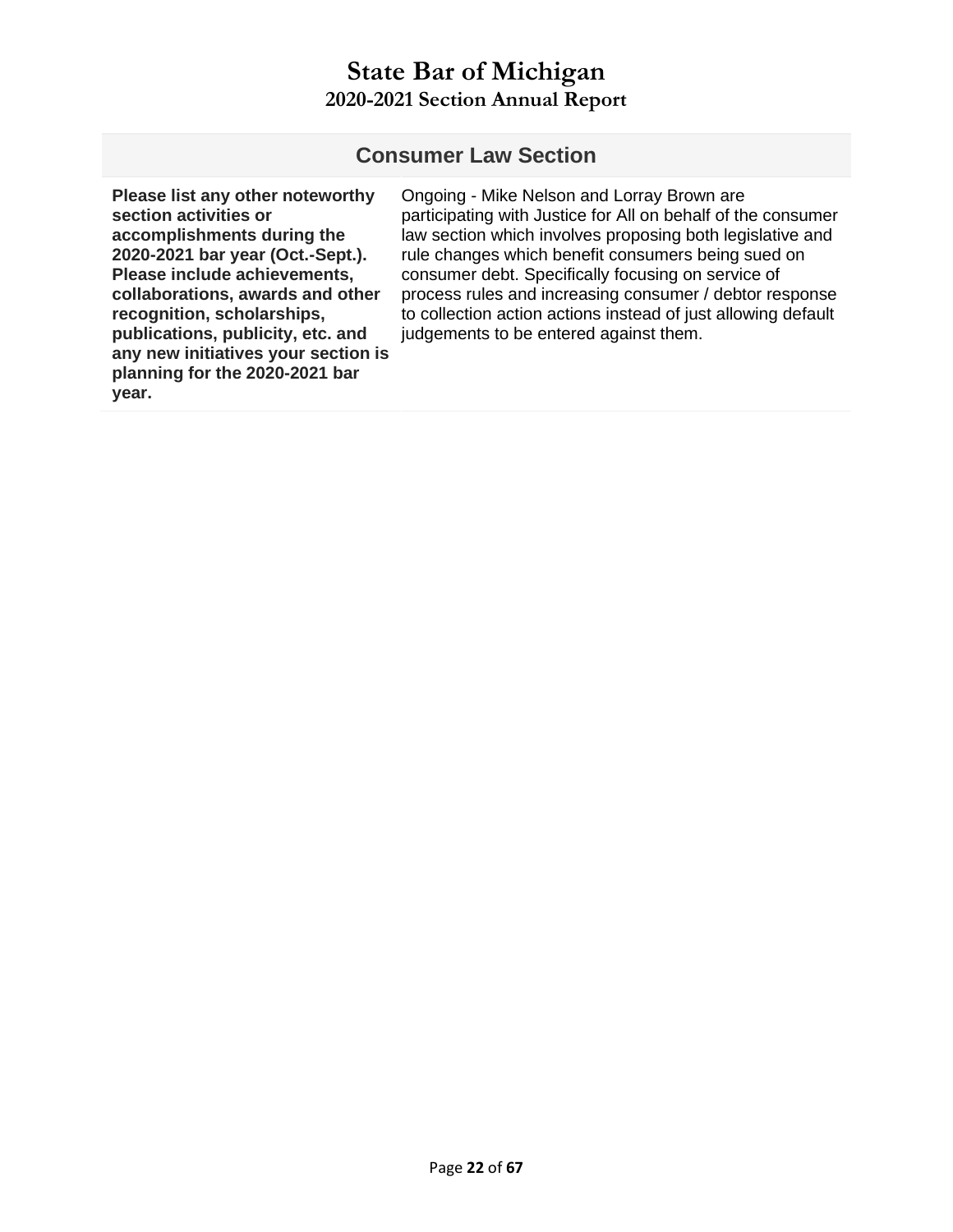<span id="page-22-0"></span>

| <b>Criminal Law Section</b>                                                                                                                                                                                                                                                           |                                                                                                                                                                                                                                                                                                                             |
|---------------------------------------------------------------------------------------------------------------------------------------------------------------------------------------------------------------------------------------------------------------------------------------|-----------------------------------------------------------------------------------------------------------------------------------------------------------------------------------------------------------------------------------------------------------------------------------------------------------------------------|
| <b>Name of Person</b><br><b>Completing Report</b>                                                                                                                                                                                                                                     | <b>Christina Hines</b>                                                                                                                                                                                                                                                                                                      |
| <b>Title</b>                                                                                                                                                                                                                                                                          | Chair                                                                                                                                                                                                                                                                                                                       |
| <b>E-mail Address</b>                                                                                                                                                                                                                                                                 | cbhines89@gmail.com                                                                                                                                                                                                                                                                                                         |
| <b>Meeting Dates.</b>                                                                                                                                                                                                                                                                 | 10/17/2020 - Annual Meeting<br>11/17/2020 - Council Meeting<br>12/15/2020 - Council Meeting<br>01/19/2021 - Council Meeting<br>02/16/2021 - Council Meeting<br>04/20/2021 - Council Meeting<br>05/18/2021 - Council Meeting<br>07/20/2021 - Council Meeting<br>08/17/2021 - Council Meeting<br>09/21/2021 - Council Meeting |
| Please list the dates and titles of<br>all seminars and other section<br>events held or scheduled to be<br>held between October 1, 2020 and<br>September 30, 2021. Please do<br>not list section, council, or<br>committee meetings in this<br>response; seminars and events<br>only. | 10/17/2020 - Annual Conference<br>02/13/2021 - Midwinter Conference<br>06/04/2021 - June Policy Conference                                                                                                                                                                                                                  |
| Please describe any current<br>public policy activities, any<br>activities completed since<br>September 30, 2020, and any<br>activities planned between now<br>and September 30, 2021.                                                                                                |                                                                                                                                                                                                                                                                                                                             |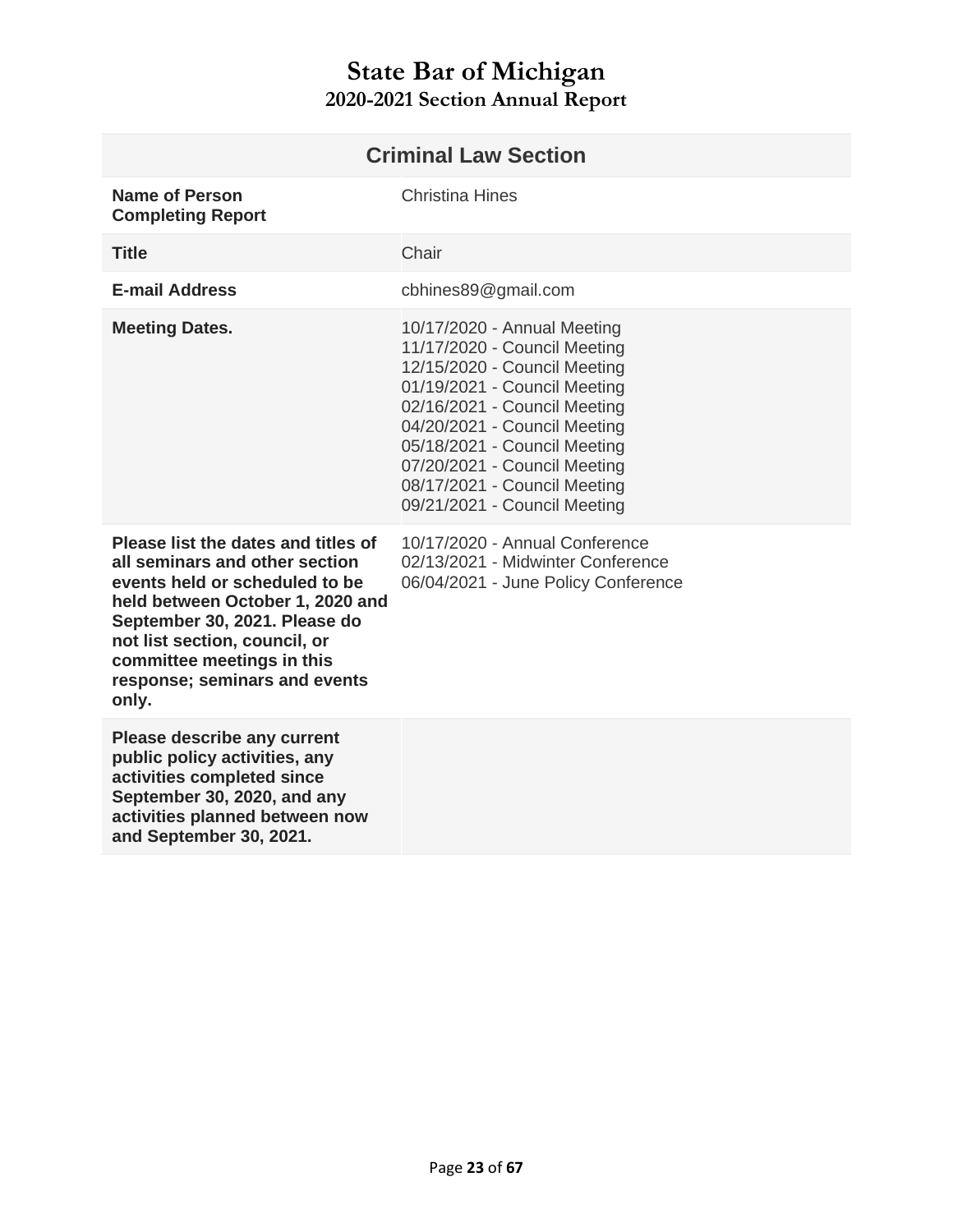#### **Criminal Law Section**

**Please list any other noteworthy section activities or accomplishments during the 2020-2021 bar year (Oct.-Sept.). Please include achievements, collaborations, awards and other recognition, scholarships, publications, publicity, etc. and**  any new initiatives your section is attended our conferences. **planning for the 2020-2021 bar year.**  to the Section.

Our Council embraced diversity this year and extended membership to several candidates from different background and geographical areas. We also have a bylaw proposal to include promote the diversity of the profession and to give law school students free admission

30 book scholarships were given to members who

We have once again collaborated with several sections for an annual conference entitled "Legal Landscape: Can We Find Justice for All?" scheduled for October 1, 2021.

We took several policy positions and wrote to the Michigan Supreme Court on an important issue to criminal law practitioners regarding fictional pleas.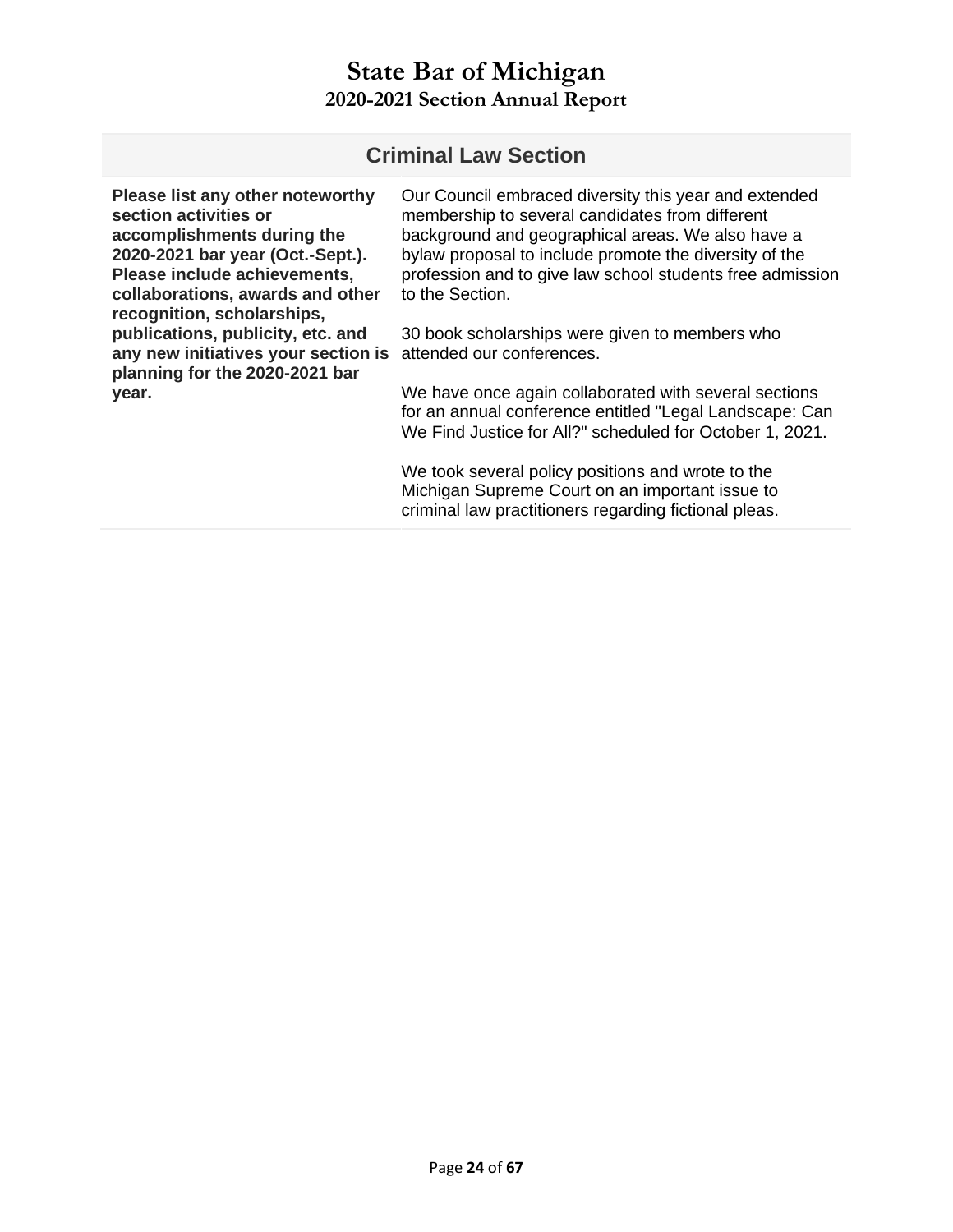<span id="page-24-0"></span>

|                                                   | <b>Elder Law &amp; Disability Rights</b> |
|---------------------------------------------------|------------------------------------------|
| <b>Name of Person</b><br><b>Completing Report</b> | <b>Christine Caswell</b>                 |
| <b>Title</b>                                      | Chair                                    |
| <b>E-mail Address</b>                             | christine@caswellpllc.com                |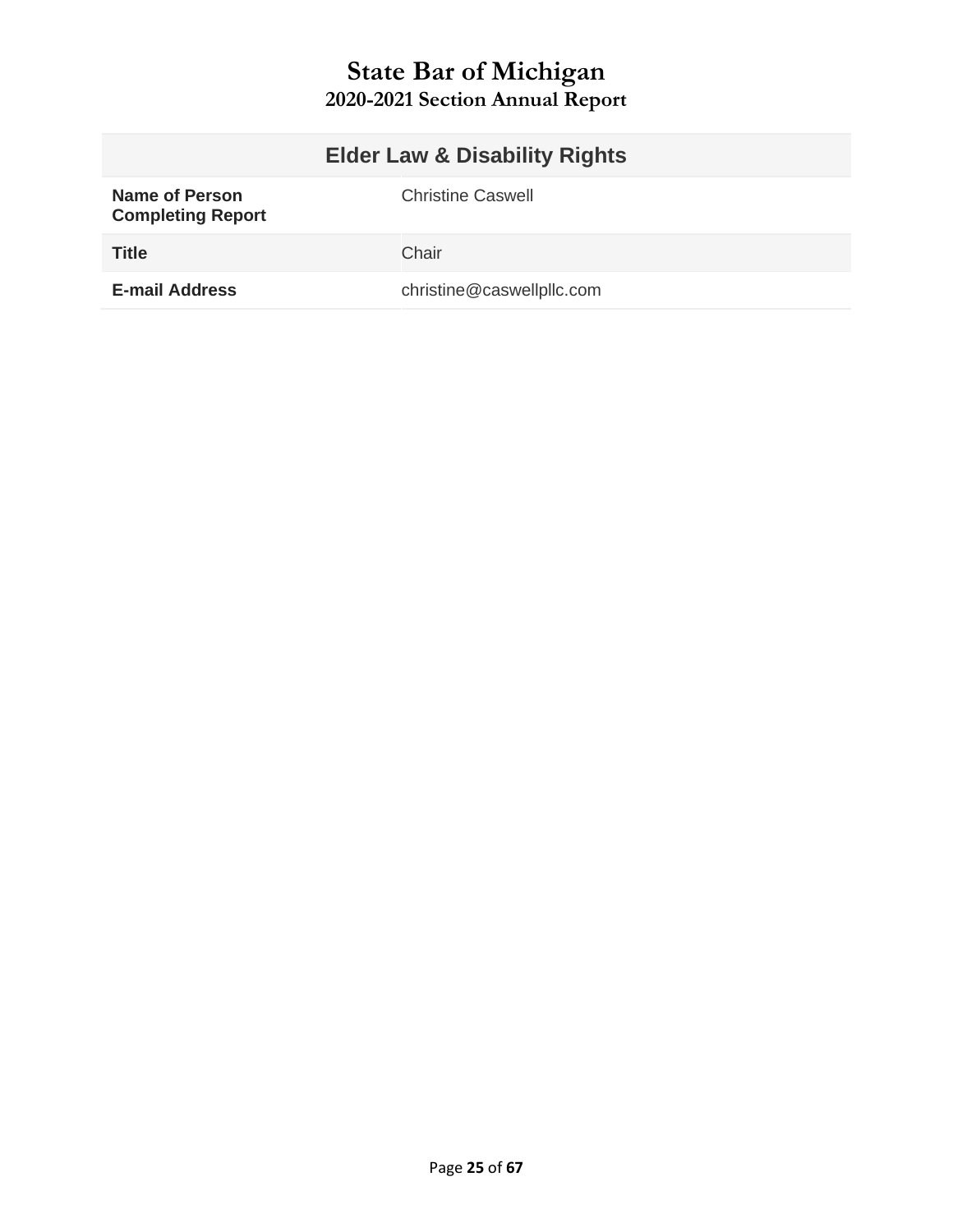| <b>Elder Law &amp; Disability Rights</b> |                                                                                                                                                                                                                                                                                                                             |  |
|------------------------------------------|-----------------------------------------------------------------------------------------------------------------------------------------------------------------------------------------------------------------------------------------------------------------------------------------------------------------------------|--|
| <b>Meeting Dates.</b>                    | 10/08/2020 - Annual Meeting<br>11/07/2020 - Council Meeting<br>12/05/2020 - Council Meeting<br>02/06/2021 - Council Meeting<br>03/06/2021 - Council Meeting<br>04/03/2021 - Council Meeting<br>05/01/2021 - Council Meeting<br>06/05/2021 - Council Meeting<br>08/07/2021 - Council Meeting<br>09/11/2021 - Council Meeting |  |
|                                          | <b>Disability Rights Committee</b><br>10/12/2020<br>11/09/2020<br>12/14/2020<br>02/08/2021<br>03/08/2021<br>04/12/2021<br>05/10/2021<br>06/14/2021<br>08/09/2021<br>09/13/2021                                                                                                                                              |  |
|                                          | Legislative Committee<br>11/02/2021<br>11/30/2021<br>02/01/2021<br>03/01/2021<br>03/29/2021<br>05/24/2021<br>07/28/2021<br>08/02/2021<br>08/30/2021                                                                                                                                                                         |  |
|                                          | <b>Executive Committee</b><br>10/12/2020<br>11/09/2020<br>12/08/2020<br>02/08/2021<br>03/08/2021<br>04/05/2021<br>05/03/2021<br>06/07/2021<br>08/09/2021<br>09/13/2021                                                                                                                                                      |  |
|                                          | <b>Nominating Committee</b><br>07/14/2021<br>Still getting information on committees that I am not                                                                                                                                                                                                                          |  |
|                                          |                                                                                                                                                                                                                                                                                                                             |  |

actively involved in.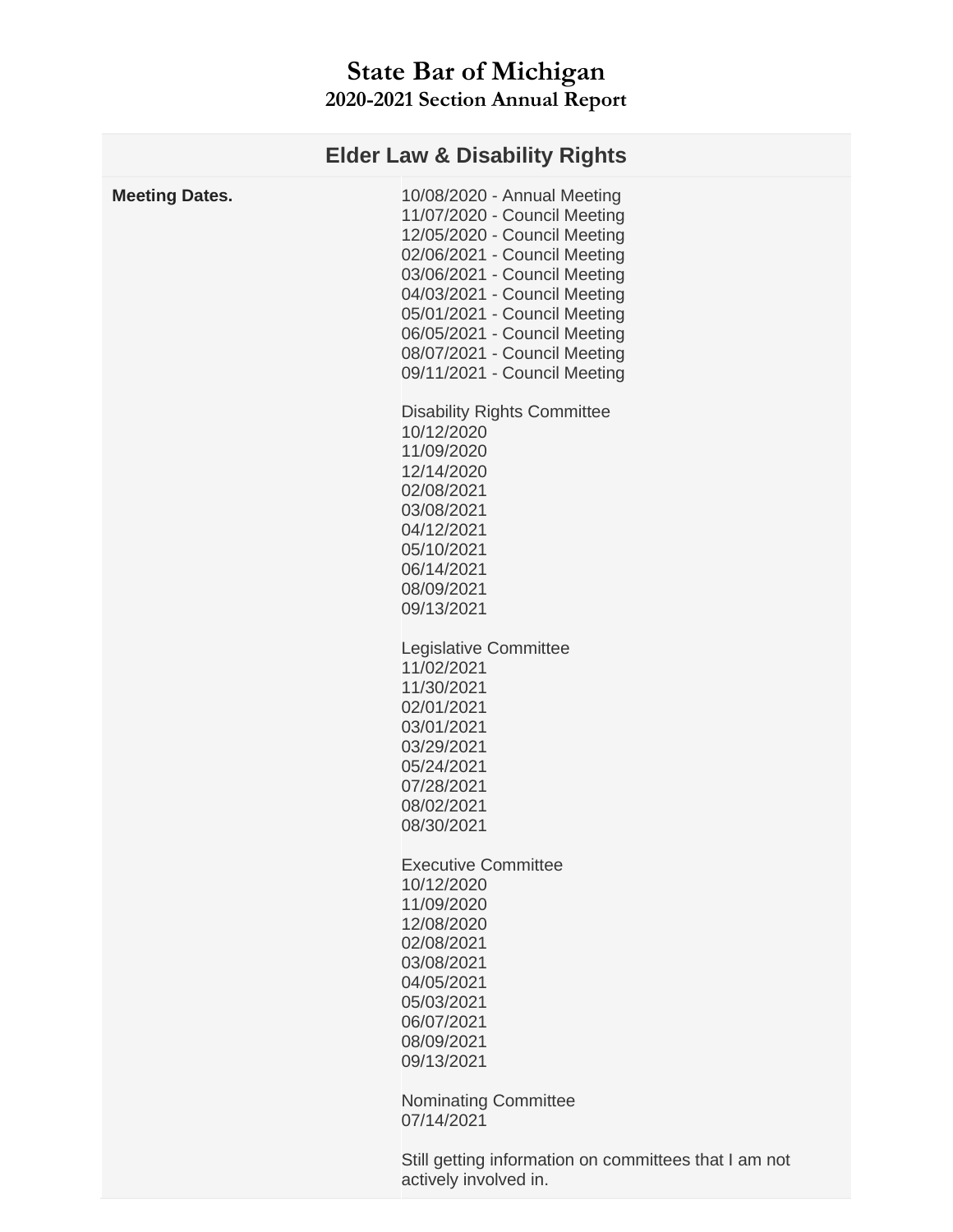#### **Elder Law & Disability Rights**

| Please list the dates and titles of<br>all seminars and other section<br>events held or scheduled to be<br>held between October 1, 2020 and<br>September 30, 2021. Please do<br>not list section, council, or<br>committee meetings in this<br>response; seminars and events<br>only. | 10/08/2020 - Fall Conference<br>11/19/2020 - GoToWebinar - Choosing a Fiduciary<br>01/22/2021 - Presentation to Diversity & Inclusion<br><b>Standing Committee</b><br>01/28/2021 - GoToWebinar - Using Self Determination<br>with MI Choice<br>03/10/2021 - Webinar - "Elder Mediation," with Antonia<br>Harbin-Lamb Neighborhood Legal Services, Michigan -<br>Elder Law and Advocacy Services, Redford<br>03/19/2021 - Spring Conference<br>05/13/2021 - Webinar - - "Alternatives to Long-Term Care<br>Facilities," with Michelle Danou, Ombudsman.<br>07/15/2021 - Webinar - "Appealing CMH Denials," with<br>Marianne Huff, President and CEO, Mental Health<br>Association in Michigan<br>09/21/2021 - Webinar - "Disability Rights" with Nadia<br>Vann, Buhl, Little, Lynwood & Harris, PLC; Jill Babcock;<br>and Michael Bartnik, Law for Baby Boomers, PLLC |
|---------------------------------------------------------------------------------------------------------------------------------------------------------------------------------------------------------------------------------------------------------------------------------------|----------------------------------------------------------------------------------------------------------------------------------------------------------------------------------------------------------------------------------------------------------------------------------------------------------------------------------------------------------------------------------------------------------------------------------------------------------------------------------------------------------------------------------------------------------------------------------------------------------------------------------------------------------------------------------------------------------------------------------------------------------------------------------------------------------------------------------------------------------------------|
|---------------------------------------------------------------------------------------------------------------------------------------------------------------------------------------------------------------------------------------------------------------------------------------|----------------------------------------------------------------------------------------------------------------------------------------------------------------------------------------------------------------------------------------------------------------------------------------------------------------------------------------------------------------------------------------------------------------------------------------------------------------------------------------------------------------------------------------------------------------------------------------------------------------------------------------------------------------------------------------------------------------------------------------------------------------------------------------------------------------------------------------------------------------------|

**Please describe any current public policy activities, any activities completed since September 30, 2020, and any activities planned between now and September 30, 2021.**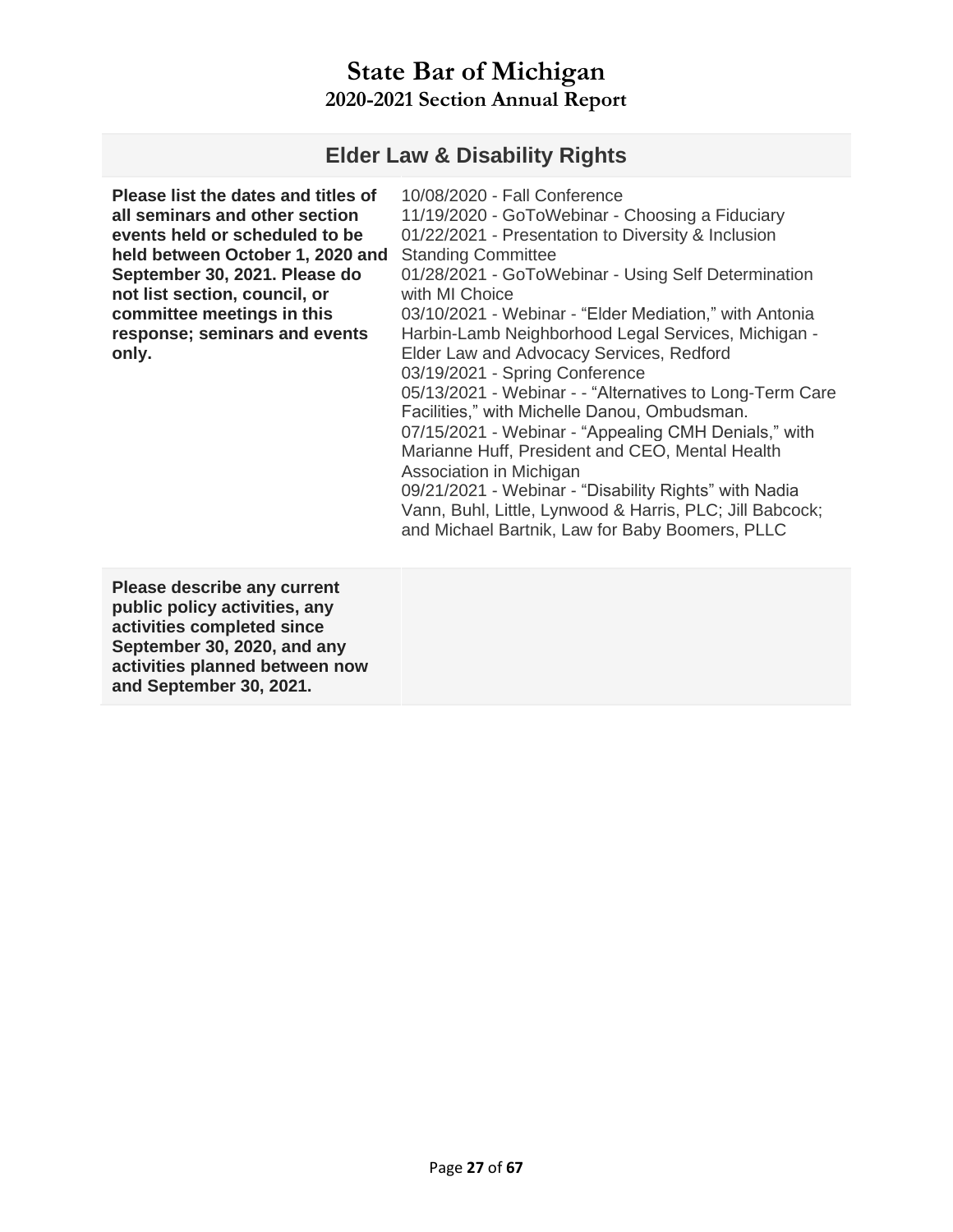#### **Elder Law & Disability Rights**

**Please list any other noteworthy section activities or accomplishments during the 2020-2021 bar year (Oct.-Sept.). Please include achievements, collaborations, awards and other recognition, scholarships, publications, publicity, etc. and any new initiatives your section is planning for the 2020-2021 bar year.** 

Hosted a virtual Legislative Week May 10-14 where members met with their legislators. Training was held on May 10 and a wrap-up session was held on May 14.

Collaborations with the Probate & Estate Planning Section on Remote Witnessing & Notarization

Collaboration with the Bar's Diversity & Inclusion Standing Committee for a presentation on "Barriers in the Workplace" focusing on barriers to practicing attorneys.

Collaboration with the Alternative Dispute Resolution Section to promote elder mediation.

Collaboration with the Attorney General's Elder Abuse Task Force; section members are active members of the Task Force.

Fall 2020 Newsletter Winter 2021 Newsletter Spring 2021 Newsletter Summer 2021 Newsletter

Will provide scholarships to the 2021 Fall Conference; all other events have been free during the pandemic.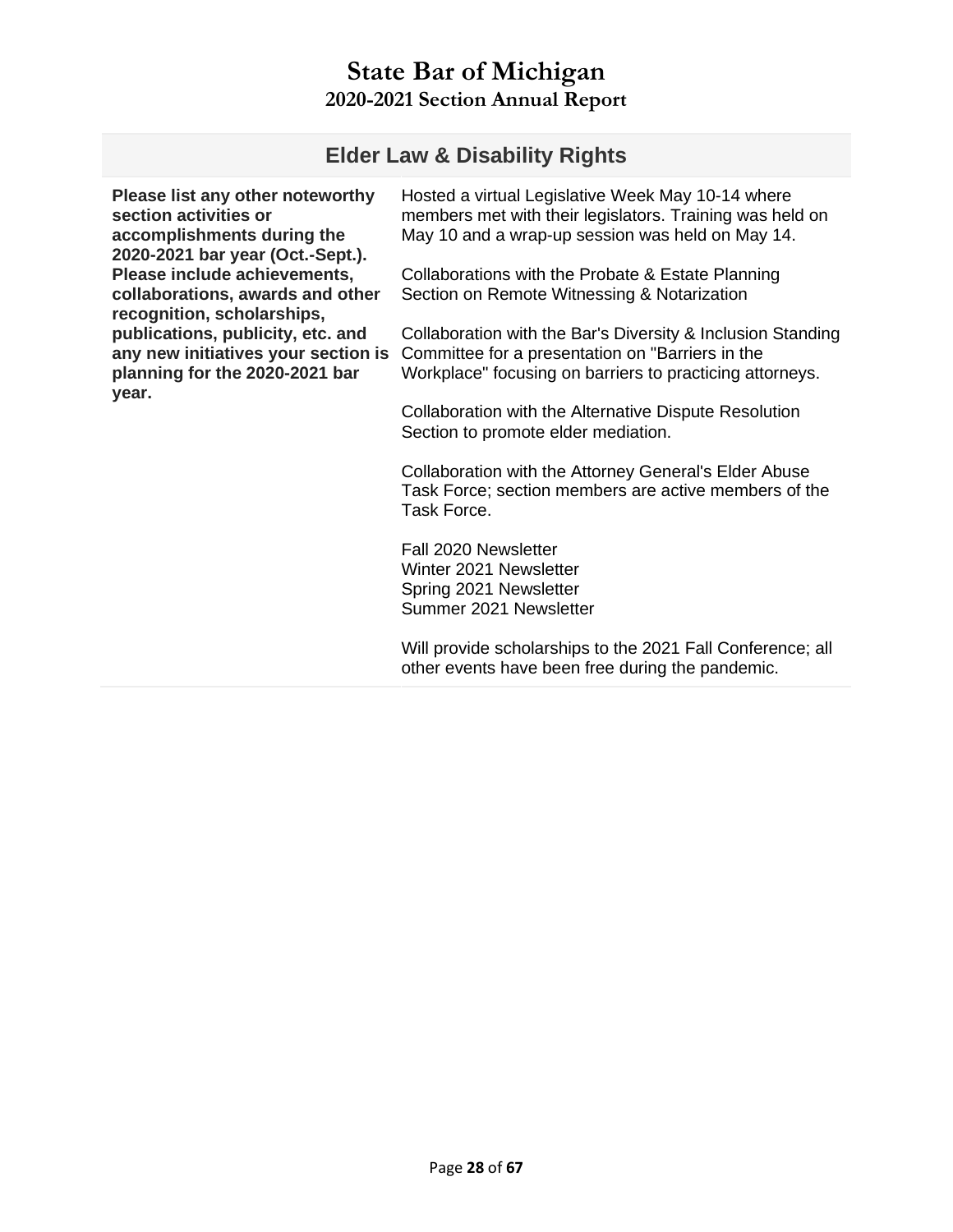<span id="page-28-0"></span>

| <b>Environmental Law</b>                                                                                                                                                                                                                                                                                                                             |                                                                                                                                        |  |
|------------------------------------------------------------------------------------------------------------------------------------------------------------------------------------------------------------------------------------------------------------------------------------------------------------------------------------------------------|----------------------------------------------------------------------------------------------------------------------------------------|--|
| <b>Name of Person</b><br><b>Completing Report</b>                                                                                                                                                                                                                                                                                                    | Mary Anne Parks                                                                                                                        |  |
| <b>Title</b>                                                                                                                                                                                                                                                                                                                                         | <b>Section Administrator</b>                                                                                                           |  |
| <b>E-mail Address</b>                                                                                                                                                                                                                                                                                                                                | parks.maryanne@gmail.com                                                                                                               |  |
| <b>Meeting Dates.</b>                                                                                                                                                                                                                                                                                                                                | 03/11/2021 - Council Meeting                                                                                                           |  |
| Please list the dates and titles of<br>all seminars and other section<br>events held or scheduled to be<br>held between October 1, 2020 and<br>September 30, 2021. Please do<br>not list section, council, or<br>committee meetings in this<br>response; seminars and events<br>only.                                                                | 11/5, 10, 12, 17 & 19/2020 - Joint Environmental<br>Conference<br>05/20/2021 - Spring Conference<br>12/9/2021 - Year in Review Webinar |  |
| Please describe any current<br>public policy activities, any<br>activities completed since<br>September 30, 2020, and any<br>activities planned between now<br>and September 30, 2021.                                                                                                                                                               |                                                                                                                                        |  |
| Please list any other noteworthy<br>section activities or<br>accomplishments during the<br>2020-2021 bar year (Oct.-Sept.).<br>Please include achievements,<br>collaborations, awards and other<br>recognition, scholarships,<br>publications, publicity, etc. and<br>any new initiatives your section is<br>planning for the 2020-2021 bar<br>year. |                                                                                                                                        |  |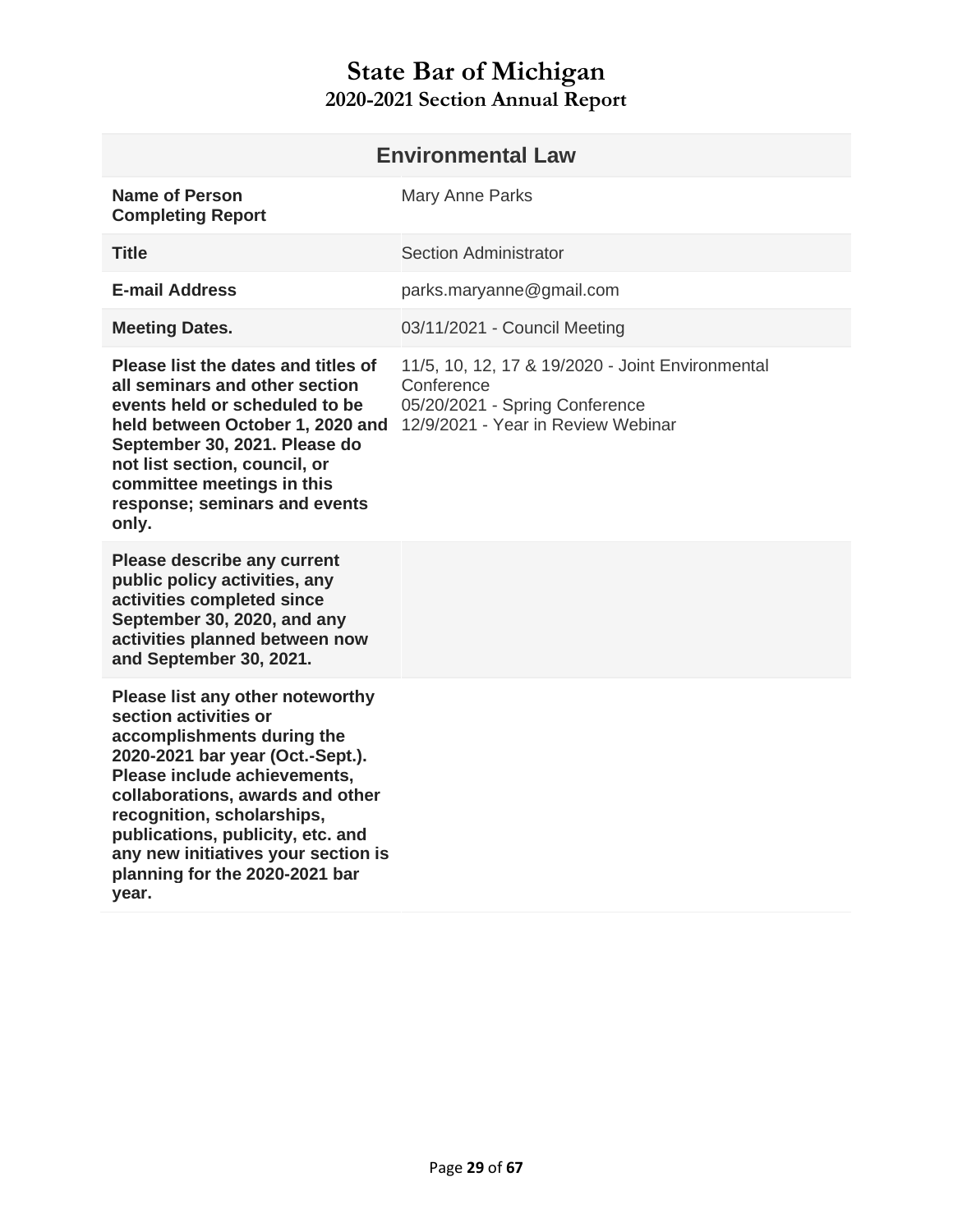<span id="page-29-0"></span>

| <b>Family Law Section</b>                                                                                                                                                                                                                                                             |                                                                                                                                                                                                                                                                                                                                                                                                                                                                                                                                                                                  |  |
|---------------------------------------------------------------------------------------------------------------------------------------------------------------------------------------------------------------------------------------------------------------------------------------|----------------------------------------------------------------------------------------------------------------------------------------------------------------------------------------------------------------------------------------------------------------------------------------------------------------------------------------------------------------------------------------------------------------------------------------------------------------------------------------------------------------------------------------------------------------------------------|--|
| <b>Name of Person</b><br><b>Completing Report</b>                                                                                                                                                                                                                                     | Sahera Housey                                                                                                                                                                                                                                                                                                                                                                                                                                                                                                                                                                    |  |
| <b>Title</b>                                                                                                                                                                                                                                                                          | Chairperson                                                                                                                                                                                                                                                                                                                                                                                                                                                                                                                                                                      |  |
| <b>E-mail Address</b>                                                                                                                                                                                                                                                                 | houseys@oakgov.com                                                                                                                                                                                                                                                                                                                                                                                                                                                                                                                                                               |  |
| <b>Meeting Dates.</b>                                                                                                                                                                                                                                                                 | 09/12/2020 - Annual meeting                                                                                                                                                                                                                                                                                                                                                                                                                                                                                                                                                      |  |
|                                                                                                                                                                                                                                                                                       | 10/03/2020 - Council Meeting<br>11/07/2020 - Council Meeting<br>12/05/2020 - Council Meeting<br>01/09/2021 - Council Meeting<br>03/09/2021 - Council Meeting<br>04/10/2021 - Council Meeting<br>05/01/2021 - Council Meeting<br>06/05/2021 - Council Meeting<br>10/02/2020 - Executive committee meeting<br>11/06/2020 - Executive committee meeting<br>01/08/2021 - Executive committee meeting<br>30/04/2021 - Executive committee meeting<br>04/09/2021 - Executive committee meeting<br>04/28/2021 - Executive committee meeting<br>06/17/2021 - Executive committee meeting |  |
| Please list the dates and titles of<br>all seminars and other section<br>events held or scheduled to be<br>held between October 1, 2020 and<br>September 30, 2021. Please do<br>not list section, council, or<br>committee meetings in this<br>response; seminars and events<br>only. | 03/16/2021 - COVID Provisions Webinar<br>05/25/2021 - Immigration and Family Law Sections -<br>Everything you need to know Abuse, Neglect and<br>Advising Your Clients on Michigan's Central Registry.<br>06/11/2021 - Domestic Violence Webinar                                                                                                                                                                                                                                                                                                                                 |  |
| <b>Please describe any current</b><br>public policy activities, any<br>activities completed since<br>September 30, 2020, and any<br>activities planned between now<br>and September 30, 2021.                                                                                         | The Section has reviewed legislation and court rules and<br>have taken positions on many of them throughout the<br>year.                                                                                                                                                                                                                                                                                                                                                                                                                                                         |  |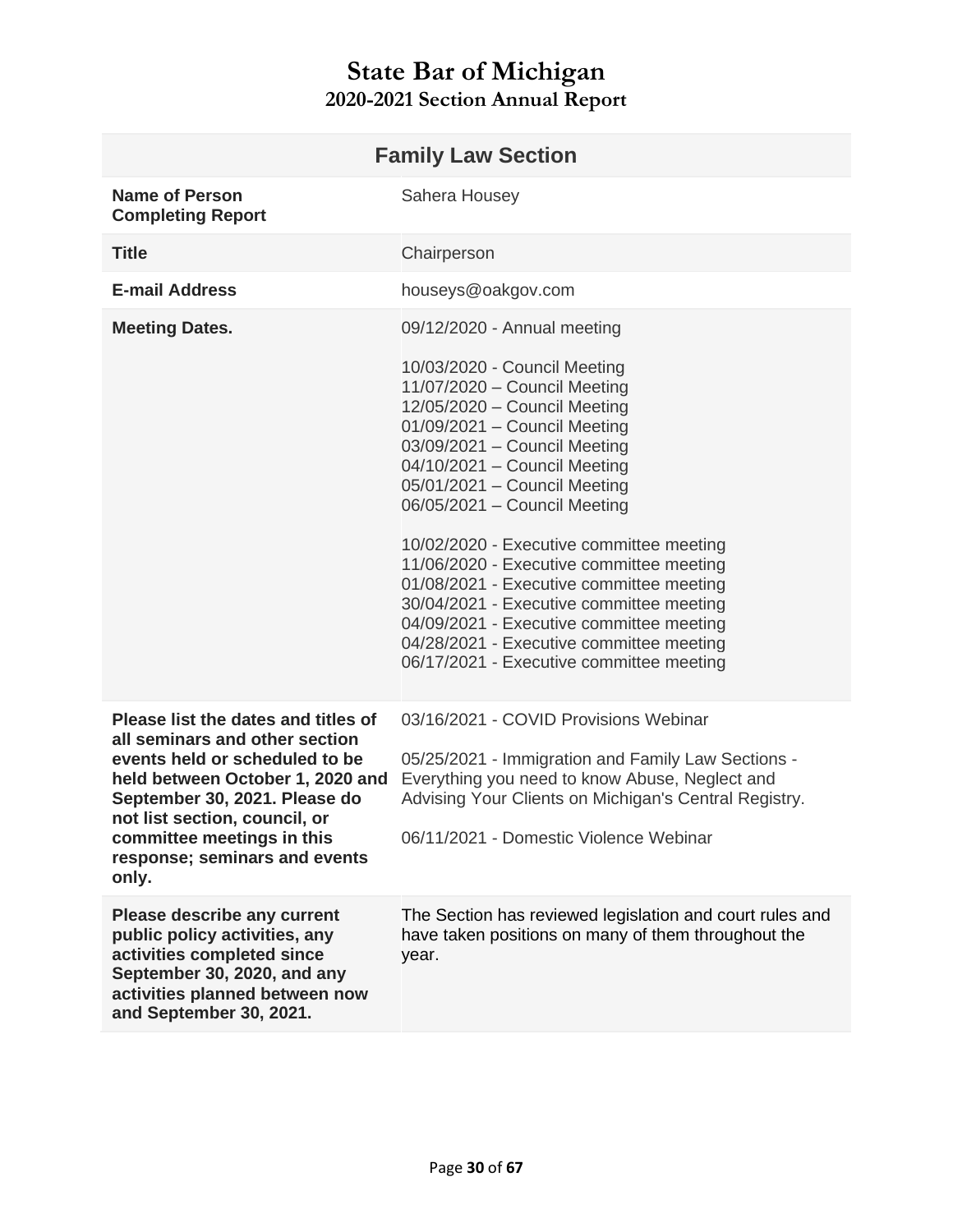| <b>Family Law Section</b>                                                                                                                                                                                                                                                                                                                            |                                                                                                             |  |
|------------------------------------------------------------------------------------------------------------------------------------------------------------------------------------------------------------------------------------------------------------------------------------------------------------------------------------------------------|-------------------------------------------------------------------------------------------------------------|--|
| Please list any other noteworthy<br>section activities or<br>accomplishments during the<br>2020-2021 bar year (Oct.-Sept.).<br>Please include achievements,<br>collaborations, awards and other<br>recognition, scholarships,<br>publications, publicity, etc. and<br>any new initiatives your section is<br>planning for the 2020-2021 bar<br>year. | We publish our Michigan Law Journal with 10 issues per<br>year with up-to-date information for our members. |  |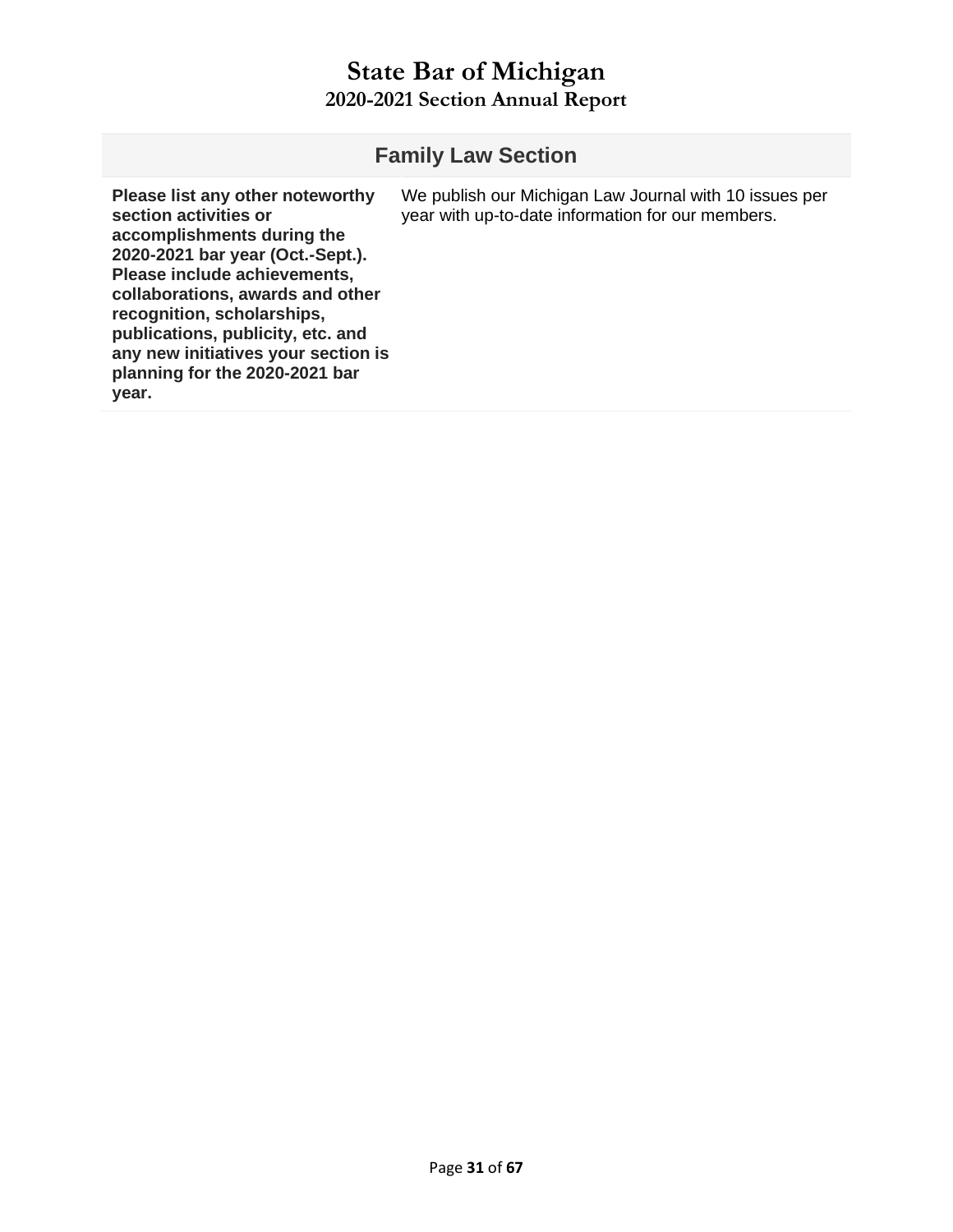<span id="page-31-0"></span>

| <b>Government Law Section</b>                                                                                                                                                                                                                                                                                                                        |                                                                                                                                                                                                                                                                                                                                                                                                                                                                       |
|------------------------------------------------------------------------------------------------------------------------------------------------------------------------------------------------------------------------------------------------------------------------------------------------------------------------------------------------------|-----------------------------------------------------------------------------------------------------------------------------------------------------------------------------------------------------------------------------------------------------------------------------------------------------------------------------------------------------------------------------------------------------------------------------------------------------------------------|
| <b>Name of Person</b><br><b>Completing Report</b>                                                                                                                                                                                                                                                                                                    | <b>Catherine Mullhaupt</b>                                                                                                                                                                                                                                                                                                                                                                                                                                            |
| <b>Title</b>                                                                                                                                                                                                                                                                                                                                         | Chair                                                                                                                                                                                                                                                                                                                                                                                                                                                                 |
| <b>E-mail Address</b>                                                                                                                                                                                                                                                                                                                                | catherine@michigantownships.org                                                                                                                                                                                                                                                                                                                                                                                                                                       |
| <b>Meeting Dates.</b>                                                                                                                                                                                                                                                                                                                                | 10/10/2020 - Council Meeting<br>11/07/2020 - Council Meeting<br>12/05/2020 - Council Meeting<br>01/09/2021 - Council Meeting<br>02/12/2021 - Council Meeting<br>03/06/2021 - Council Meeting<br>04/03/2021 - Council Meeting<br>05/01/2021 - Council Meeting<br>05/13/2021 - Amicus Committee<br>06/05/2021 - Council Meeting<br>06/19/2021 - Council Meeting (strategic planning)<br>07/09/2021 - Amicus Committee<br>09/04/2021 - Annual and Organizational Meeting |
| Please list the dates and titles of<br>all seminars and other section<br>events held or scheduled to be<br>held between October 1, 2020 and<br>September 30, 2021. Please do<br>not list section, council, or<br>committee meetings in this<br>response; seminars and events<br>only.                                                                | 02/12/2021 - Winter Seminar<br>07/09/2021 - Supreme Court Review Seminar                                                                                                                                                                                                                                                                                                                                                                                              |
| <b>Please describe any current</b><br>public policy activities, any<br>activities completed since<br>September 30, 2020, and any<br>activities planned between now<br>and September 30, 2021.                                                                                                                                                        | None scheduled                                                                                                                                                                                                                                                                                                                                                                                                                                                        |
| Please list any other noteworthy<br>section activities or<br>accomplishments during the<br>2020-2021 bar year (Oct.-Sept.).<br>Please include achievements,<br>collaborations, awards and other<br>recognition, scholarships,<br>publications, publicity, etc. and<br>any new initiatives your section is<br>planning for the 2020-2021 bar<br>year. | Briefly e-newsletter, January 2021<br>Briefly e-newsletter, June 2021<br>Initiating development of GLS strategic plan, June 2021                                                                                                                                                                                                                                                                                                                                      |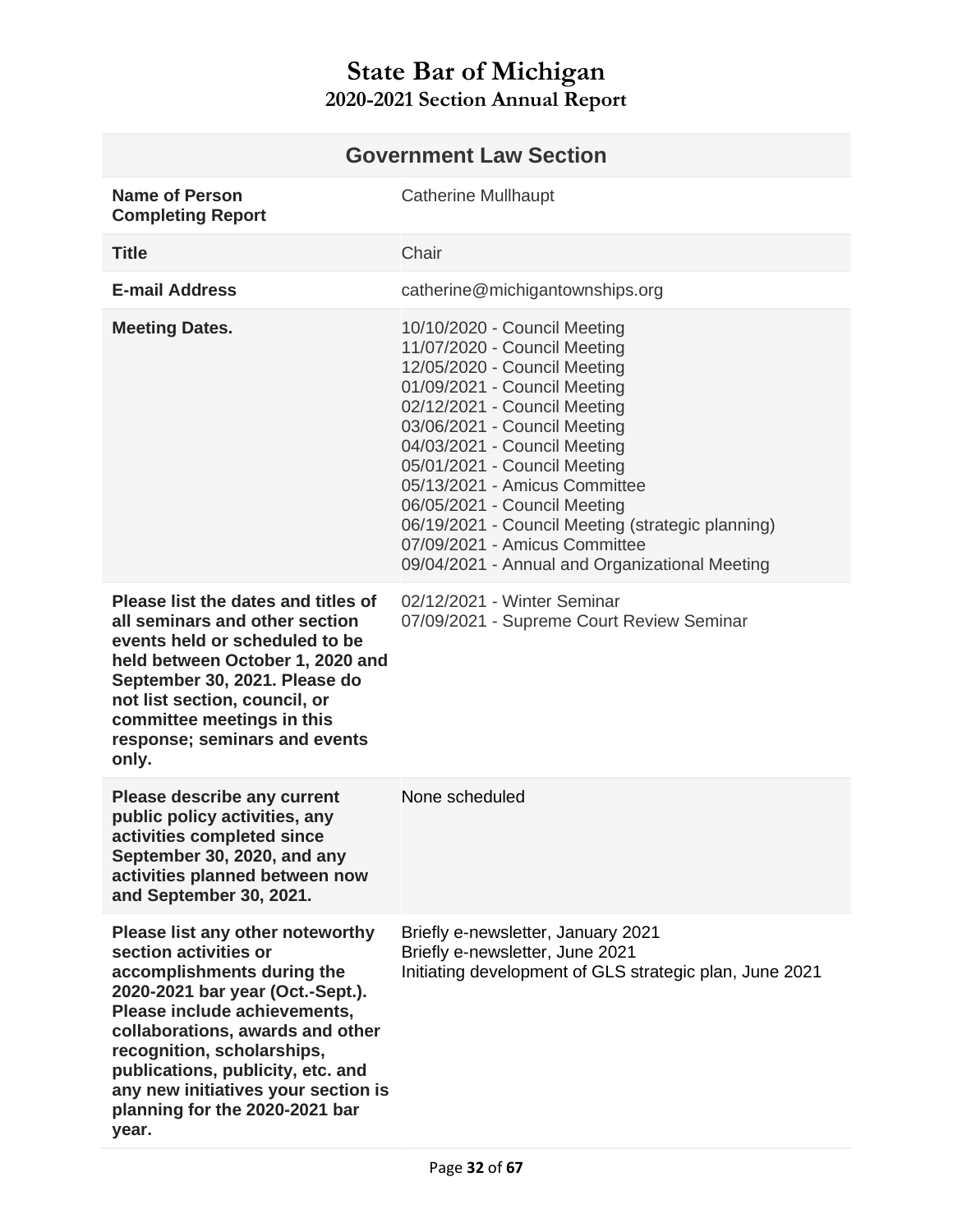#### **Health Care Law**

#### <span id="page-32-0"></span>**Bar Year: 2020-2021**

**Section Name**: Health Care Law Section

#### **Mission Statement:**

Serves as an educational resource for members of the Section for the purpose of fostering professional development and understanding of health care laws and issues;

Provide education to members of the State Bar, members of the health care community and the general public with regard to health care laws and related issues;

Advocate, comment on or provide input with respect to state and federal legislation, regulations and public policy that affect the practice of health care law, consistent with the Bylaws of the State Bar of Michigan;

Establish and maintain working relationships with attorney organizations and organizations of health care professionals, providers, consumers and other members of the health care community in this State and other states for the purpose of fostering better communication and understanding of health care laws and related issues and advocating Section interests; and

Promote awareness of the purpose and work of the Section among State Bar members, the health care community and the general public and encourage their participation in Section activities.

| Officer     | Name                       | Address                                                                                                                | Telephone            | Email                              |
|-------------|----------------------------|------------------------------------------------------------------------------------------------------------------------|----------------------|------------------------------------|
| Chair       | <b>Sheerin</b><br>Siddique |                                                                                                                        | 248-921-<br>6242     | sheerinsiddique@outlook.com        |
| Chair-Elect | Nicole E.<br>Stratton      | Spectrum Health<br>444 Michigan<br>Street NE, MC 50<br>Grand Rapids, MI<br>449503                                      | 616-391-<br>6434     | nicole.stratton@spectrumhealth.org |
| Secretary   | Colleen<br>Clarkson        | <b>UAW Retiree</b><br><b>Medical Benefits</b><br>Trust<br>1155 Brewery<br>Park Blvd. Suite<br>400<br>Detroit, MI 48207 | $(313)$ 324-<br>5932 | cclarkson@rhac.com                 |
| Treasurer   | Andrea<br>Lee Linna        | <b>McGuireWoods</b><br><b>LLP</b><br>777 West Wacker<br>Drive Suite 4100<br>Chicago, IL<br>60601                       | 312-750-<br>6008     | alinna@mcguirewoods.com            |

#### **Officers and Council Members:**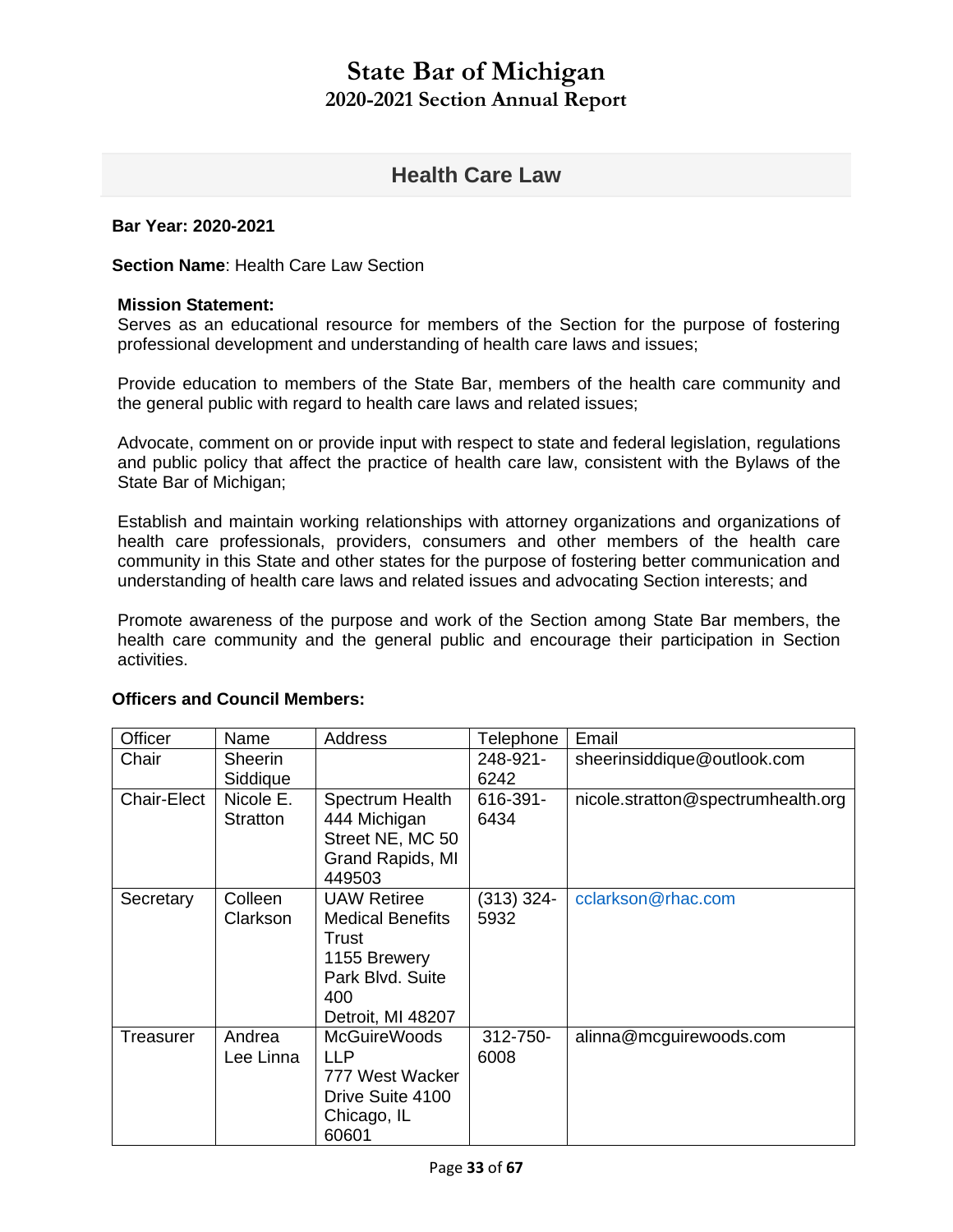| <b>Member</b>                   | Term           | <b>Member</b>                       | Term           |
|---------------------------------|----------------|-------------------------------------|----------------|
|                                 | <b>Expires</b> |                                     | <b>Expires</b> |
| Reesa N. Benkoff                | 2021           | <b>Colleen Simek</b>                | 2022           |
| Mercedes Dordeski - 2nd term    | 2021           | Nicole E. Stratton                  | 2022           |
| Rebecca L. Glitman              | 2021           | Leslie A. Rojas-Whitworth $-2nd$    | 2023           |
|                                 |                | term                                |                |
| Andrea Lee Linna                | 2021           | Christian I. Schafer $-2^{nd}$ term | 2023           |
| Laura M. Napiewocki             | 2021           | Jenna Simon                         | 2023           |
| Louis Szura $-2^{nd}$ term      | 2021           | Patricia Stamler $-2^{nd}$ term     | 2023           |
| Deborah Williamson              | 2021           | Rose Willis $-2nd$ term             | 2023           |
| Aaron Beresh                    | 2022           |                                     |                |
| Eric Klein                      | 2022           |                                     |                |
| <b>Kevin Miserez</b>            | 2022           |                                     |                |
| Sheerin Siddique $-2^{nd}$ term | 2022           |                                     |                |
| <b>Timothy Gutwald</b>          | 2023           |                                     |                |

**Council Meeting Schedule:** Council meetings are held monthly on the first Thursday of each month via conference call. They were held on the following dates: October 1, 2020, November 5, 2020, December 3, 2020, January 7, 2021, February 4, 2021, March 4, 2021, April 1, 2021, May 6, 2021, May 27, 2021 (June meeting), August 5, 2021 & September 2, 2021.

**General Budget Information:** The Section received approximately \$41,400 in member dues during Fiscal Year 2021. The funds are used for the following purposes: (1) educational opportunities via webinars and an in-person Annual Meeting; (2) in support of the annual ICLE Health Law Institute; (3) scholarships for law students interested in a health law career; (4) membership outreach and networking activities; and (5) administrative services. Consistent with prior years, the financial position of the Section remains strong.

#### **Events and/or Seminars:**

| <b>Event or Seminar Title</b>      | Date              | Location |
|------------------------------------|-------------------|----------|
| Substantive Law Committee -        | February 18, 2021 | Virtual  |
| Provider Immunity - Webinar        |                   |          |
| Legislative Committee -            | March 24, 2021    | Virtual  |
| <b>Health Care Legislation Hot</b> |                   |          |
| Topics                             |                   |          |
| Substantive Law Committee -        | April 28, 2021    | Virtual  |
| Telehealth - How the               |                   |          |
| Pandemic is Shaping                |                   |          |
| <b>Remote Healthcare</b>           |                   |          |
| Substantive Law Committee -        | May 20, 2021      | Virtual  |
| Surprise Billing Mandates -        |                   |          |
| What you Need to Know to           |                   |          |
| Comply with State and              |                   |          |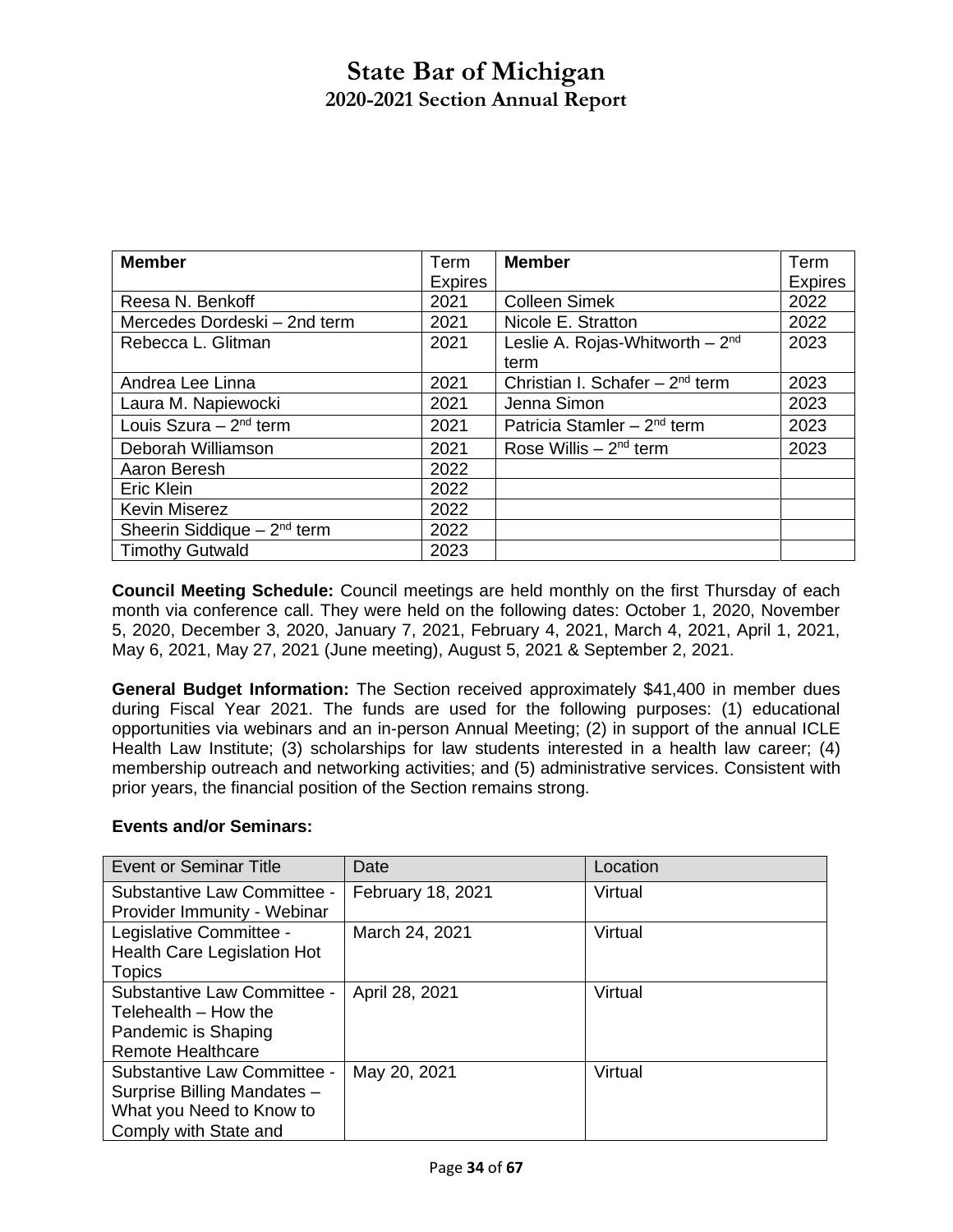| <b>Federal Law</b>          |                    |         |
|-----------------------------|--------------------|---------|
| Substantive Law Committee - | <b>TBD</b>         | Virtual |
| Value-Based Arrangements    |                    |         |
| Under the Stark Law and the |                    |         |
| Anti-Kickback Statute       |                    |         |
| <b>HCLS Annual Meeting</b>  | September 23, 2021 | Virtual |

**Section Committees:** The Health Care Law Section features seven standing committees: Substantive Law, Publications, Legislative, Pro Bono, Fellows, New Lawyers and Law Students, and Membership. The work of each of those committees is summarized below:

**Substantive Law Committee:** The Substantive Law Committee is the Section Committee responsible for arranging educational programs throughout the year, typically presented in a teleconference/webinar format to benefit the Section's membership at no additional cost. Its work is accomplished through four subject matter subcommittees: Technology Subcommittee, Payors Subcommittee, Providers Subcommittee and Medical–Legal Subcommittee. The subcommittees produced seven webinars on a wide variety of health care law topics. The topics and titles of the webinars are listed above under the heading "Events and/or Seminars."

**Publications Committee:** This year, the Committee is working on the 3 following papers:

- Surprise Billing Rules in Michigan and Federal Law
- Health Facilities Regulations
- Update of HIPAA Matrix paper previously written

**Legislative Committee:** The Committee monitored Michigan health care legislative developments. In addition, the committee monitored the state government and legislative changes. The committee worked to keep the Section abreast of the changes that came about because of COVID-19. The committee has held a virtual Health Care Legislation Hot Topics webinar with State Representative Graham Filler and Deidra Wilson, who serves as Vice President of Government Relations from McLaren Health Care Corporation.

**Pro Bono Committee: Pro Bono Committee:** The pro bono committee has teamed up with Michigan Community Resources (MCR) on two initiatives to provide Section members with the opportunity to engage in meaningful pro bono work. MCR is an organization that advances the missions of Michigan nonprofits that serve low-income individuals and communities through pro bono and low-cost legal services. The initiative involves working with MCR to organize a workshop to educate representatives of nonprofit organizations and community groups about the basics of organizing and operating a 501(c)(3) charitable organization. They committee is working to plan an in-person workshop in the fall of 2021 in Detroit.

**Fellows Committee:** The Section established a Fellows Program in 2011 to honor former Health Care Law Section leaders who have made sustained, outstanding contributions to the Section and the practice of health care law in Michigan. Fellows are recognized each year at the Section's Annual Meeting. The Fellows Committee administers the Fellows Program, which includes nominating Fellows for election by the Council, and handling all matters regarding the presentation of Fellows at the Annual Meeting. The Fellows Committee meets periodically to discuss nominations and other matters concerning the program. In 2021, the Fellows Committee nominated, and the Council elected, the following attorneys: Raymond Beckering III, Jennifer Benedict, Donna Craig, and Arthur deVaux. The Health Care Law Section sent awards to the 2021 Fellows and will invite them to the next in-person annual meeting to honor them in front of their peers.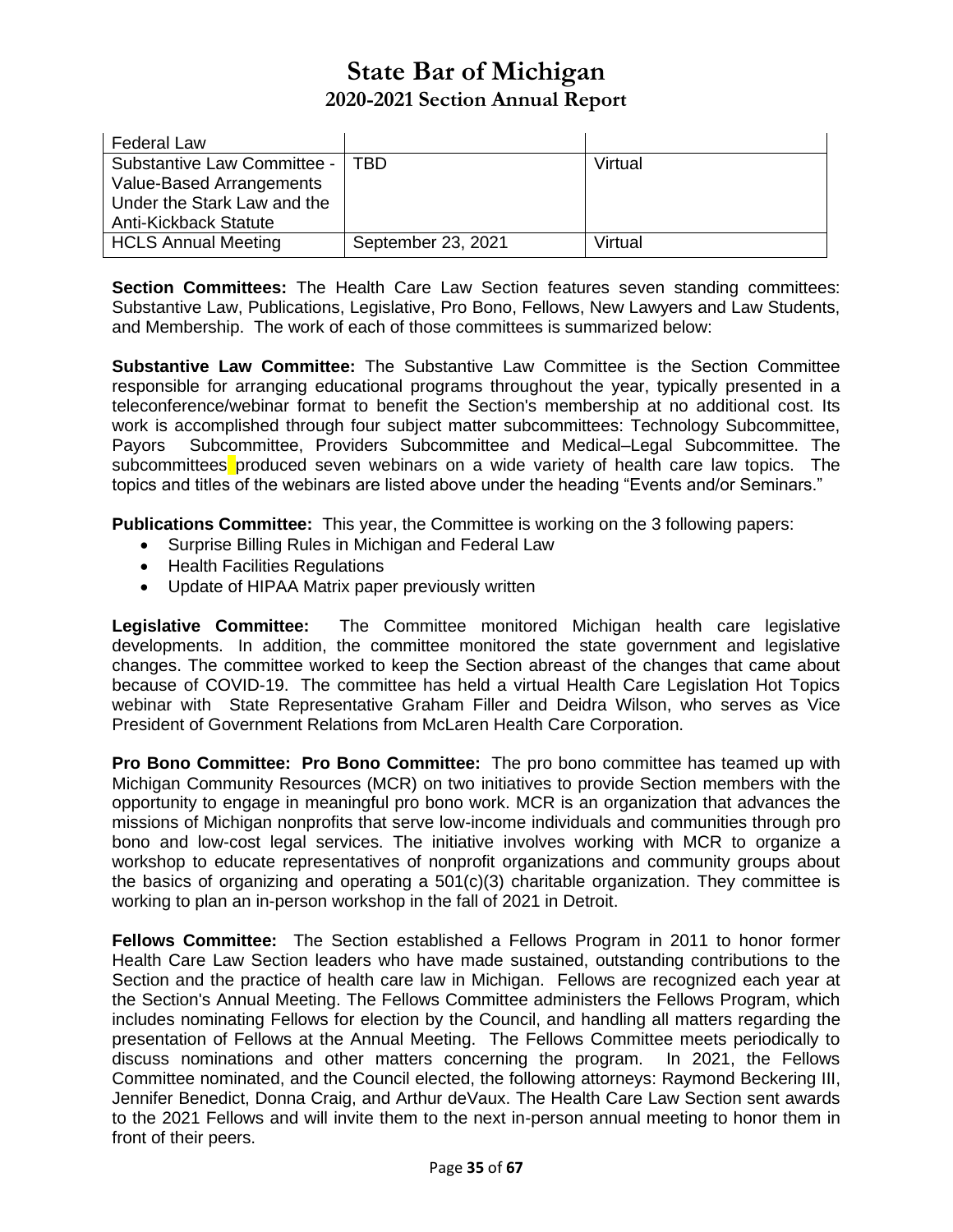**New Lawyers and Law Student Committee:** The committee presented at "Lunch and Learns" doing presentations and conducting question and answer sessions with students as follows: Cooley Law School, Michigan State University, Wayne State University and the University of Detroit Mercy), because of COVID-19 a "Lunch and Learn" was not able to be planned for the University of Michigan. The Committee administered the Section's Academic Achievement program under which the Section awards \$1,500 scholarships to law students at eligible Michigan law schools who exhibit a high level of achievement in health care-related law courses.

**Membership Committee:** The Membership Committee organizes several in-person networking events each year. In 2020-21 there were no in-person events planned because of the COVID-19 regulations that were required.

#### **Recommendations for next Council:**

- Continue to provide the high-quality and reliable education and networking opportunities that the Section's membership has come to expect.
- Increase efforts to promote diversity and inclusion in the Section's membership and Council committees.
- Increase efforts to build civility and professionalism in the Section's membership.
- Build on the success of the Section's social media efforts by continued and sustained use.
- Explore methods to retain the institutional knowledge of experienced Section members for the advancement of all Section current and future members.
- Strengthen the Section's pro bono efforts.
- Strengthen the Section's affiliations with law students, new lawyers and Michigan law schools and recommit to engaging in visible and sustained outreach activities to provide exposure and education to health care law.
- Continue the Section's strong relationship with ICLE, including continued co-sponsorship of the Annual Health Law Institute and Section Appreciation Dinner.

#### **Other Information:**

I am very appreciative of being provided the opportunity to serve as Section Chair for the experienced, motivated and professional members of our Section. The Section was stronger because of the efforts of the Council members, officers, committee and subcommittee members. In addition, a particularly high level of praise belongs to Susan Stokes, our Section's Administrative Assistant, who is an integral and invaluable part of the team. Her skills, intelligence and dedication are a great benefit to the Section.

Sheerin Siddique Chair 2020-21, Health Care Law Section State Bar of Michigan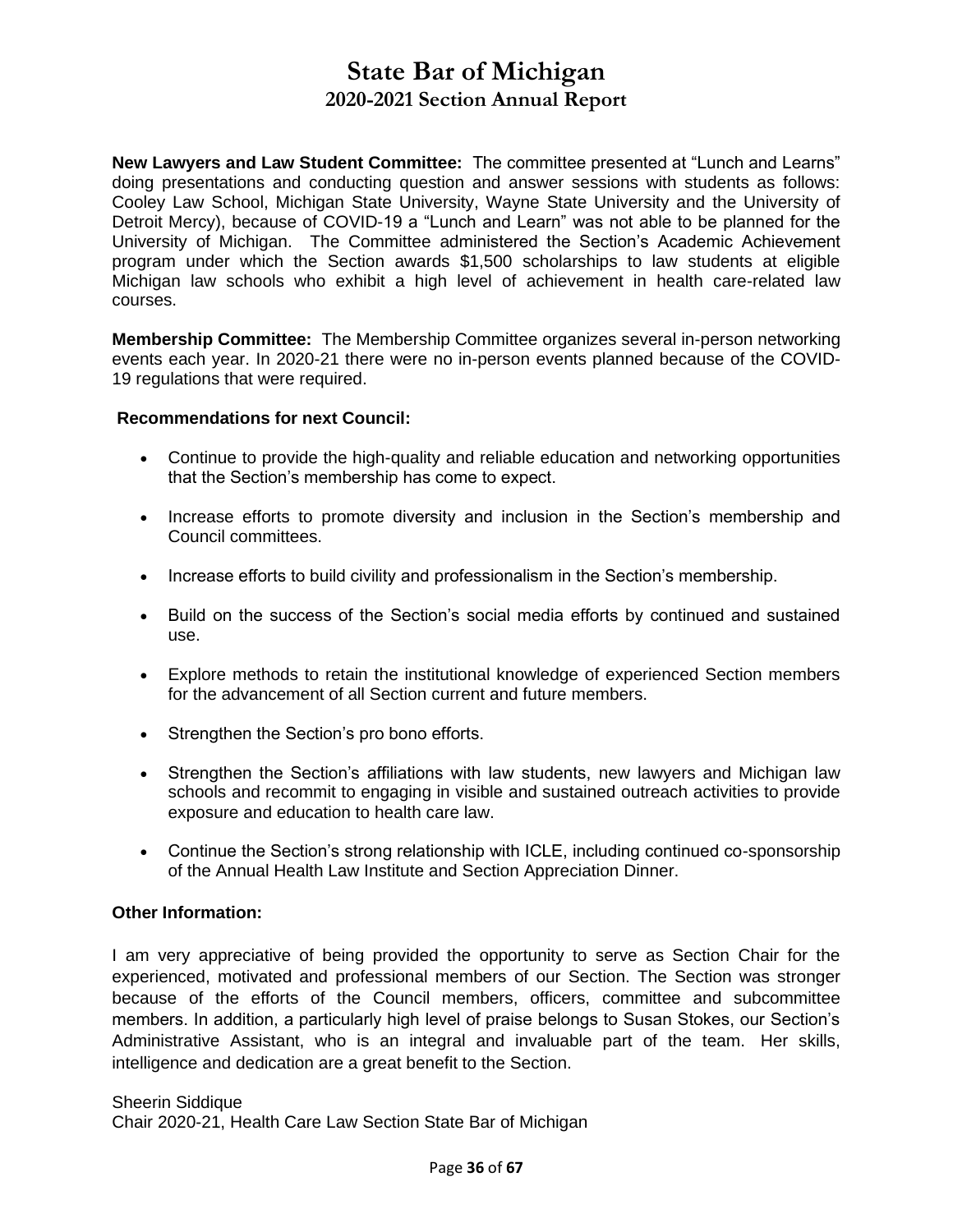<span id="page-36-1"></span><span id="page-36-0"></span>

| <b>Immigration Law</b>                                                                                                                                                                                                                                                                                                                               |                                                                                                                                                                                                                                                                                       |  |
|------------------------------------------------------------------------------------------------------------------------------------------------------------------------------------------------------------------------------------------------------------------------------------------------------------------------------------------------------|---------------------------------------------------------------------------------------------------------------------------------------------------------------------------------------------------------------------------------------------------------------------------------------|--|
| <b>Name of Person</b><br><b>Completing Report</b>                                                                                                                                                                                                                                                                                                    | <b>Abril Valdes Siewert</b>                                                                                                                                                                                                                                                           |  |
| <b>Title</b>                                                                                                                                                                                                                                                                                                                                         | Chair                                                                                                                                                                                                                                                                                 |  |
| <b>E-mail Address</b>                                                                                                                                                                                                                                                                                                                                | valdes.april@gmail.com                                                                                                                                                                                                                                                                |  |
| <b>Meeting Dates.</b>                                                                                                                                                                                                                                                                                                                                | 10/17/2020 - Annual meeting<br>01/27/2021 - council meeting<br>02/24/2021 - council meeting<br>03/31/2021 - council meeting<br>04/28/2021 - council meeting<br>06/30/2021 - council meeting                                                                                           |  |
| Please list the dates and titles of<br>all seminars and other section<br>events held or scheduled to be<br>held between October 1, 2020 and<br>September 30, 2021. Please do<br>not list section, council, or<br>committee meetings in this<br>response; seminars and events<br>only.                                                                | 04/29/2021 - Lunch and Learn with Cannabis Law<br>Section<br>05/25/2021- Co-sponsor with Family Law section Judge<br>Zeinab Baydoun - child abuse registry presentation<br>05/12/2021 - Co-sponsored with AILA-Ohio and Michigan<br>- Update on Border Searches of Electronic Devices |  |
| <b>Please describe any current</b><br>public policy activities, any<br>activities completed since<br>September 30, 2020, and any<br>activities planned between now<br>and September 30, 2021.                                                                                                                                                        | None                                                                                                                                                                                                                                                                                  |  |
| Please list any other noteworthy<br>section activities or<br>accomplishments during the<br>2020-2021 bar year (Oct.-Sept.).<br>Please include achievements,<br>collaborations, awards and other<br>recognition, scholarships,<br>publications, publicity, etc. and<br>any new initiatives your section is<br>planning for the 2020-2021 bar<br>year. | We have collaborated with the cannabis law section,<br>family law section, criminal law section, LGBTQ,<br>children's law, young lawyers, employment law and many<br>of the affinity bars this year.                                                                                  |  |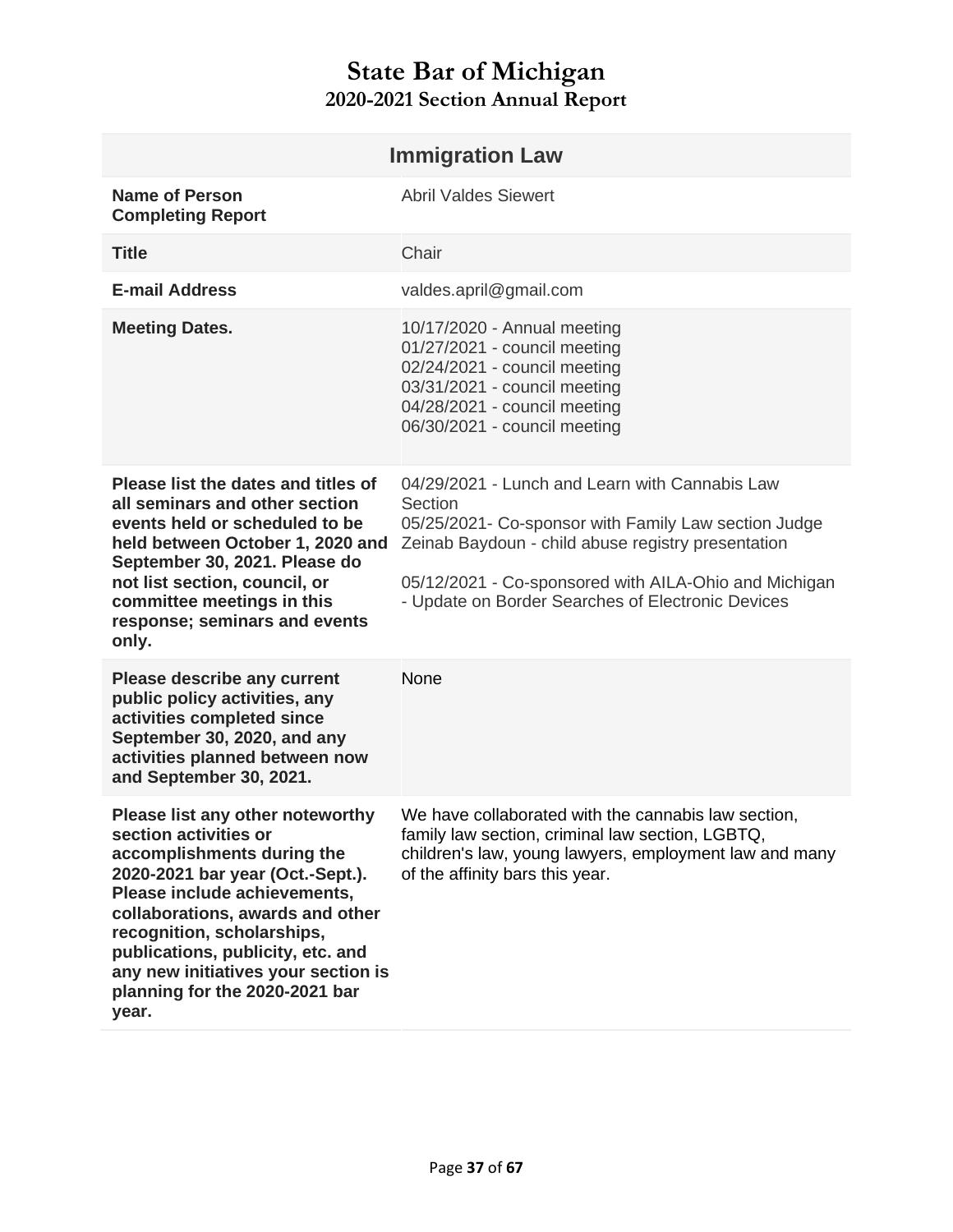<span id="page-37-0"></span>

| <b>Information Technology Law</b>                                                                                                                                                                                                                                                                                                                    |                                                                                                                                                                                                                                      |
|------------------------------------------------------------------------------------------------------------------------------------------------------------------------------------------------------------------------------------------------------------------------------------------------------------------------------------------------------|--------------------------------------------------------------------------------------------------------------------------------------------------------------------------------------------------------------------------------------|
| <b>Name of Person</b><br><b>Completing Report</b>                                                                                                                                                                                                                                                                                                    | Christopher J. Falkowski                                                                                                                                                                                                             |
| <b>Title</b>                                                                                                                                                                                                                                                                                                                                         | Chairperson                                                                                                                                                                                                                          |
| <b>E-mail Address</b>                                                                                                                                                                                                                                                                                                                                | chris@falkowskipllc.com                                                                                                                                                                                                              |
| <b>Meeting Dates.</b>                                                                                                                                                                                                                                                                                                                                | 09/10/2020 - Annual Meeting<br>09/10/2020 - Council Meeting<br>12/10/2020 - Privacy Committee Meeting<br>02/04/2021 - Council Meeting<br>07/21/2021 - Council Meeting<br>09/09/2021 - Annual Meeting<br>09/09/2021 - Council Meeting |
| Please list the dates and titles of<br>all seminars and other section<br>events held or scheduled to be<br>held between October 1, 2020 and<br>September 30, 2021. Please do<br>not list section, council, or<br>committee meetings in this<br>response; seminars and events<br>only.                                                                | 12/10/2020 - Privacy Law<br>05/21/2021 - Navigating Software Licensing and Cloud<br>Computing in an Era of Escalating Change<br>09/09/2021 - 14th Annual Information Technology Law<br>Seminar                                       |
| Please describe any current<br>public policy activities, any<br>activities completed since<br>September 30, 2020, and any<br>activities planned between now<br>and September 30, 2021.                                                                                                                                                               | <b>None</b>                                                                                                                                                                                                                          |
| Please list any other noteworthy<br>section activities or<br>accomplishments during the<br>2020-2021 bar year (Oct.-Sept.).<br>Please include achievements,<br>collaborations, awards and other<br>recognition, scholarships,<br>publications, publicity, etc. and<br>any new initiatives your section is<br>planning for the 2020-2021 bar<br>year. | May 2021 Bar Journal Theme Issue                                                                                                                                                                                                     |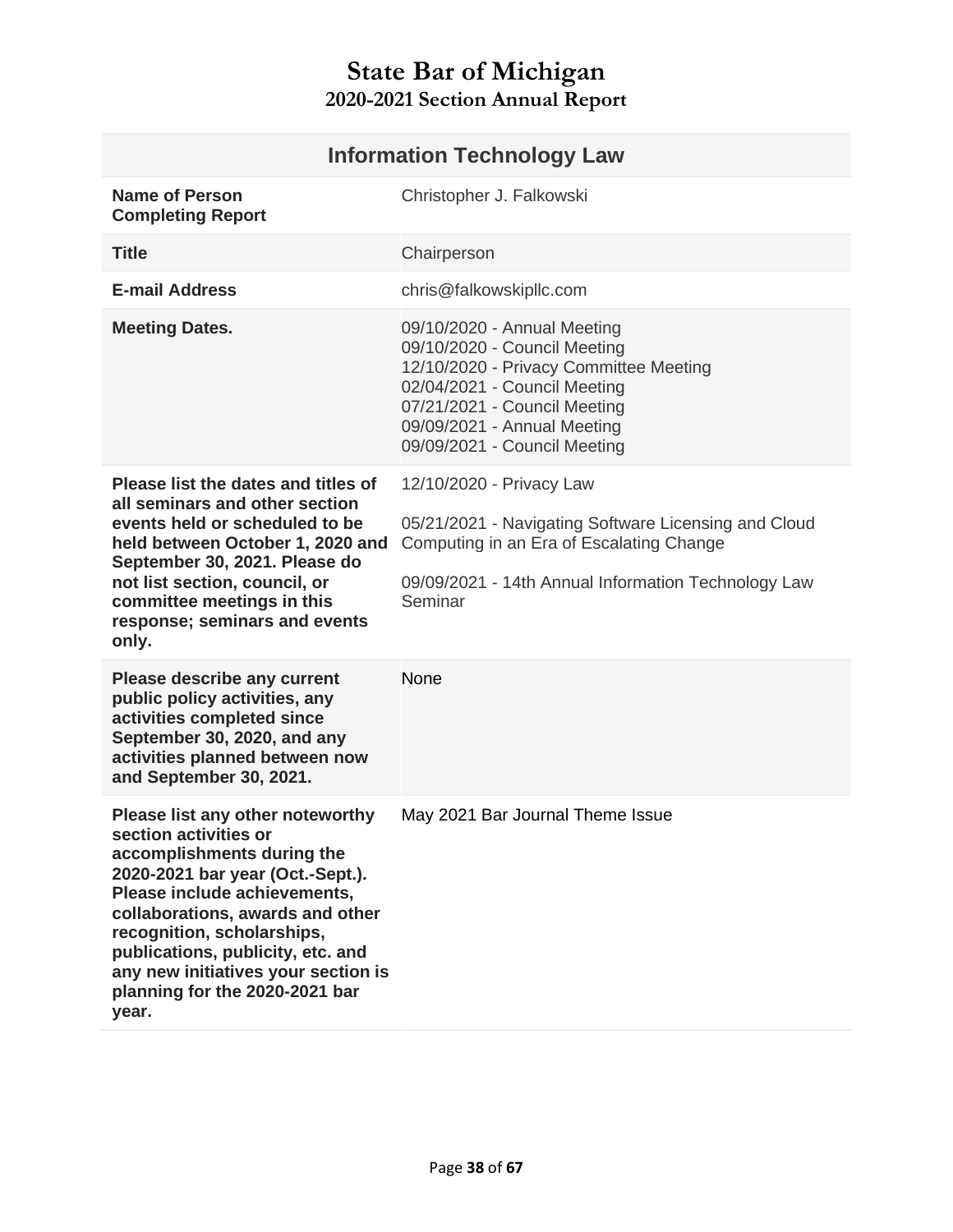|                                                                                                                                                                                                                                                                                                                                                      | <b>Insurance and Indemnity</b>                                                                                                                                      |
|------------------------------------------------------------------------------------------------------------------------------------------------------------------------------------------------------------------------------------------------------------------------------------------------------------------------------------------------------|---------------------------------------------------------------------------------------------------------------------------------------------------------------------|
| <b>Name of Person</b><br><b>Completing Report</b>                                                                                                                                                                                                                                                                                                    | Nicole E Wilinski                                                                                                                                                   |
| <b>Title</b>                                                                                                                                                                                                                                                                                                                                         | Chair                                                                                                                                                               |
| <b>E-mail Address</b>                                                                                                                                                                                                                                                                                                                                | nicole.wilinski@ceflawyers.com                                                                                                                                      |
| <b>Meeting Dates.</b>                                                                                                                                                                                                                                                                                                                                | 10/27/2021 - Annual meeting                                                                                                                                         |
|                                                                                                                                                                                                                                                                                                                                                      | 01/14/2021 - Council meeting<br>04/13/2021 - Council meeting<br>07/13/2021 - Program committee meeting<br>07/14/2021 - Council meeting                              |
| Please list the dates and titles of<br>all seminars and other section<br>events held or scheduled to be<br>held between October 1, 2020 and<br>September 30, 2021. Please do<br>not list section, council, or<br>committee meetings in this<br>response; seminars and events<br>only.                                                                | 10/27/2021 - Construction Defect/Occurrence Seminar<br>04/20/2021 - Autonomous Vehicles Seminar<br>07/28/2021 - Mediating Coverage and Liability Actions<br>Seminar |
| <b>Please describe any current</b><br>public policy activities, any<br>activities completed since<br>September 30, 2020, and any<br>activities planned between now<br>and September 30, 2021.                                                                                                                                                        | We include a legislative update in our Journal - issued<br>quarterly.                                                                                               |
| Please list any other noteworthy<br>section activities or<br>accomplishments during the<br>2020-2021 bar year (Oct.-Sept.).<br>Please include achievements,<br>collaborations, awards and other<br>recognition, scholarships,<br>publications, publicity, etc. and<br>any new initiatives your section is<br>planning for the 2020-2021 bar<br>year. | We awarded our third - annual scholarship in the amount<br>of \$5000.                                                                                               |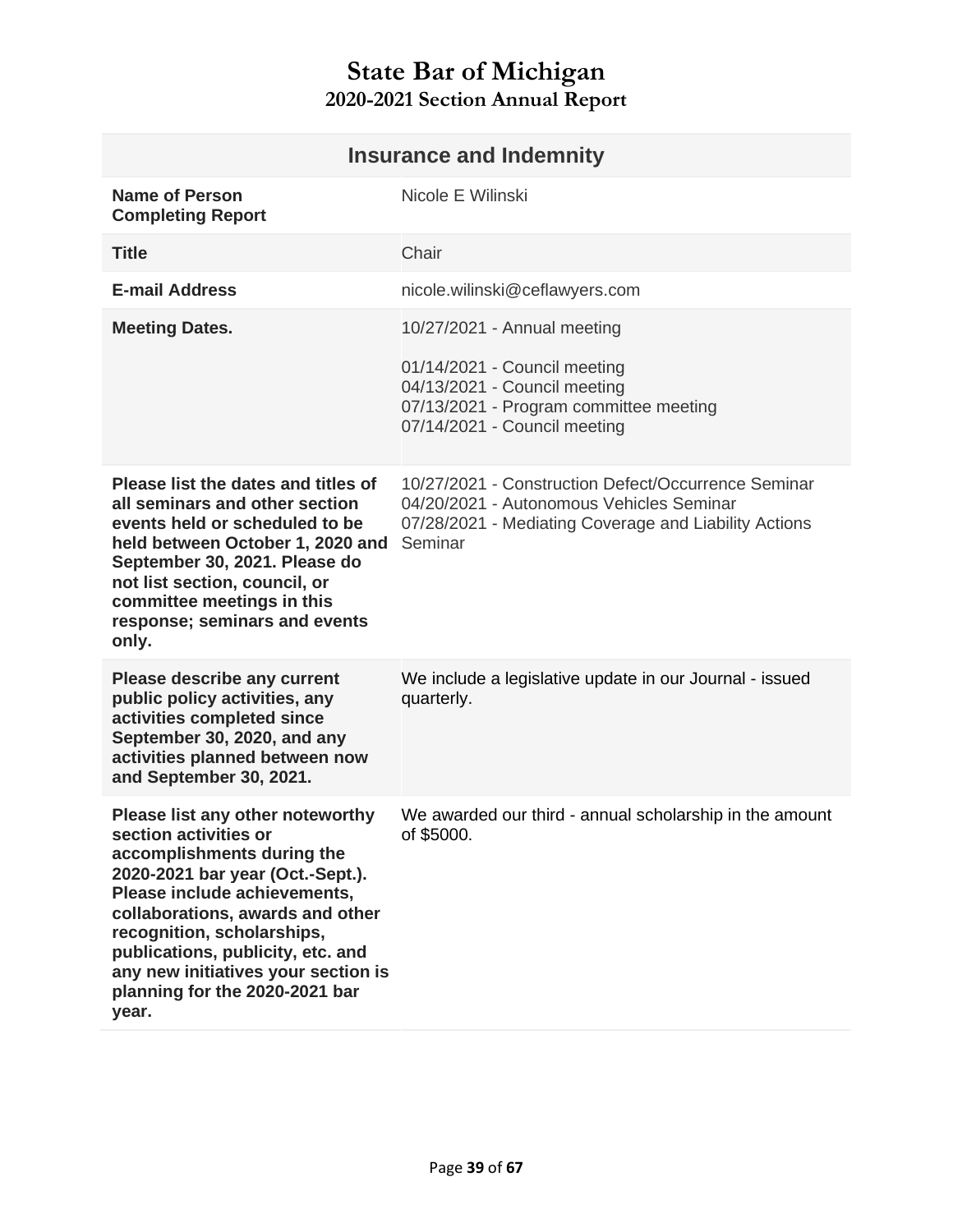<span id="page-39-0"></span>

| <b>Intellectual Property Law</b>                                                                                                                                                                                                                                                                                                                     |                                                                                                                                                                                                                                                                                                                                                              |
|------------------------------------------------------------------------------------------------------------------------------------------------------------------------------------------------------------------------------------------------------------------------------------------------------------------------------------------------------|--------------------------------------------------------------------------------------------------------------------------------------------------------------------------------------------------------------------------------------------------------------------------------------------------------------------------------------------------------------|
| <b>Name of Person</b><br><b>Completing Report</b>                                                                                                                                                                                                                                                                                                    | Daniel Aleksynas                                                                                                                                                                                                                                                                                                                                             |
| <b>Title</b>                                                                                                                                                                                                                                                                                                                                         | Chair                                                                                                                                                                                                                                                                                                                                                        |
| <b>E-mail Address</b>                                                                                                                                                                                                                                                                                                                                | aleksynas@youngbasile.com                                                                                                                                                                                                                                                                                                                                    |
| <b>Meeting Dates.</b>                                                                                                                                                                                                                                                                                                                                | 08/13/2020 - Council Meeting<br>09/10/2020 - Council Meeting<br>10/08/2020 - Council Meeting<br>11/12/2020 - Council Meeting<br>12/10/2020 - Council Meeting<br>01/14/2021 - Council Meeting<br>02/11/2021 - Council Meeting<br>03/11/2021 - Council Meeting<br>04/08/2021 - Council Meeting<br>05/13/2021 - Council Meeting<br>06/18/2021 - Council Meeting |
| Please list the dates and titles of<br>all seminars and other section<br>events held or scheduled to be<br>held between October 1, 2020 and<br>September 30, 2021. Please do<br>not list section, council, or<br>committee meetings in this<br>response; seminars and events<br>only.                                                                | November 2020 - New Attorney Conference<br>March 2020 - Spring Seminar<br>October 2021 - Summer Institute.                                                                                                                                                                                                                                                   |
| Please describe any current<br>public policy activities, any<br>activities completed since<br>September 30, 2020, and any<br>activities planned between now<br>and September 30, 2021.                                                                                                                                                               | None                                                                                                                                                                                                                                                                                                                                                         |
| Please list any other noteworthy<br>section activities or<br>accomplishments during the<br>2020-2021 bar year (Oct.-Sept.).<br>Please include achievements,<br>collaborations, awards and other<br>recognition, scholarships,<br>publications, publicity, etc. and<br>any new initiatives your section is<br>planning for the 2020-2021 bar<br>year. | We fully funded 2 endowed scholarships. One with<br>Wayne State Law School and one with Michigan State<br>Law school. We are also collaborating with Greg Conyers<br>to plan some events regarding diversity and inclusion.                                                                                                                                  |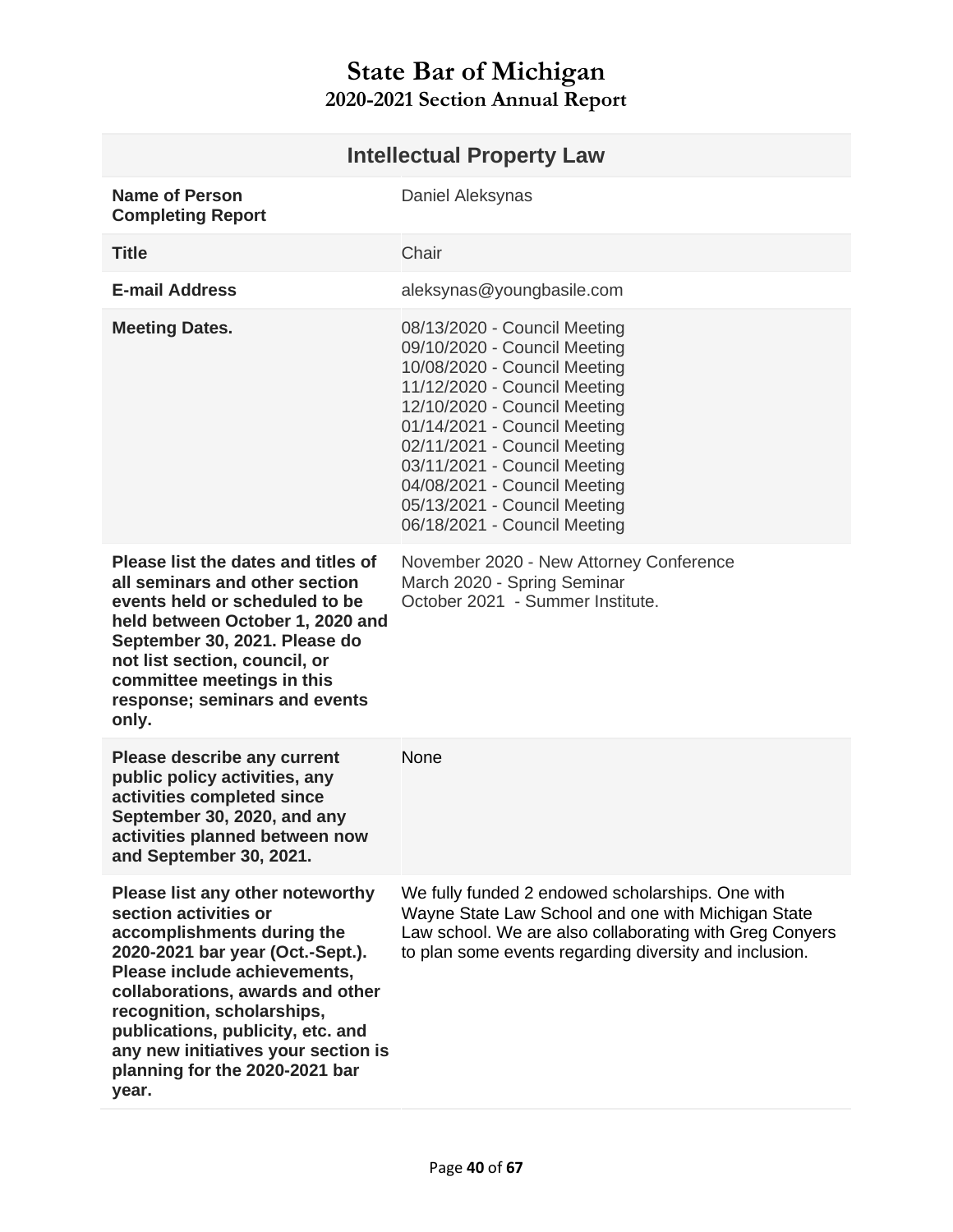<span id="page-40-0"></span>

| <b>International Law</b>                                                                                                                                                                                                                                                              |                                                                                                                                                                                                                                                                                                                                                                                                                                                                                                                                                                                                                                                                                                                                                                                                                                                                                                                                                                                                                                                                                       |
|---------------------------------------------------------------------------------------------------------------------------------------------------------------------------------------------------------------------------------------------------------------------------------------|---------------------------------------------------------------------------------------------------------------------------------------------------------------------------------------------------------------------------------------------------------------------------------------------------------------------------------------------------------------------------------------------------------------------------------------------------------------------------------------------------------------------------------------------------------------------------------------------------------------------------------------------------------------------------------------------------------------------------------------------------------------------------------------------------------------------------------------------------------------------------------------------------------------------------------------------------------------------------------------------------------------------------------------------------------------------------------------|
| <b>Name of Person</b><br><b>Completing Report</b>                                                                                                                                                                                                                                     | <b>Elliott Church</b>                                                                                                                                                                                                                                                                                                                                                                                                                                                                                                                                                                                                                                                                                                                                                                                                                                                                                                                                                                                                                                                                 |
| <b>Title</b>                                                                                                                                                                                                                                                                          | Chair                                                                                                                                                                                                                                                                                                                                                                                                                                                                                                                                                                                                                                                                                                                                                                                                                                                                                                                                                                                                                                                                                 |
| <b>E-mail Address</b>                                                                                                                                                                                                                                                                 | echurch@kreisenderle.com                                                                                                                                                                                                                                                                                                                                                                                                                                                                                                                                                                                                                                                                                                                                                                                                                                                                                                                                                                                                                                                              |
| <b>Meeting Dates.</b>                                                                                                                                                                                                                                                                 | 10/14/2020 - Annual Council Meeting<br>03/24/2021 - Quarterly Council Meeting<br>07/14/2021 - Quarterly Council Meeting<br>09/08/2021 - Quarterly Council Meeting                                                                                                                                                                                                                                                                                                                                                                                                                                                                                                                                                                                                                                                                                                                                                                                                                                                                                                                     |
| Please list the dates and titles of<br>all seminars and other section<br>events held or scheduled to be<br>held between October 1, 2020 and<br>September 30, 2021. Please do<br>not list section, council, or<br>committee meetings in this<br>response; seminars and events<br>only. | 10/14/2020 - Cross-Border AI: Legal Issues and<br><b>Technical Solutions</b><br>10/14/2020 - The Practice of Law in London<br>12/02/2020 - Navigating Brexit: Impacts and<br>Opportunities for International Trade<br>12/09/2020 - Navigating Brexit: Changes in IP Law and<br><b>Consequences for Trade</b><br>02/17/2021 - Customs, Export Controls, & Economic<br><b>Sanctions: Concepts &amp; Current Trends</b><br>03/03/2021 - Trading in Music: Law, Business Practices,<br>and Cross-Border Issues - Part 1<br>03/10/2021 - Trading in Music: Law, Business Practices,<br>and Cross-Border Issues - Part 2<br>04/07/2021 - ADR in Africa: Law and Practice<br>03/05/2021 - International Dispute Resolution: Strategic<br><b>Considerations, Emerging Trends</b><br>06/16/2021 - The Corporate Transparency Act: Scope,<br>Effect, and How to Prepare<br>08/11/2021 - Understanding Tariffs: Strategies to Manage<br>Impact and Influence Outcomes<br>09/22/2021 - Careers in International Law - Public Sector<br>09/29/2021 - Careers in International Law - Private Sector |
| <b>Please describe any current</b><br>public policy activities, any<br>activities completed since<br>September 30, 2020, and any<br>activities planned between now<br>and September 30, 2021.                                                                                         | None                                                                                                                                                                                                                                                                                                                                                                                                                                                                                                                                                                                                                                                                                                                                                                                                                                                                                                                                                                                                                                                                                  |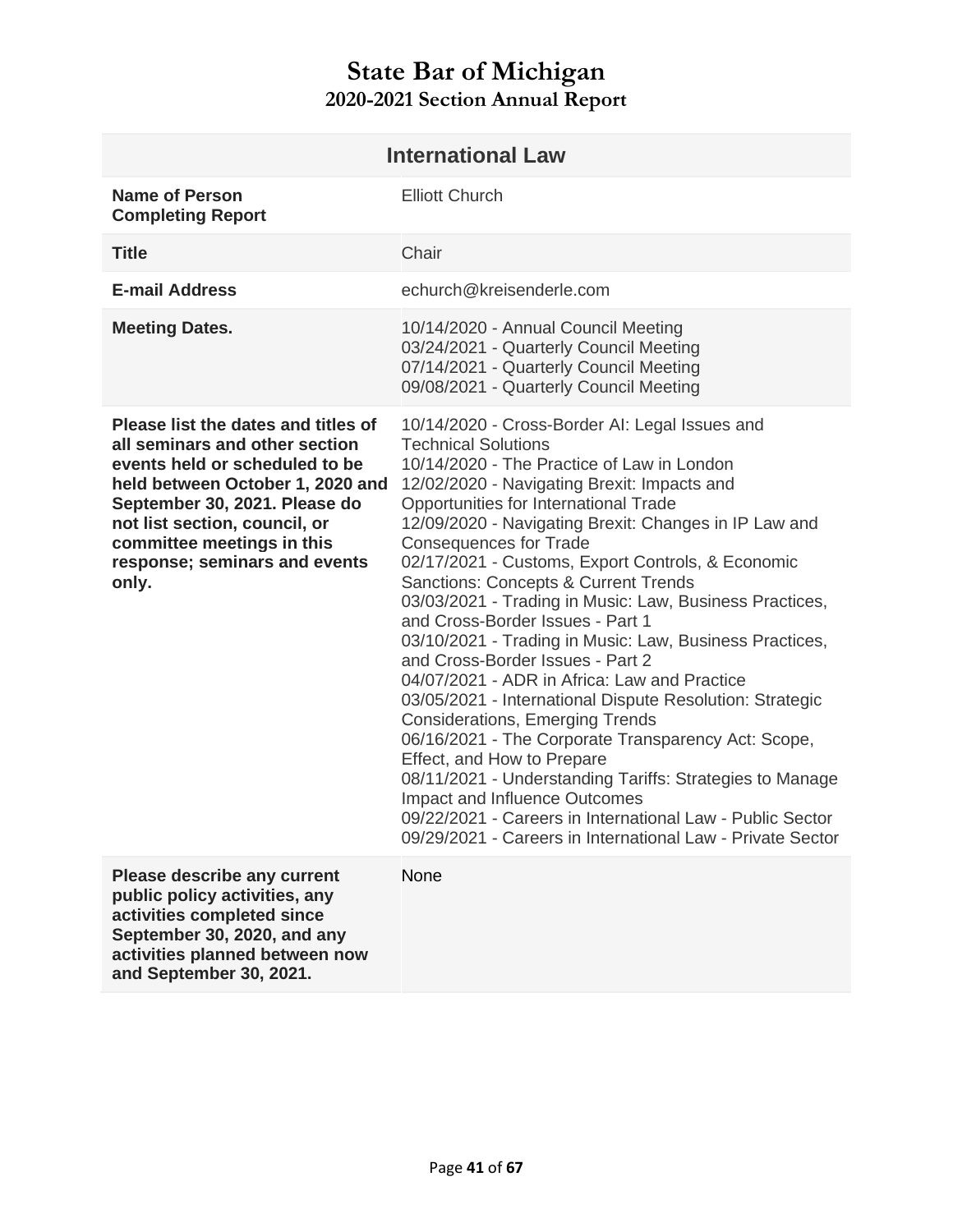| <b>International Law</b>                                                                                                                                                                                                                                                                                                                             |                                                                                                                                                                                                                              |  |
|------------------------------------------------------------------------------------------------------------------------------------------------------------------------------------------------------------------------------------------------------------------------------------------------------------------------------------------------------|------------------------------------------------------------------------------------------------------------------------------------------------------------------------------------------------------------------------------|--|
| Please list any other noteworthy<br>section activities or<br>accomplishments during the<br>2020-2021 bar year (Oct.-Sept.).<br>Please include achievements,<br>collaborations, awards and other<br>recognition, scholarships,<br>publications, publicity, etc. and<br>any new initiatives your section is<br>planning for the 2020-2021 bar<br>year. | New initiatives for 2021-2022: Joint Mentorship Program<br>in International Law in partnership with Wayne State<br>University Law School, Michigan State University College<br>of Law, and University of Michigan Law School |  |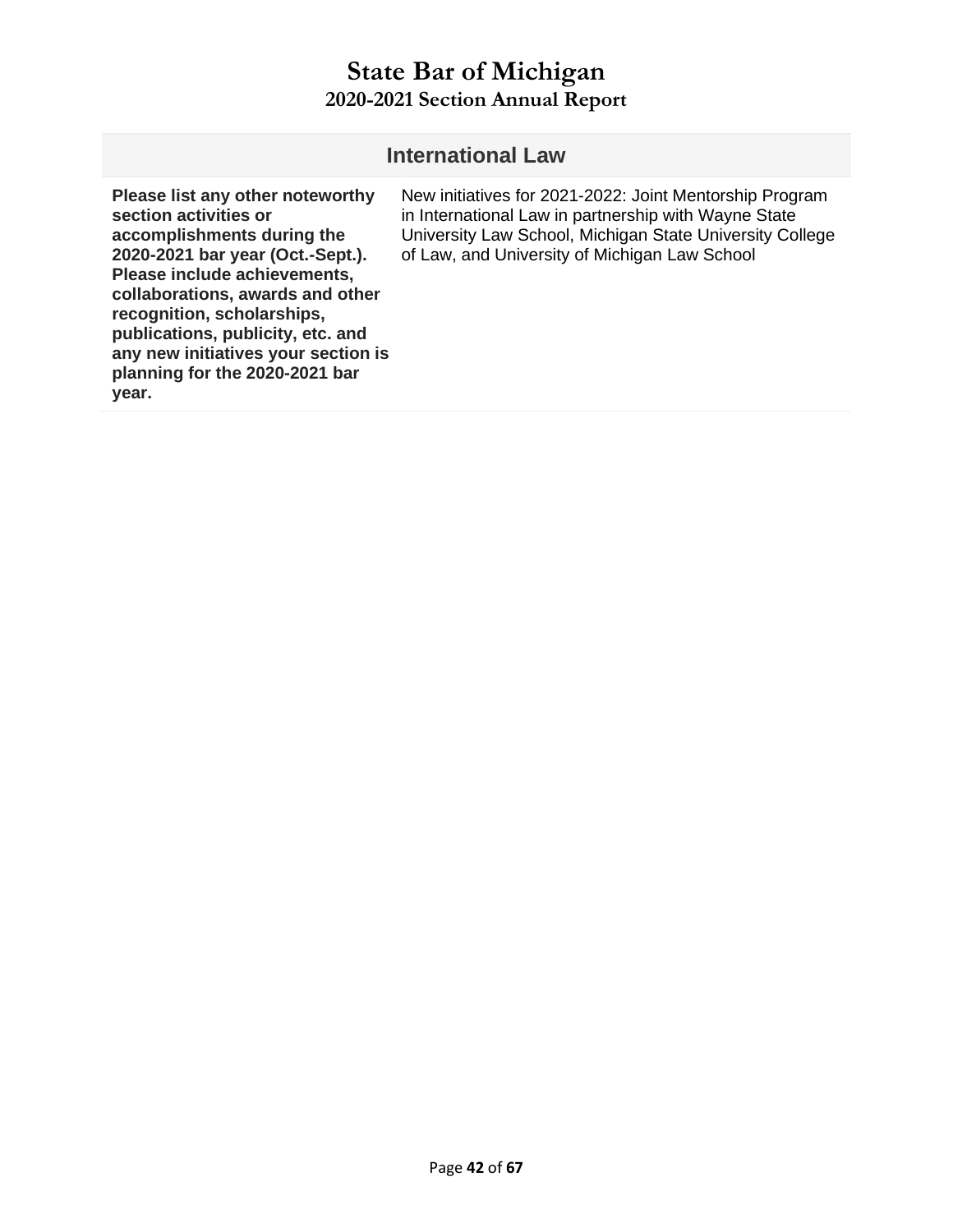<span id="page-42-0"></span>

|                                                   | <b>Judicial Section</b>                                                                                                           |
|---------------------------------------------------|-----------------------------------------------------------------------------------------------------------------------------------|
| <b>Name of Person</b><br><b>Completing Report</b> | Paul Stutesman                                                                                                                    |
| <b>Title</b>                                      | Chair                                                                                                                             |
| <b>E-mail Address</b>                             | Stutesmanp@stjosephcountymi.org                                                                                                   |
| <b>Meeting Dates.</b>                             | 12/11/2020 - Council Meeting via zoom<br>03/12/2021 - Council Meeting via zoom<br>06/27/2021 - Council Meeting In person and zoom |

**Please list the dates and titles of all seminars and other section events held or scheduled to be held between October 1, 2020 and September 30, 2021. Please do not list section, council, or committee meetings in this response; seminars and events only.** 

**Please describe any current public policy activities, any activities completed since September 30, 2020, and any activities planned between now and September 30, 2021.** 

**Please list any other noteworthy section activities or accomplishments during the 2020-2021 bar year (Oct.-Sept.). Please include achievements, collaborations, awards and other recognition, scholarships, publications, publicity, etc. and any new initiatives your section is planning for the 2020-2021 bar year.**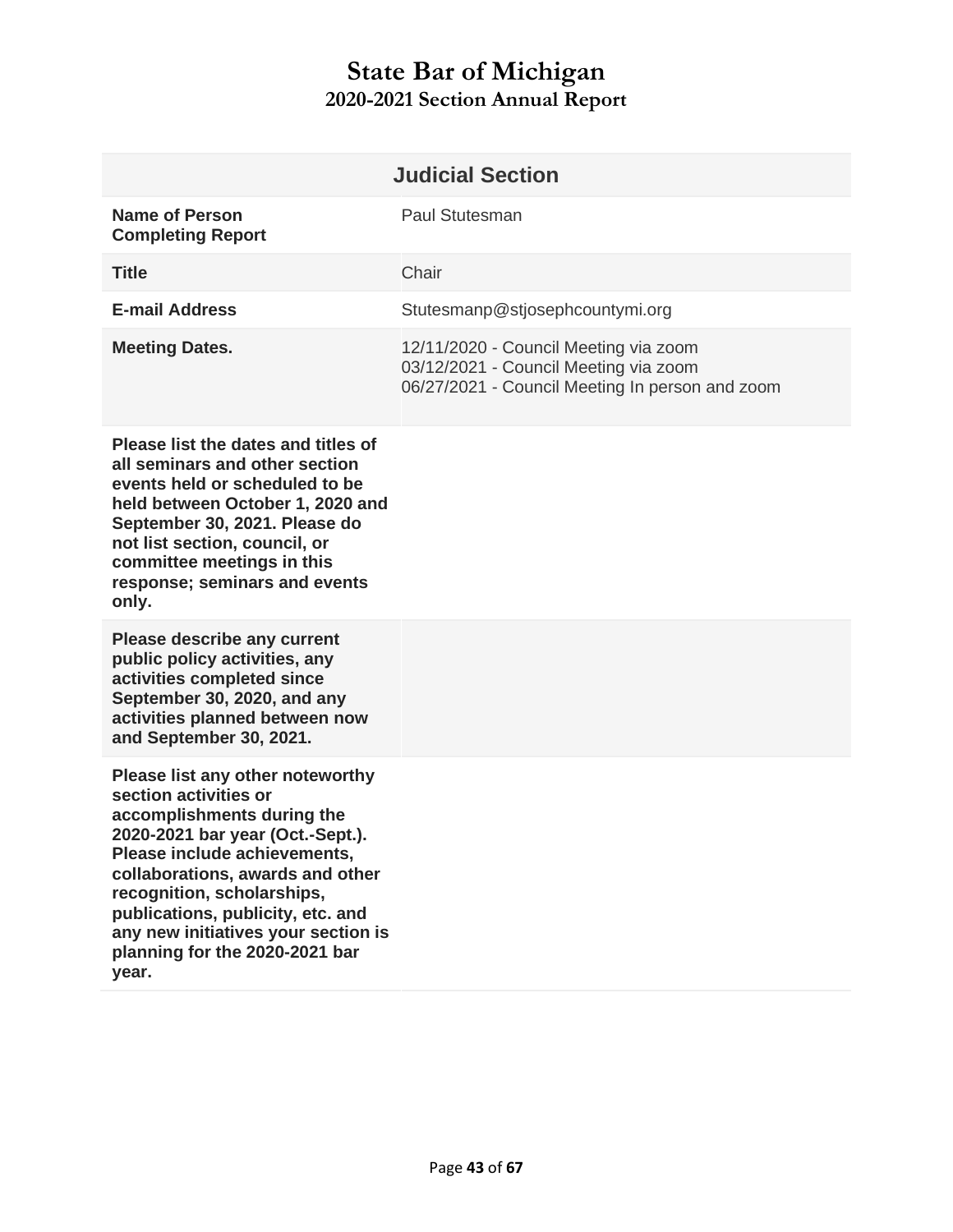<span id="page-43-0"></span>

| <b>Labor &amp; Employment Law Section</b>                                                                                                                                                                                                                                             |                                                                                                                                                                                                                                                                                                                                                                                                                                                                                                                                                                                                                                                                                                                                                                                  |
|---------------------------------------------------------------------------------------------------------------------------------------------------------------------------------------------------------------------------------------------------------------------------------------|----------------------------------------------------------------------------------------------------------------------------------------------------------------------------------------------------------------------------------------------------------------------------------------------------------------------------------------------------------------------------------------------------------------------------------------------------------------------------------------------------------------------------------------------------------------------------------------------------------------------------------------------------------------------------------------------------------------------------------------------------------------------------------|
| <b>Name of Person</b><br><b>Completing Report</b>                                                                                                                                                                                                                                     | John Runyan                                                                                                                                                                                                                                                                                                                                                                                                                                                                                                                                                                                                                                                                                                                                                                      |
| <b>Title</b>                                                                                                                                                                                                                                                                          | Chairperson                                                                                                                                                                                                                                                                                                                                                                                                                                                                                                                                                                                                                                                                                                                                                                      |
| <b>E-mail Address</b>                                                                                                                                                                                                                                                                 | jrunyan@michlabor.legal                                                                                                                                                                                                                                                                                                                                                                                                                                                                                                                                                                                                                                                                                                                                                          |
| <b>Meeting Dates.</b>                                                                                                                                                                                                                                                                 | 10/12/2020 - Council Meeting<br>11/09/2020 - Council Meeting<br>12/17/2020 - Council Meeting<br>01/11/2021 - Council Meeting<br>02/08/2021 - Council Meeting<br>03/08/2021 - Council Meeting<br>04/12/2021 - Council Meeting<br>05/10/2021 - Council Meeting<br>06/14/2021 - Council Meeting<br>07/12/2021 - Council Meeting<br>09/13/2021 - Council Meeting<br>01/29/2021 - Annual Meeting<br>11/23/2020 - Nominations Committee Meeting<br>12/03/2020 - Nominations Committee Meeting<br>12/15/2020 - Distinguished Service Award Committee<br>There were other Committee meetings held throughout<br>the 2020-2021 fiscal year but all were by conference call<br>or Zoom given the pandemic and it is not possible to<br>reconstruct when each committee meeting took place. |
|                                                                                                                                                                                                                                                                                       |                                                                                                                                                                                                                                                                                                                                                                                                                                                                                                                                                                                                                                                                                                                                                                                  |
| Please list the dates and titles of<br>all seminars and other section<br>events held or scheduled to be<br>held between October 1, 2020 and<br>September 30, 2021. Please do<br>not list section, council, or<br>committee meetings in this<br>response; seminars and events<br>only. |                                                                                                                                                                                                                                                                                                                                                                                                                                                                                                                                                                                                                                                                                                                                                                                  |
| <b>Please describe any current</b><br>public policy activities, any<br>activities completed since<br>September 30, 2020, and any<br>activities planned between now<br>and September 30, 2021.                                                                                         | LELS Statement Against Racism adopted by Council and<br>published on our website.                                                                                                                                                                                                                                                                                                                                                                                                                                                                                                                                                                                                                                                                                                |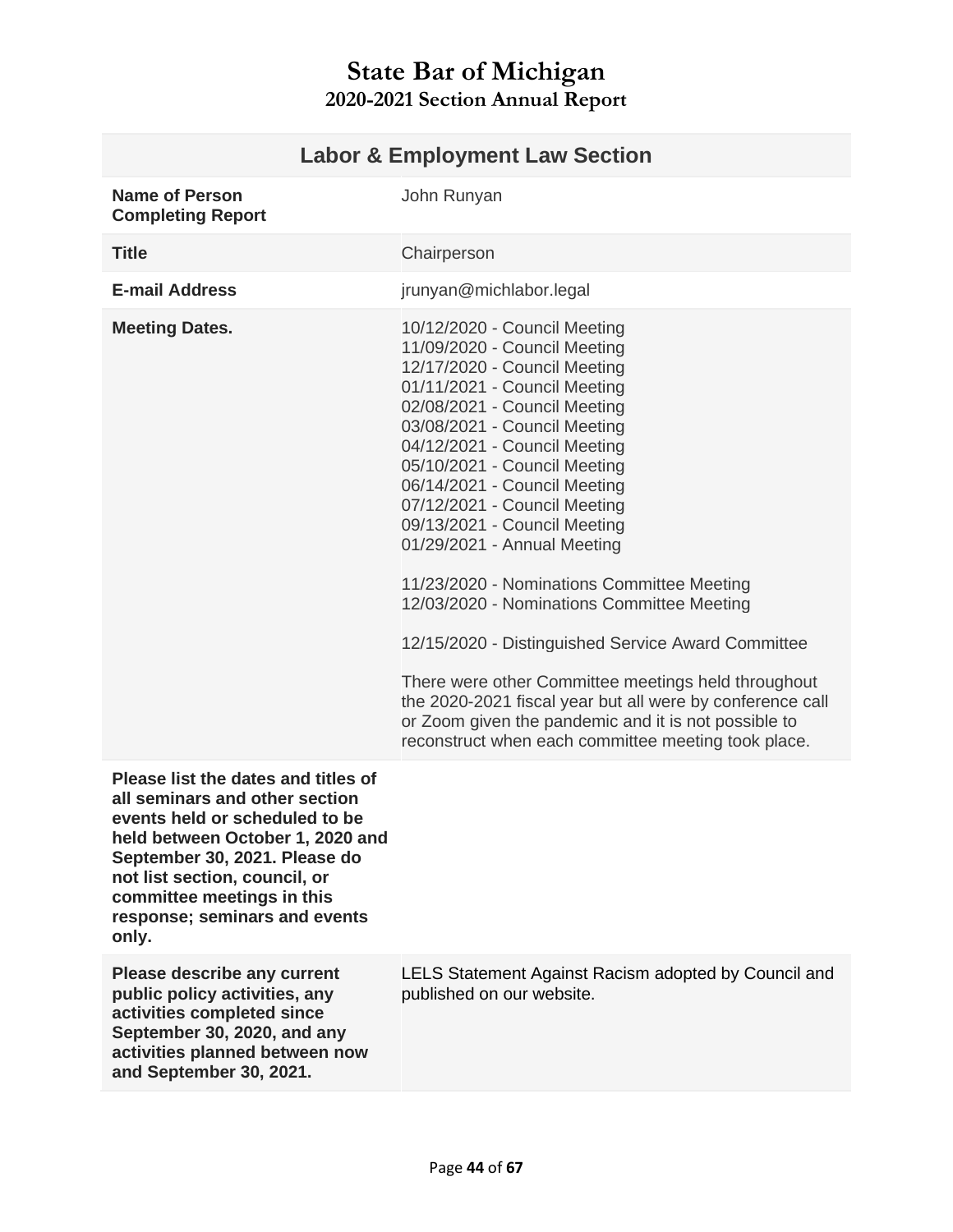#### **Labor & Employment Law Section**

**Please list any other noteworthy section activities or accomplishments during the 2020-2021 bar year (Oct.-Sept.). Please include achievements, collaborations, awards and other recognition, scholarships, publications, publicity, etc. and any new initiatives your section is planning for the 2020-2021 bar year.**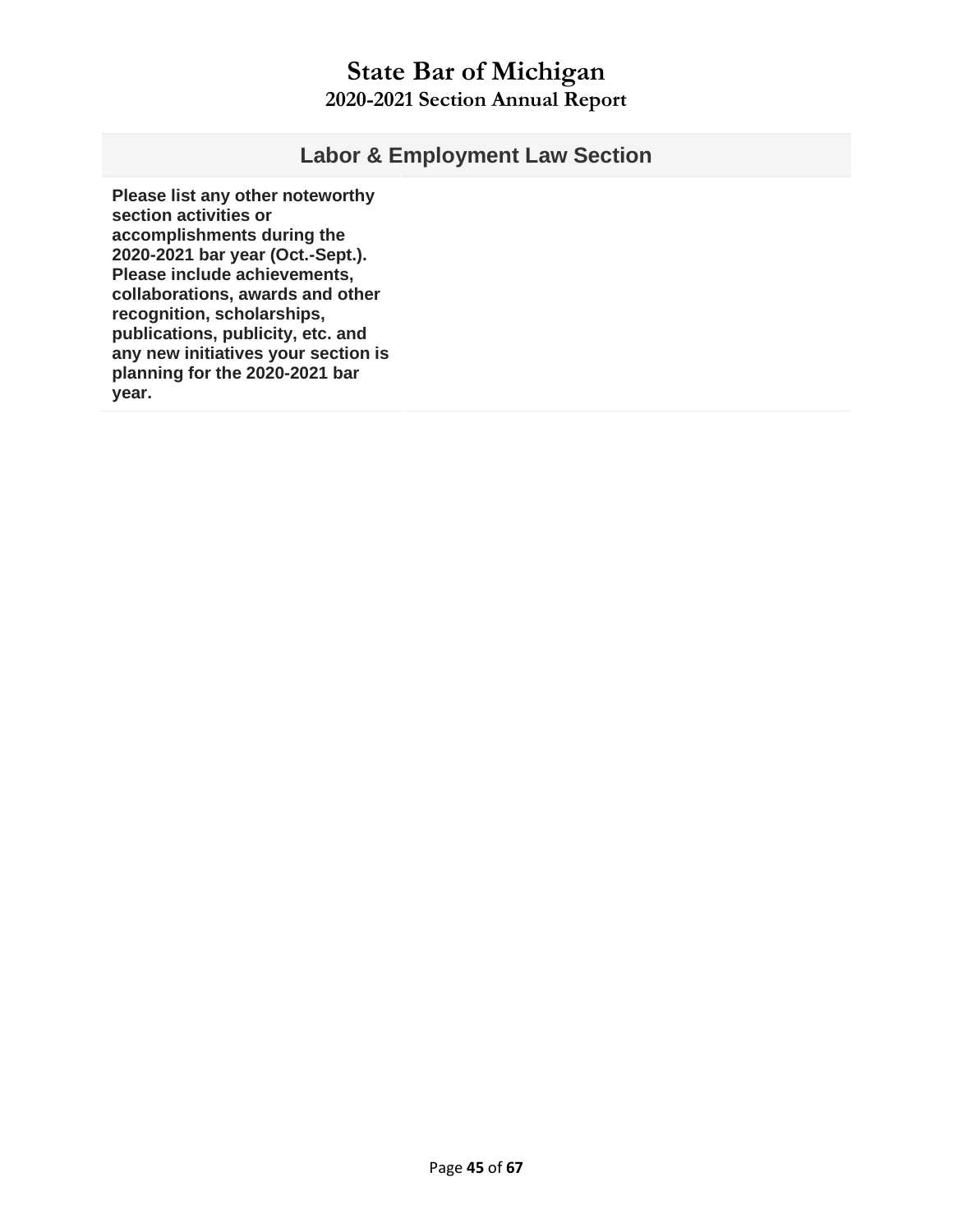<span id="page-45-0"></span>

| <b>LGBTQA Section</b>                                                                                                                                                                                                                                                                 |                                                                                                                                                                                                                                                                                                                                                                                                                                          |
|---------------------------------------------------------------------------------------------------------------------------------------------------------------------------------------------------------------------------------------------------------------------------------------|------------------------------------------------------------------------------------------------------------------------------------------------------------------------------------------------------------------------------------------------------------------------------------------------------------------------------------------------------------------------------------------------------------------------------------------|
| <b>Name of Person</b><br><b>Completing Report</b>                                                                                                                                                                                                                                     | Donald C. Wheaton, Jr.                                                                                                                                                                                                                                                                                                                                                                                                                   |
| <b>Title</b>                                                                                                                                                                                                                                                                          | Chair                                                                                                                                                                                                                                                                                                                                                                                                                                    |
| <b>E-mail Address</b>                                                                                                                                                                                                                                                                 | don@lawyerhousecalls.com                                                                                                                                                                                                                                                                                                                                                                                                                 |
| <b>Meeting Dates.</b>                                                                                                                                                                                                                                                                 | 10/07/2020 - Annual Meeting                                                                                                                                                                                                                                                                                                                                                                                                              |
|                                                                                                                                                                                                                                                                                       | 11/04/2020 - Council Meeting<br>12/02/2020 - Council Meeting<br>01/06/2021 - Council Meeting<br>02/03/2021 - Council Meeting<br>03/03/2021 - Council Meeting<br>04/07/2021 - Council Meeting<br>05/05/2021 - Council Meeting<br>06/02/2021 - Council Meeting<br>CLE Committee meetings: 03/2021, 04/2021, and                                                                                                                            |
|                                                                                                                                                                                                                                                                                       | 05/2021                                                                                                                                                                                                                                                                                                                                                                                                                                  |
| Please list the dates and titles of<br>all seminars and other section<br>events held or scheduled to be<br>held between October 1, 2020 and<br>September 30, 2021. Please do<br>not list section, council, or<br>committee meetings in this<br>response; seminars and events<br>only. | Presentation to the MJI Judicial Conference, 05/2021<br>Presentation at the "Legal Landscape: Can We Find<br>Justice for All?" joint conference of the Criminal Law<br>Section, Prisoners & Corrections Section, Immigration<br>Law Section, LGBTQA Section, and Children's Law<br>Sections of the State Bar of Michigan, scheduled for 1<br>October 2021.                                                                               |
| Please describe any current<br>public policy activities, any<br>activities completed since<br>September 30, 2020, and any<br>activities planned between now<br>and September 30, 2021.                                                                                                | With many other entities, the LGBTQA Section joined a<br>Coalition that endorsed and sent a letter to the Michigan<br>Supreme Court regarding a Submission of Proposal for<br>Amendment to Michigan Court Rule 3.613 Change of<br>Name.<br>The LGBTQA Section is also providing assistance to<br>interested legislators regarding changes to statutes in<br>light of United States Supreme Court decisions like<br>Obergefell v. Hodges. |
|                                                                                                                                                                                                                                                                                       | The LGBTQA Section is also considering requesting<br>leave to file amicus curiae briefs in cases impacting the<br>LGBTQIA community.                                                                                                                                                                                                                                                                                                     |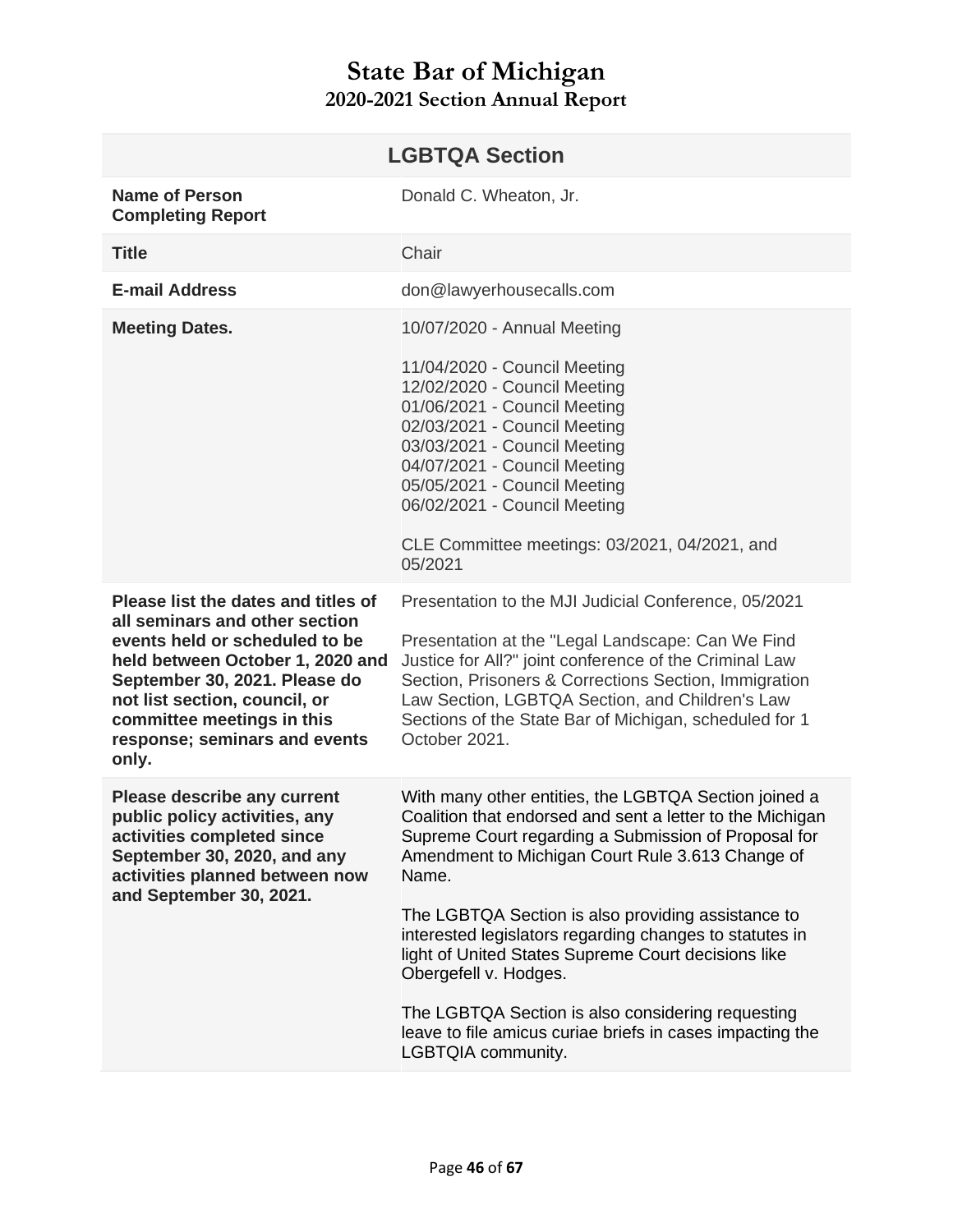#### **LGBTQA Section Please list any other noteworthy section activities or accomplishments during the 2020-2021 bar year (Oct.-Sept.). Please include achievements, collaborations, awards and other recognition, scholarships, publications, publicity, etc. and any new initiatives your section is planning for the 2020-2021 bar year.**  The LGBTQA Section is the process of implementing a "Slack" channel for news, discussion, and sharing of ideas and motions/briefs, etc. The Council supported the CLE Committee's request to fund production of testimonial videos on Access To Justice for and Cultural Competency regarding the LGBTQIA community.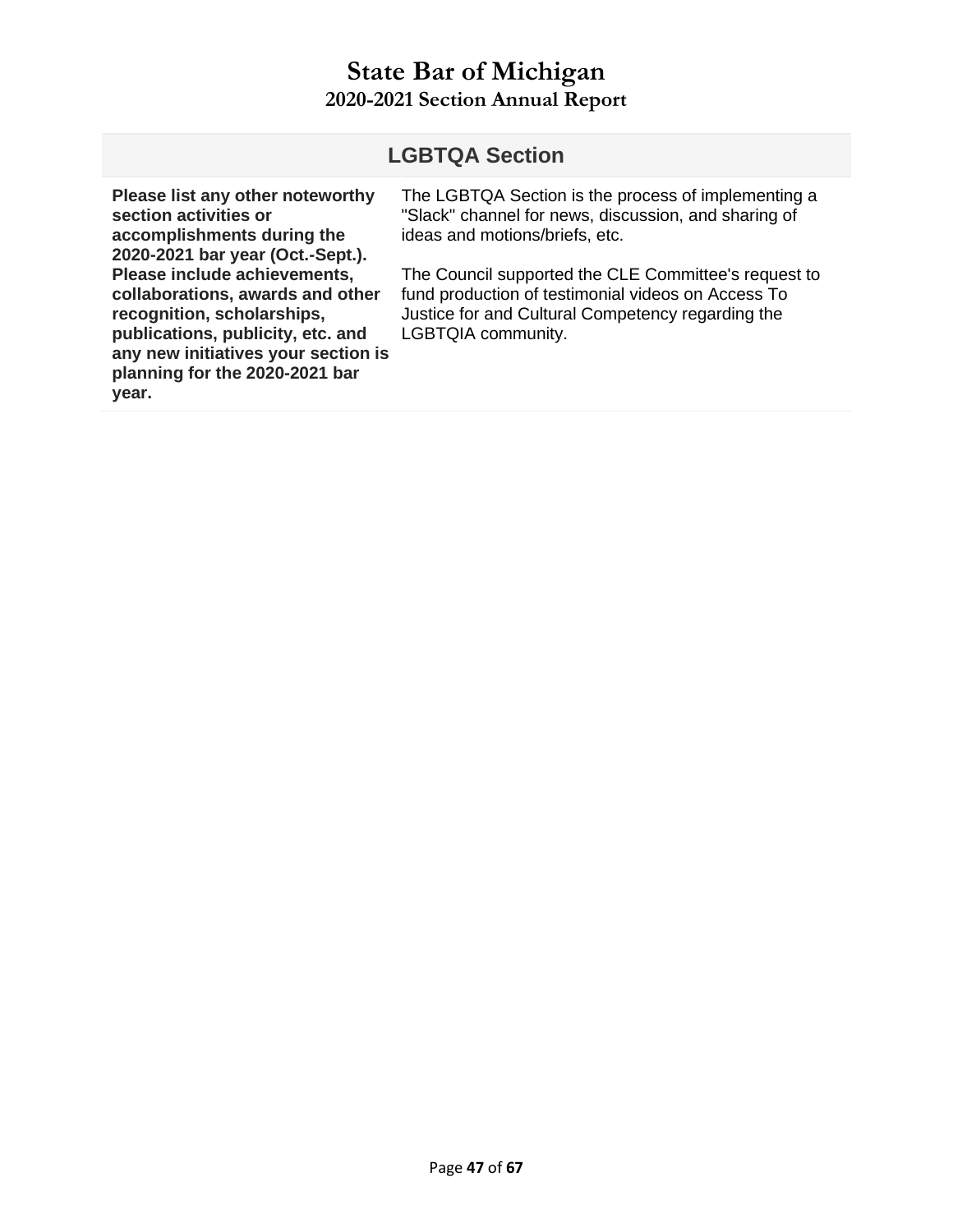<span id="page-47-0"></span>

| <b>Litigation Section</b>                                                                                                                                                                                                                                                                                                                            |                                                                                                                                                                                                                                                                                                                                                                                              |
|------------------------------------------------------------------------------------------------------------------------------------------------------------------------------------------------------------------------------------------------------------------------------------------------------------------------------------------------------|----------------------------------------------------------------------------------------------------------------------------------------------------------------------------------------------------------------------------------------------------------------------------------------------------------------------------------------------------------------------------------------------|
| <b>Name of Person</b><br><b>Completing Report</b>                                                                                                                                                                                                                                                                                                    | Patrick A. Cherry                                                                                                                                                                                                                                                                                                                                                                            |
| <b>Title</b>                                                                                                                                                                                                                                                                                                                                         | Chair                                                                                                                                                                                                                                                                                                                                                                                        |
| <b>E-mail Address</b>                                                                                                                                                                                                                                                                                                                                | patrick@mwplegal.com                                                                                                                                                                                                                                                                                                                                                                         |
| <b>Meeting Dates.</b>                                                                                                                                                                                                                                                                                                                                | 10/21/2020 - Council Meeting<br>11/18/2020 - Council Meeting<br>12/16/2020 - Council Meeting<br>01/20/2021 - Council Meeting<br>02/17/2021 - Council Meeting<br>03/17/2021 - Council Meeting<br>04/21/2021 - Council Meeting<br>05/19/2021 - Council Meeting<br>06/16/2021 - Council Meeting<br>07/21/2021 - Council Meeting<br>08/18/2021 - Council Meeting<br>09/15/2021 - Council Meeting |
| Please list the dates and titles of<br>all seminars and other section<br>events held or scheduled to be<br>held between October 1, 2020 and<br>September 30, 2021. Please do<br>not list section, council, or<br>committee meetings in this<br>response; seminars and events<br>only.                                                                |                                                                                                                                                                                                                                                                                                                                                                                              |
| <b>Please describe any current</b><br>public policy activities, any<br>activities completed since<br>September 30, 2020, and any<br>activities planned between now<br>and September 30, 2021.                                                                                                                                                        | Upon request of the Michigan Supreme Court, the<br>Litigation Section will be filing an Amicus Brief in the case<br>of Murphy v Inman.                                                                                                                                                                                                                                                       |
| Please list any other noteworthy<br>section activities or<br>accomplishments during the<br>2020-2021 bar year (Oct.-Sept.).<br>Please include achievements,<br>collaborations, awards and other<br>recognition, scholarships,<br>publications, publicity, etc. and<br>any new initiatives your section is<br>planning for the 2020-2021 bar<br>year. | Grants given to ICLE, MCCE, and CDAM in 2020-2021. It<br>is anticipated these will be repeated in 2021-2022.<br>Additionally, we anticipate three social events and one<br>conference in 2021-2022.                                                                                                                                                                                          |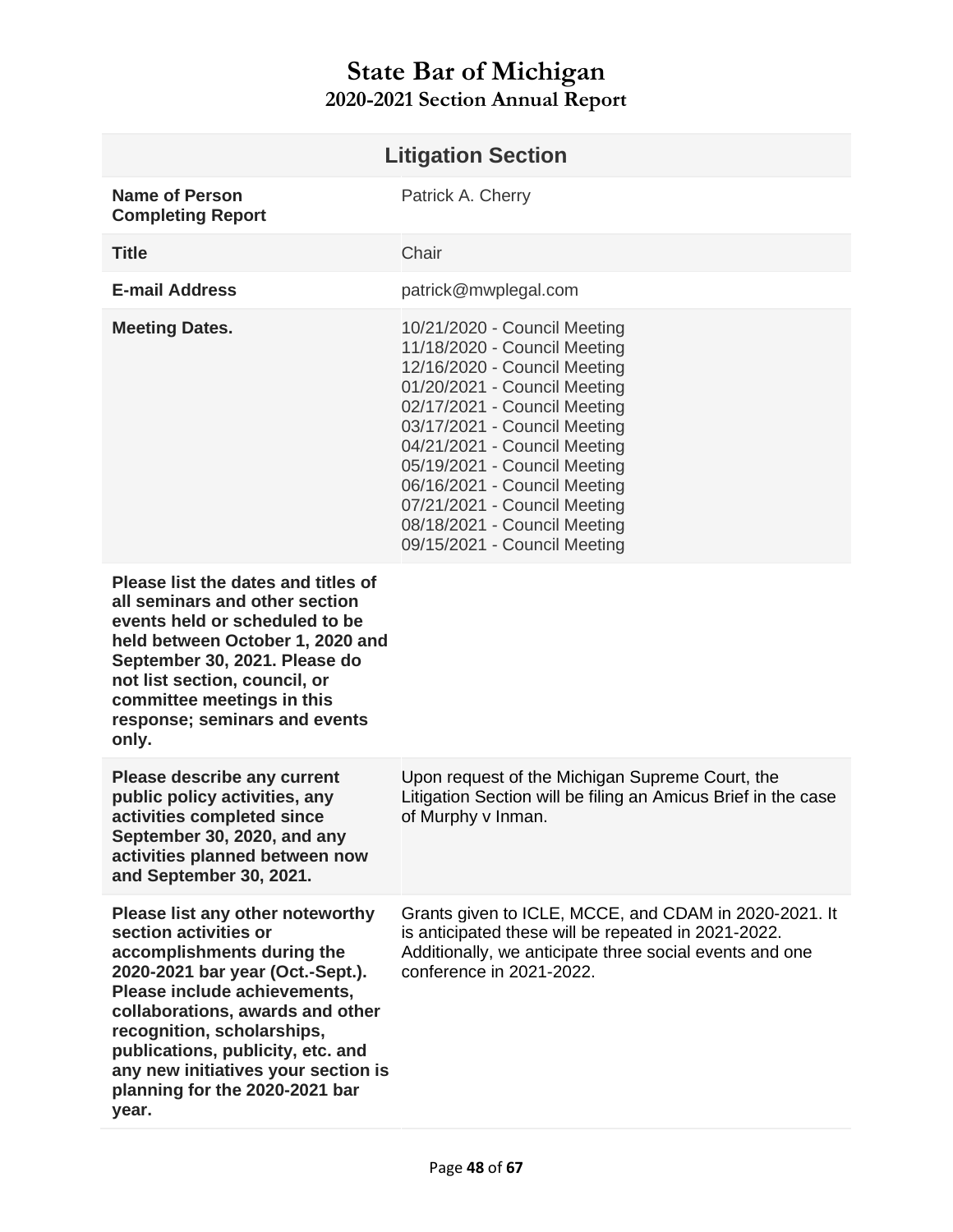<span id="page-48-0"></span>

| <b>Military and Veterans Law Section</b>                                                                                                                                                                                                                                                                                                             |                                                                                                                                                                                               |
|------------------------------------------------------------------------------------------------------------------------------------------------------------------------------------------------------------------------------------------------------------------------------------------------------------------------------------------------------|-----------------------------------------------------------------------------------------------------------------------------------------------------------------------------------------------|
| <b>Name of Person</b><br><b>Completing Report</b>                                                                                                                                                                                                                                                                                                    | Steven A. Schultz                                                                                                                                                                             |
| <b>Title</b>                                                                                                                                                                                                                                                                                                                                         | Chair                                                                                                                                                                                         |
| <b>E-mail Address</b>                                                                                                                                                                                                                                                                                                                                | stevenaschultz68@gmail.com                                                                                                                                                                    |
| <b>Meeting Dates.</b>                                                                                                                                                                                                                                                                                                                                | 10/27/2020 - Council Meeting/Election<br>12/10/2020 - Council Meeting<br>01/19/2021 - Council Meeting<br>07/15/2021 - Council Meeting<br>10/19/2021 - Council Meeting/Annual Meeting/Election |
| Please list the dates and titles of<br>all seminars and other section<br>events held or scheduled to be<br>held between October 1, 2020 and<br>September 30, 2021. Please do<br>not list section, council, or<br>committee meetings in this<br>response; seminars and events<br>only.                                                                | 09/15/2021 - Training Event - FTC                                                                                                                                                             |
| <b>Please describe any current</b><br>public policy activities, any<br>activities completed since<br>September 30, 2020, and any<br>activities planned between now<br>and September 30, 2021.                                                                                                                                                        |                                                                                                                                                                                               |
| Please list any other noteworthy<br>section activities or<br>accomplishments during the<br>2020-2021 bar year (Oct.-Sept.).<br>Please include achievements,<br>collaborations, awards and other<br>recognition, scholarships,<br>publications, publicity, etc. and<br>any new initiatives your section is<br>planning for the 2020-2021 bar<br>year. | Themed Bar Journal Issue - 5/21                                                                                                                                                               |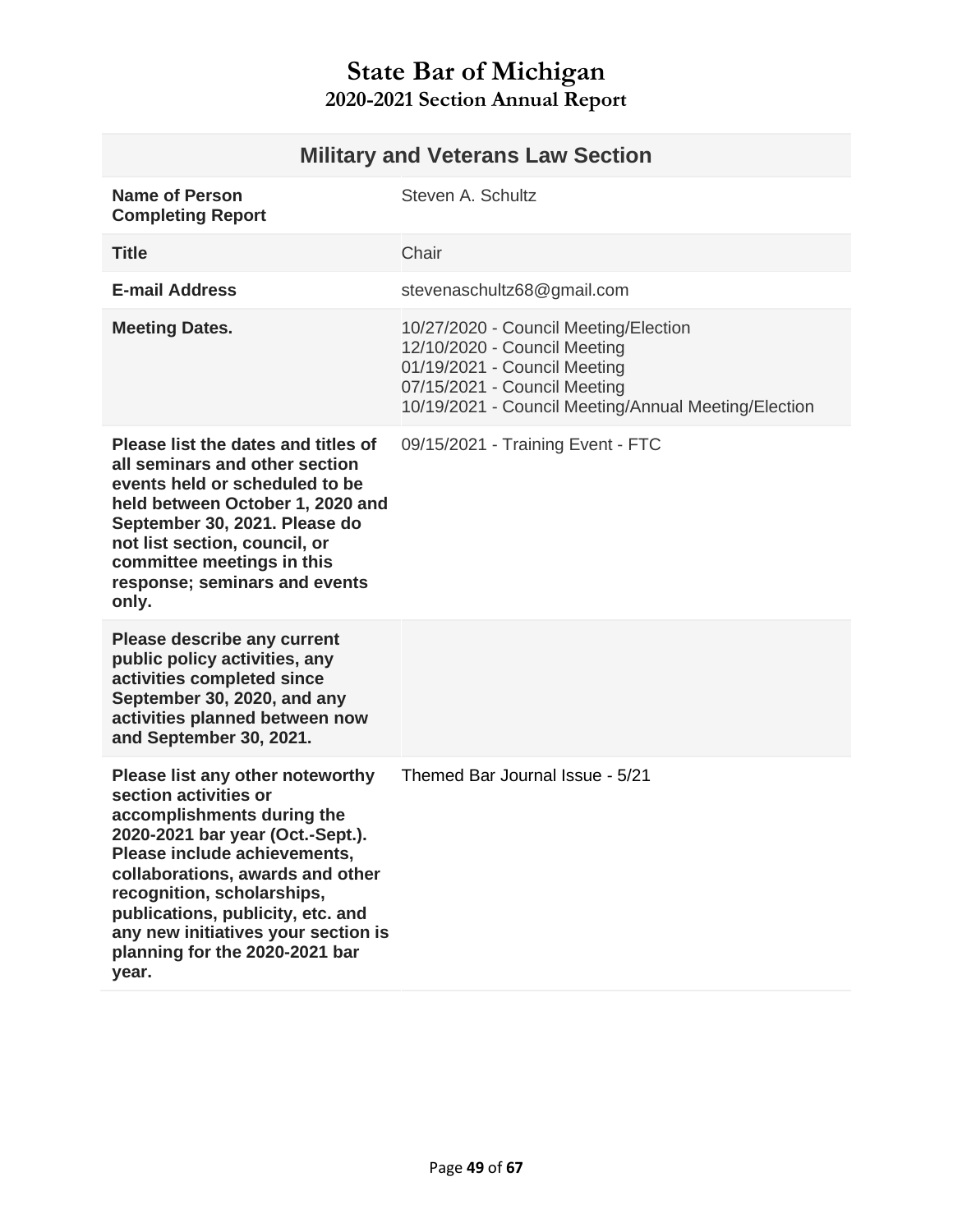<span id="page-49-0"></span>

| <b>Negligence Law Section</b>                                                                                                                                                                                                                                                         |                                                                                                                                                                                                                                                                                                                                                |
|---------------------------------------------------------------------------------------------------------------------------------------------------------------------------------------------------------------------------------------------------------------------------------------|------------------------------------------------------------------------------------------------------------------------------------------------------------------------------------------------------------------------------------------------------------------------------------------------------------------------------------------------|
| <b>Name of Person</b><br><b>Completing Report</b>                                                                                                                                                                                                                                     | Madelyne Lawry                                                                                                                                                                                                                                                                                                                                 |
| <b>Title</b>                                                                                                                                                                                                                                                                          | Administrator                                                                                                                                                                                                                                                                                                                                  |
| <b>E-mail Address</b>                                                                                                                                                                                                                                                                 | Neglawsection@comcast.net                                                                                                                                                                                                                                                                                                                      |
| <b>Meeting Dates.</b>                                                                                                                                                                                                                                                                 | 10/28/2020 - Council Meeting Via Zoom<br>11/18/2020 - Council Meeting<br>No meeting in December 2020<br>01/27/2021 - Council Meeting<br>02/24/2021 - Council Meeting<br>03/24/2021 - Council Meeting<br>04/28/2021 - Council Meeting<br>05/26/2021 - Council Meeting<br>06/23/2021 - Council Meeting<br>09/29/2021 - Council Meetingin-person* |
| Please list the dates and titles of<br>all seminars and other section<br>events held or scheduled to be<br>held between October 1, 2020 and<br>September 30, 2021. Please do<br>not list section, council, or<br>committee meetings in this<br>response; seminars and events<br>only. | 10/13-14/2020 - VIA Zoom - Speaker Bill Barton. Subject<br>- Trial Practice<br>02/04/2021 - How to Resolve Cases Utilizing Facilitation<br>$-$ Zoom<br>04/15/2021 - YL Social Event - Zoom<br>09/20 & 21/2021 - Young Lawyers Trial Skills Program;<br>Understanding the End Game<br>09/20/2021 - Southfield<br>09/21/2021 - Grand Rapids      |
| Please describe any current<br>public policy activities, any<br>activities completed since<br>September 30, 2020, and any<br>activities planned between now<br>and September 30, 2021.                                                                                                | SB 408                                                                                                                                                                                                                                                                                                                                         |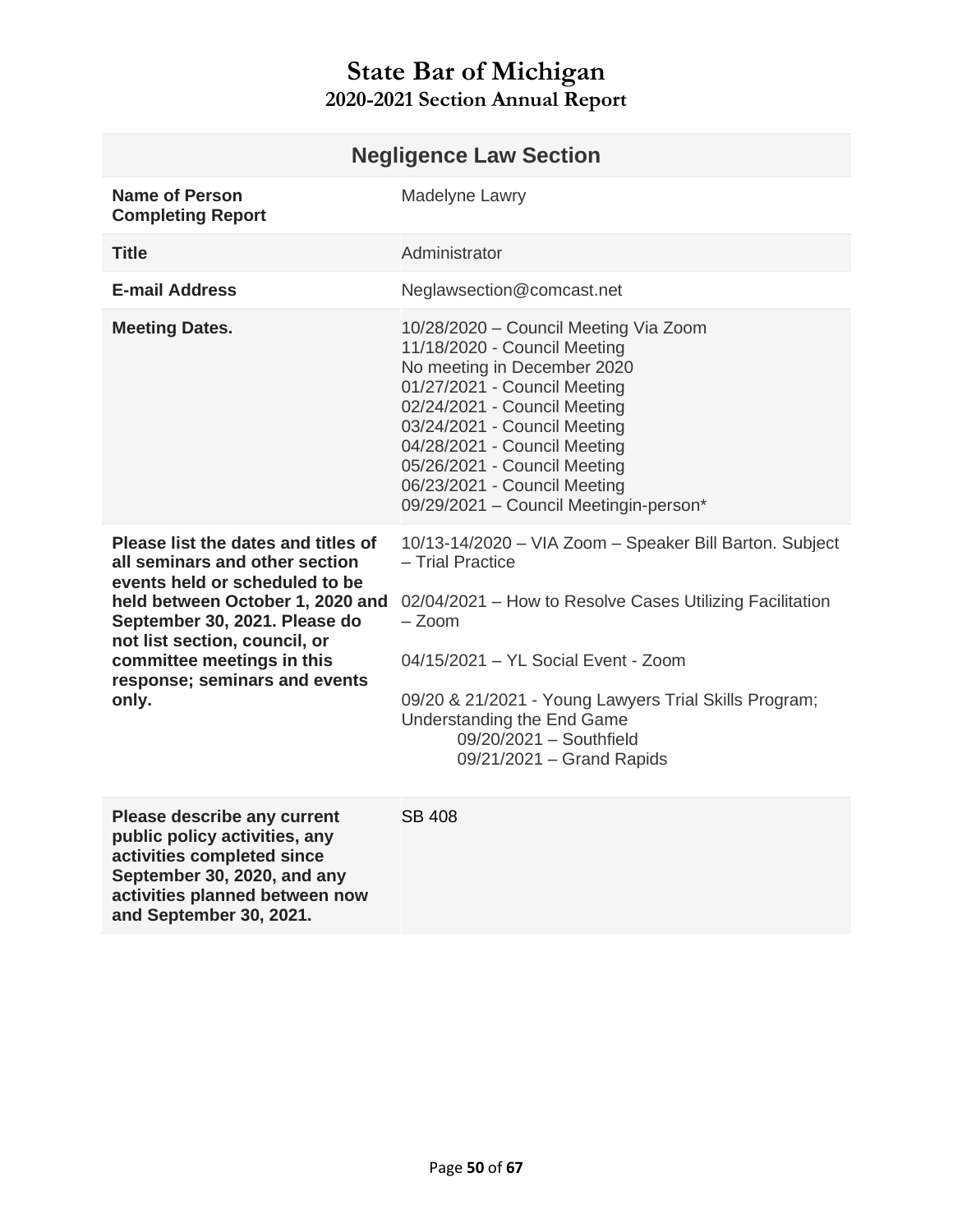#### **Negligence Law Section**

**Please list any other noteworthy section activities or accomplishments during the 2020-2021 bar year (Oct.-Sept.). Please include achievements, collaborations, awards and other recognition, scholarships, publications, publicity, etc. and any new initiatives your section is planning for the 2020-2021 bar year.** 

Outstanding Achievement Award Judicial Award Earl Cline Sherwin Schrier Award Distinguished Service Award Mediator Award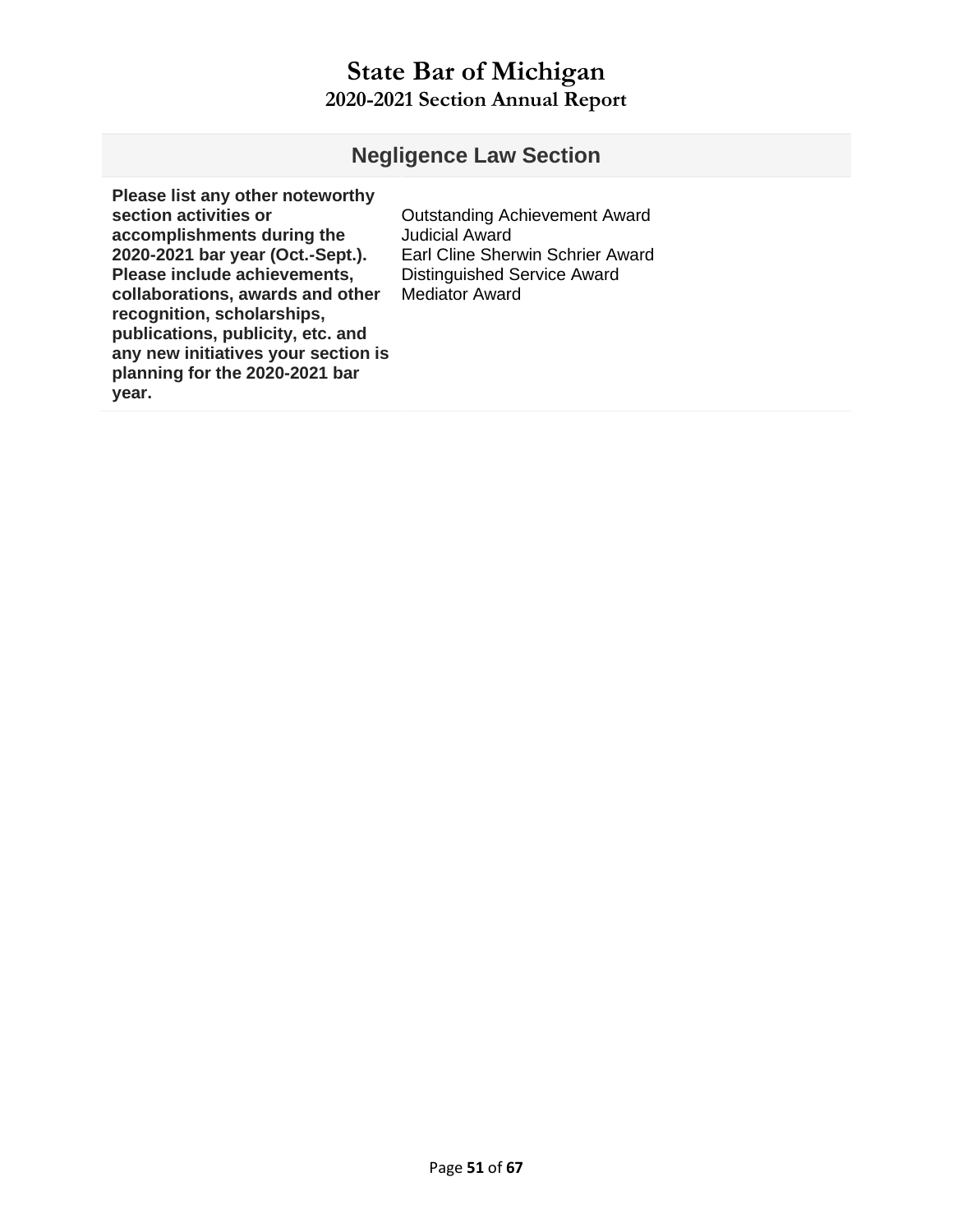<span id="page-51-0"></span>

| Name of Person<br><b>Completing Report</b>                                                                                                                                                                                                                                                                                                           | Pattie Allerton,                                                                                                                                                                                                       |
|------------------------------------------------------------------------------------------------------------------------------------------------------------------------------------------------------------------------------------------------------------------------------------------------------------------------------------------------------|------------------------------------------------------------------------------------------------------------------------------------------------------------------------------------------------------------------------|
| <b>Title</b>                                                                                                                                                                                                                                                                                                                                         | Chair                                                                                                                                                                                                                  |
| <b>E-mail Address</b>                                                                                                                                                                                                                                                                                                                                | pallerton@dykema.com                                                                                                                                                                                                   |
| <b>Meeting Dates.</b>                                                                                                                                                                                                                                                                                                                                | 09/18/2020 - Retreat meeting<br>01/23/2021 - Council meeting<br>03/20/2021 - Council meeting<br>05/04/2021 - Council meeting<br>06/12/2021 - Council meeting                                                           |
| Please list the dates and titles of<br>all seminars and other section<br>events held or scheduled to be<br>held between October 1, 2020 and<br>September 30, 2021. Please do<br>not list section, council, or<br>committee meetings in this<br>response; seminars and events<br>only.                                                                | 11/05/2020 - Member Benefits webinar<br>12/03/2020 - Party'n with Plants zoom event<br>01/28/2021 - Virtual Dream Board event<br>05/19/2021 - Stand Out webinar                                                        |
| <b>Please describe any current</b><br>public policy activities, any<br>activities completed since<br>September 30, 2020, and any<br>activities planned between now<br>and September 30, 2021.                                                                                                                                                        |                                                                                                                                                                                                                        |
| Please list any other noteworthy<br>section activities or<br>accomplishments during the<br>2020-2021 bar year (Oct.-Sept.).<br>Please include achievements,<br>collaborations, awards and other<br>recognition, scholarships,<br>publications, publicity, etc. and<br>any new initiatives your section is<br>planning for the 2020-2021 bar<br>year. | Our Section is planning to hold the Annual Meeting in the<br>Traverse City area on September 25, 2021, followed by a<br>Leelanau wine tour.<br>Our Section is hoping to resume its Annual Day of<br>Education in 2022. |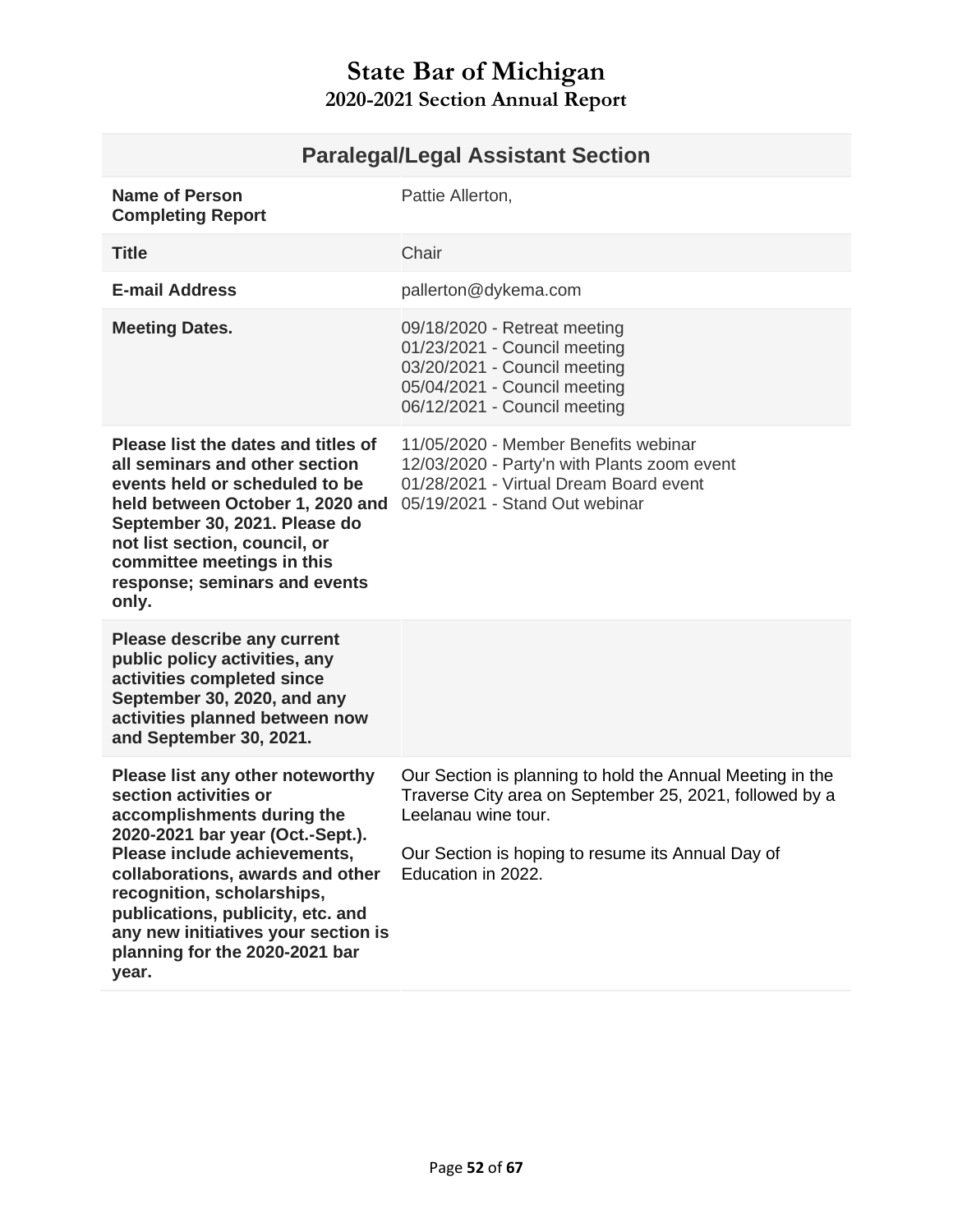<span id="page-52-0"></span>

| <b>Prisons and Corrections</b>                                                                                                                                                                                                                                                                                                                       |                                                                                                                                                                                                                                                                                             |
|------------------------------------------------------------------------------------------------------------------------------------------------------------------------------------------------------------------------------------------------------------------------------------------------------------------------------------------------------|---------------------------------------------------------------------------------------------------------------------------------------------------------------------------------------------------------------------------------------------------------------------------------------------|
| <b>Name of Person</b><br><b>Completing Report</b>                                                                                                                                                                                                                                                                                                    | <b>Katherine Root</b>                                                                                                                                                                                                                                                                       |
| <b>Title</b>                                                                                                                                                                                                                                                                                                                                         | Chair                                                                                                                                                                                                                                                                                       |
| <b>E-mail Address</b>                                                                                                                                                                                                                                                                                                                                | kroot@sado.org                                                                                                                                                                                                                                                                              |
| <b>Meeting Dates.</b>                                                                                                                                                                                                                                                                                                                                | 10/17/2020 - Annual Meeting<br>10/17/2020 - Council Meeting<br>11/06/2020 - Council Meeting<br>12/04/2020 - Council Meeting<br>01/08/2021 - Council Meeting<br>02/05/2021 - Council Meeting<br>03/05/2021 - Council Meeting<br>04/02/2021 - Council Meeting<br>05/07/2021 - Council Meeting |
| Please list the dates and titles of<br>all seminars and other section<br>events held or scheduled to be<br>held between October 1, 2020 and<br>September 30, 2021. Please do<br>not list section, council, or<br>committee meetings in this<br>response; seminars and events<br>only.                                                                | 06/05/2021 - Women and Incarceration Seminar                                                                                                                                                                                                                                                |
| <b>Please describe any current</b><br>public policy activities, any<br>activities completed since<br>September 30, 2020, and any<br>activities planned between now<br>and September 30, 2021.                                                                                                                                                        | PCS has established subcommittees to study Michigan's<br>public hearing process, and to work with the Department<br>of Corrections to establish a process for ensuring that<br>returning citizens leave prison with all vital documents in<br>hand. This work is ongoing.                   |
| Please list any other noteworthy<br>section activities or<br>accomplishments during the<br>2020-2021 bar year (Oct.-Sept.).<br>Please include achievements,<br>collaborations, awards and other<br>recognition, scholarships,<br>publications, publicity, etc. and<br>any new initiatives your section is<br>planning for the 2020-2021 bar<br>year. | Prisons and Corrections Forum Vol. 20, No. 2, Fall 2020<br>Prisons and Corrections Forum Vol. 21, No. 1, Spring<br>2021                                                                                                                                                                     |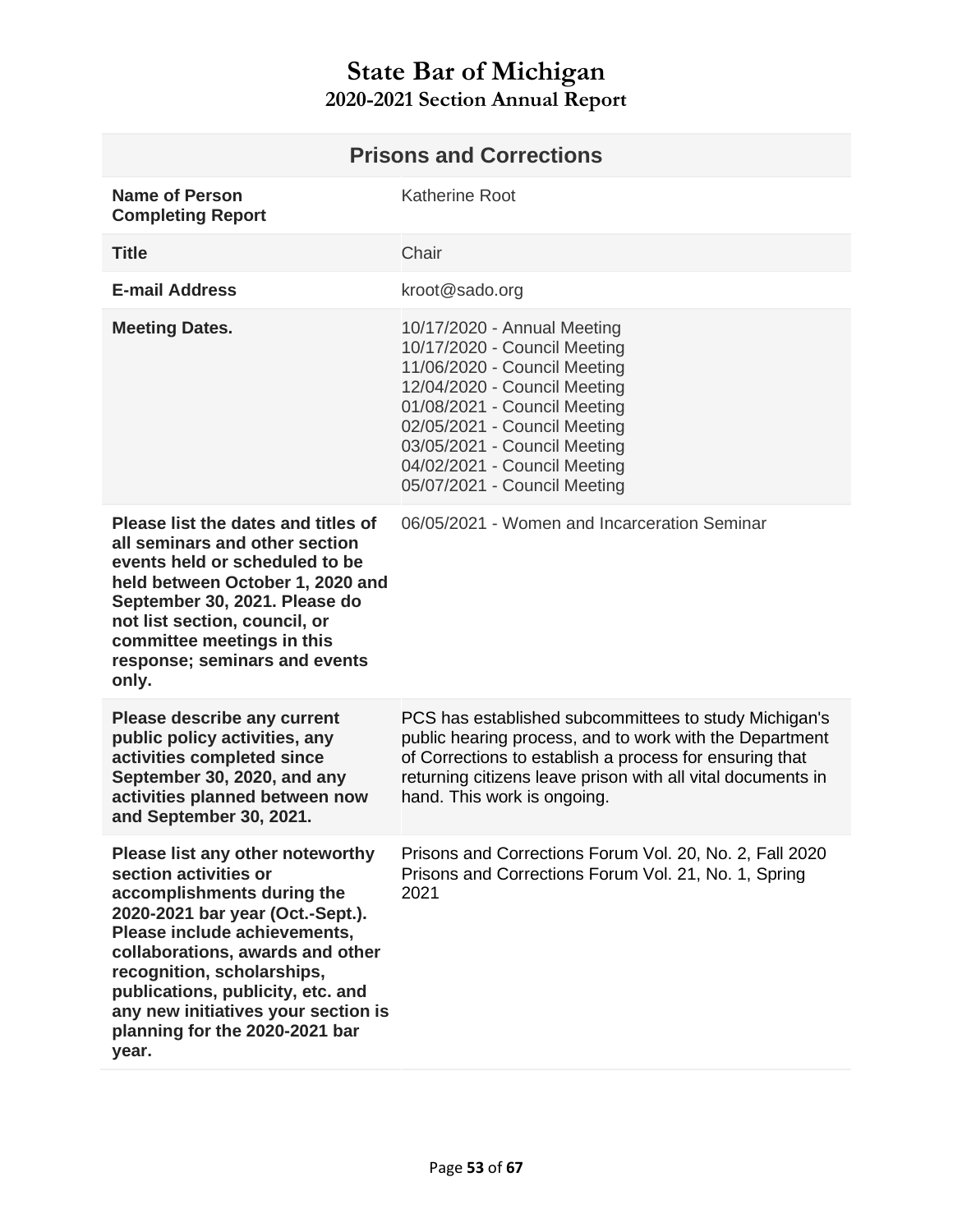<span id="page-53-0"></span>

| <b>Probate and Estate Planning</b>                                                                                                                                                                                                                                                    |                                                                                                                                                                                                                                                                                                                                                                                                                                                                                                                                                                                                                                                                                                                            |
|---------------------------------------------------------------------------------------------------------------------------------------------------------------------------------------------------------------------------------------------------------------------------------------|----------------------------------------------------------------------------------------------------------------------------------------------------------------------------------------------------------------------------------------------------------------------------------------------------------------------------------------------------------------------------------------------------------------------------------------------------------------------------------------------------------------------------------------------------------------------------------------------------------------------------------------------------------------------------------------------------------------------------|
| <b>Name of Person</b><br><b>Completing Report</b>                                                                                                                                                                                                                                     | David P. Lucas                                                                                                                                                                                                                                                                                                                                                                                                                                                                                                                                                                                                                                                                                                             |
| <b>Title</b>                                                                                                                                                                                                                                                                          | Chairperson                                                                                                                                                                                                                                                                                                                                                                                                                                                                                                                                                                                                                                                                                                                |
| <b>E-mail Address</b>                                                                                                                                                                                                                                                                 | dlucas@vcflaw.com                                                                                                                                                                                                                                                                                                                                                                                                                                                                                                                                                                                                                                                                                                          |
| <b>Meeting Dates.</b>                                                                                                                                                                                                                                                                 | The Section held its annual meeting of Section Members<br>on September 11, 2020. The Section's full Council held<br>regular meetings on September 21, 2020, October 17,<br>2020, November 13, 2020, December 5, 2020, January<br>15, 2021, February 20, 2021, March 19, 2021, April 24,<br>2021, and June 25, 2021. Each of these meetings was<br>held remotely (by Zoom). The Section's 2021 annual<br>meeting of Members is scheduled for September 17,<br>2021; that meeting is scheduled to be in person.                                                                                                                                                                                                              |
|                                                                                                                                                                                                                                                                                       | The Probate and Estate Planning Section Council<br>has 34 Committees. Each of these Committees is under<br>the direction of the Chair appointed for that Committee.<br>Some Committees hold regular meetings (for example,<br>the Council's Committee on Special Projects meets<br>immediately before each full Council meeting, and the<br>Uniform Durable Power of Attorney Act Committee<br>currently meets twice each week), and some Committees<br>convene as issues within the ambit of that Committee<br>arise or are foreseen. With so much of the Council's work<br>done at the Committee level, and with so many<br>Committees, it would be impossible to catalog all of the<br>meeting dates of each Committee. |
| Please list the dates and titles of<br>all seminars and other section<br>events held or scheduled to be<br>held between October 1, 2020 and<br>September 30, 2021. Please do<br>not list section, council, or<br>committee meetings in this<br>response; seminars and events<br>only. | The Probate and Estate Planning Section is a co-sponsor<br>of the Michigan Institute for Continuing Legal Education's<br>annual Probate and Estate Planning Institute; the Institute<br>was hel, partly d by livestream in May, and is provided<br>on-demand by ICLE. 20, 2021, held in May (in Acme,<br>Michigan) and in June (in Plymouth, Michigan). The<br>Section assists in planning the Institute, and Section<br>Members provide many of the presentations at the<br>Institute. The Section also co-sponsors a variety of other<br>ICLE seminars (and Section Members provide many of<br>the presentations at such seminars), such as the Annual<br>Drafting Estate Planning Documents seminar.                    |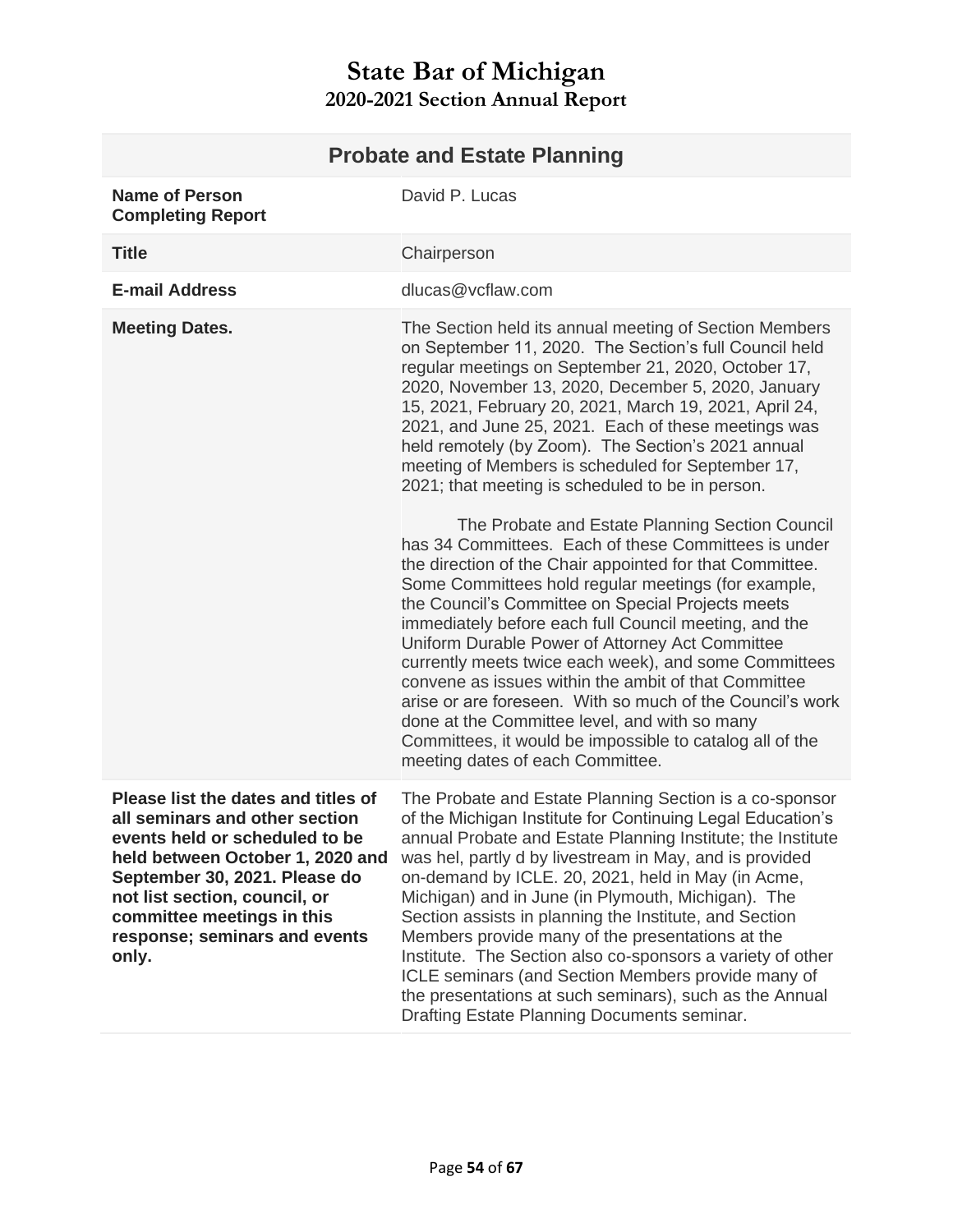| <b>Probate and Estate Planning</b>                                                                                                                                                                                                                                                                                                                   |                                                                                                                                                                                                                                                                                                                                                                                                                                                                                                                                                                                                                                                                                                                                                                                                                                                                                                                                                                                                                                                                                                                                                                                                                                                                                                                                                                                                                                                                                                                                                  |
|------------------------------------------------------------------------------------------------------------------------------------------------------------------------------------------------------------------------------------------------------------------------------------------------------------------------------------------------------|--------------------------------------------------------------------------------------------------------------------------------------------------------------------------------------------------------------------------------------------------------------------------------------------------------------------------------------------------------------------------------------------------------------------------------------------------------------------------------------------------------------------------------------------------------------------------------------------------------------------------------------------------------------------------------------------------------------------------------------------------------------------------------------------------------------------------------------------------------------------------------------------------------------------------------------------------------------------------------------------------------------------------------------------------------------------------------------------------------------------------------------------------------------------------------------------------------------------------------------------------------------------------------------------------------------------------------------------------------------------------------------------------------------------------------------------------------------------------------------------------------------------------------------------------|
| Please describe any current<br>public policy activities, any<br>activities completed since<br>September 30, 2020, and any<br>activities planned between now<br>and September 30, 2021.                                                                                                                                                               | November, 2020<br>withdrawing the Section's prior Public Policy Position<br>opposing HB 4260<br>December, 2020<br>opposing SB 0798 - S-1<br>opposing SBs 0464, 0465, and 0862<br>opposing HB 5795 H-1<br>January, 2021<br>in favor of legislative proposals regarding vehicl                                                                                                                                                                                                                                                                                                                                                                                                                                                                                                                                                                                                                                                                                                                                                                                                                                                                                                                                                                                                                                                                                                                                                                                                                                                                     |
| Please list any other noteworthy<br>section activities or<br>accomplishments during the<br>2020-2021 bar year (Oct.-Sept.).<br>Please include achievements,<br>collaborations, awards and other<br>recognition, scholarships,<br>publications, publicity, etc. and<br>any new initiatives your section is<br>planning for the 2020-2021 bar<br>year. | Section members were significantly involved in<br>addressing a number of matters relating to the SARS -<br>CoV-2 virus pandemic, especially including authorization<br>for remote witnessing and remote notarization.<br>The Council continued its work on behalf of Section<br>members and the people of the State of Michigan, despite<br>the virus pandemic, holding every scheduled meeting of<br>the Council, and conducting all meetings remotely.<br>The Council has established a Committee to engage in a<br>review of the law of undue influence, with a goal of<br>making recommendations regarding establishing more<br>clarity in the law relating to undue influence.<br>The Council is very actively involved in the Task Force on<br>Elder Abuse.<br>The Council has established ad hoc Committees to<br>review various Uniform Acts developed by the Uniform<br>Law Commission.<br>Council members have provided testimony at legislative<br>Committee hearings regarding proposed legislation on<br>which the Section has taken public policy positions.<br>The Section publishes the Probate and Estate Planning<br>Journal, providing scholarly articles and information for<br>Section members.<br>In the coming Section year, the Council and the Section<br>will continue the significant activities in which they<br>engaged in the current year, and is committed to<br>addressing matters relating to the practice of law with<br>respect to probate and estate planning, as such matters<br>arise in the coming year. |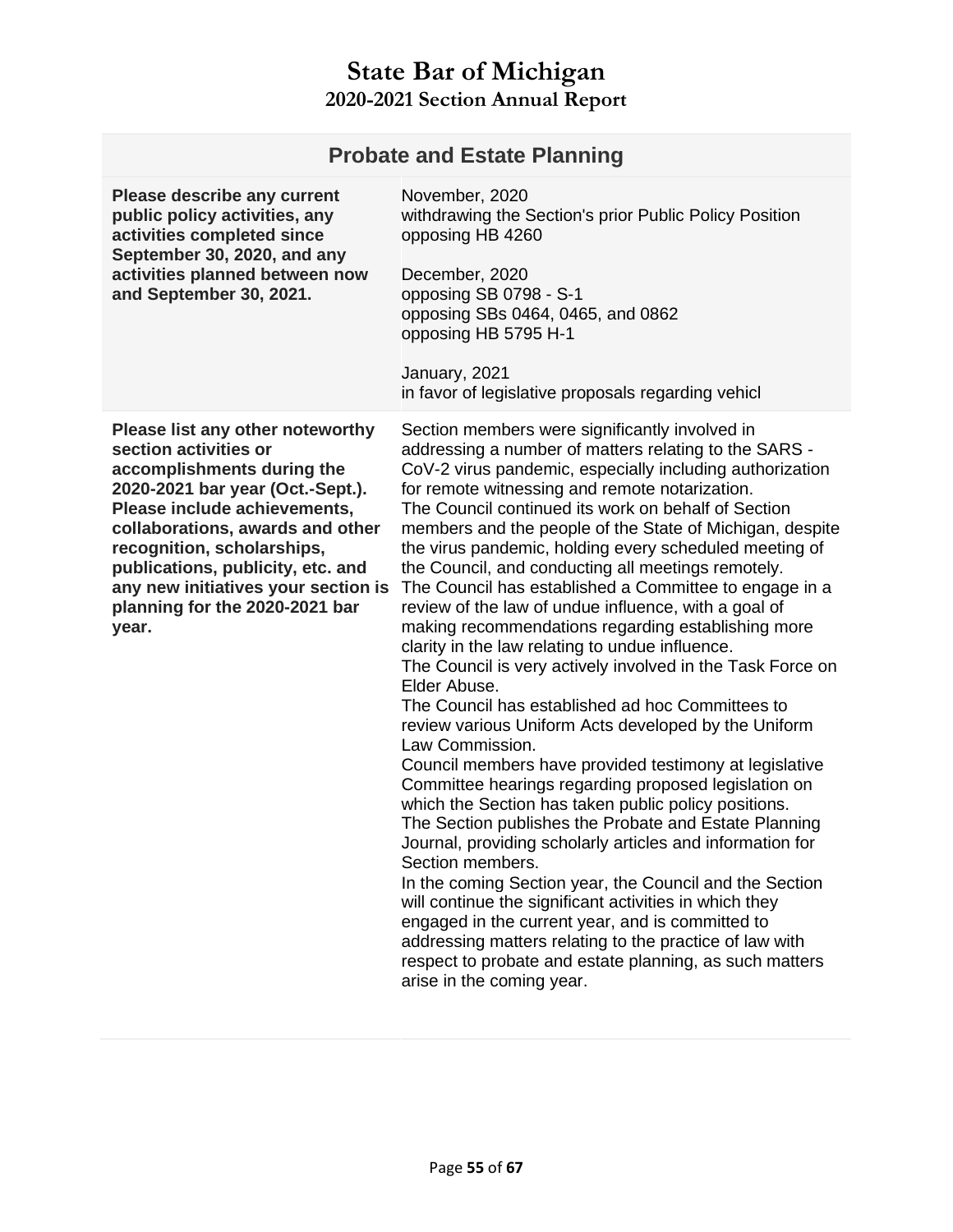<span id="page-55-0"></span>

| <b>Real Property Law Section</b>                                                                                                                                                                                                                                                      |                                                                                                                                                                                                                                                                                                                                                                                                                                                                                                                                                                                                                                                                                                          |
|---------------------------------------------------------------------------------------------------------------------------------------------------------------------------------------------------------------------------------------------------------------------------------------|----------------------------------------------------------------------------------------------------------------------------------------------------------------------------------------------------------------------------------------------------------------------------------------------------------------------------------------------------------------------------------------------------------------------------------------------------------------------------------------------------------------------------------------------------------------------------------------------------------------------------------------------------------------------------------------------------------|
| <b>Name of Person</b><br><b>Completing Report</b>                                                                                                                                                                                                                                     | Karen Schwartz                                                                                                                                                                                                                                                                                                                                                                                                                                                                                                                                                                                                                                                                                           |
| <b>Title</b>                                                                                                                                                                                                                                                                          | Administrator                                                                                                                                                                                                                                                                                                                                                                                                                                                                                                                                                                                                                                                                                            |
| <b>E-mail Address</b>                                                                                                                                                                                                                                                                 | rplsks@gmail.com                                                                                                                                                                                                                                                                                                                                                                                                                                                                                                                                                                                                                                                                                         |
| <b>Meeting Dates.</b>                                                                                                                                                                                                                                                                 | 10/14/2020 - Council Meeting<br>11/18/2020 - Council Meeting<br>12/09/2020 - Council Meeting<br>01/13/2021 - Council Meeting<br>02/10/2021 - Council Meeting<br>04/14/2021 - Council Meeting<br>05/12/2021 - Council Meeting<br>$07/21/2021 -$ Annual Meeting<br>07/28/2021 - Council Meeting<br>09/15/2021 - Council Meeting                                                                                                                                                                                                                                                                                                                                                                            |
| Please list the dates and titles of<br>all seminars and other section<br>events held or scheduled to be<br>held between October 1, 2020 and<br>September 30, 2021. Please do<br>not list section, council, or<br>committee meetings in this<br>response; seminars and events<br>only. | 10/17/2020 - Outlook 2020 (virtual)<br>01/28/2021 & 03/25/2021 - Homeward Bound (virtual)<br>05/18-21/2021 - Academy I (virtual)<br>07/21-23/2021 - SC21 (virtual)<br>Ask the Expert (virtual) - 11/06/2020, 12/17/2020,<br>02/23/2021, 06/17/2021                                                                                                                                                                                                                                                                                                                                                                                                                                                       |
| <b>Please describe any current</b><br>public policy activities, any<br>activities completed since<br>September 30, 2020, and any<br>activities planned between now<br>and September 30, 2021.                                                                                         | In addition to monitoring new legislation and responding<br>to requests from the Michigan Supreme Court and others<br>to file amicus curie briefs on real estate issues of<br>importance, the Section has initiated a series of meeting<br>with legislators, particularly committee chairs, to inform<br>them of the Section's mission and expertise so that the<br>Section can get involved with legislative real estate<br>initiatives before new legislation is introduced. In all<br>cases, the Section tries to limit its comments and<br>recommendations without bias, toward any particular<br>Constituency (the Section strives to be neither pro bono,<br>pro developer, nor pro municipality). |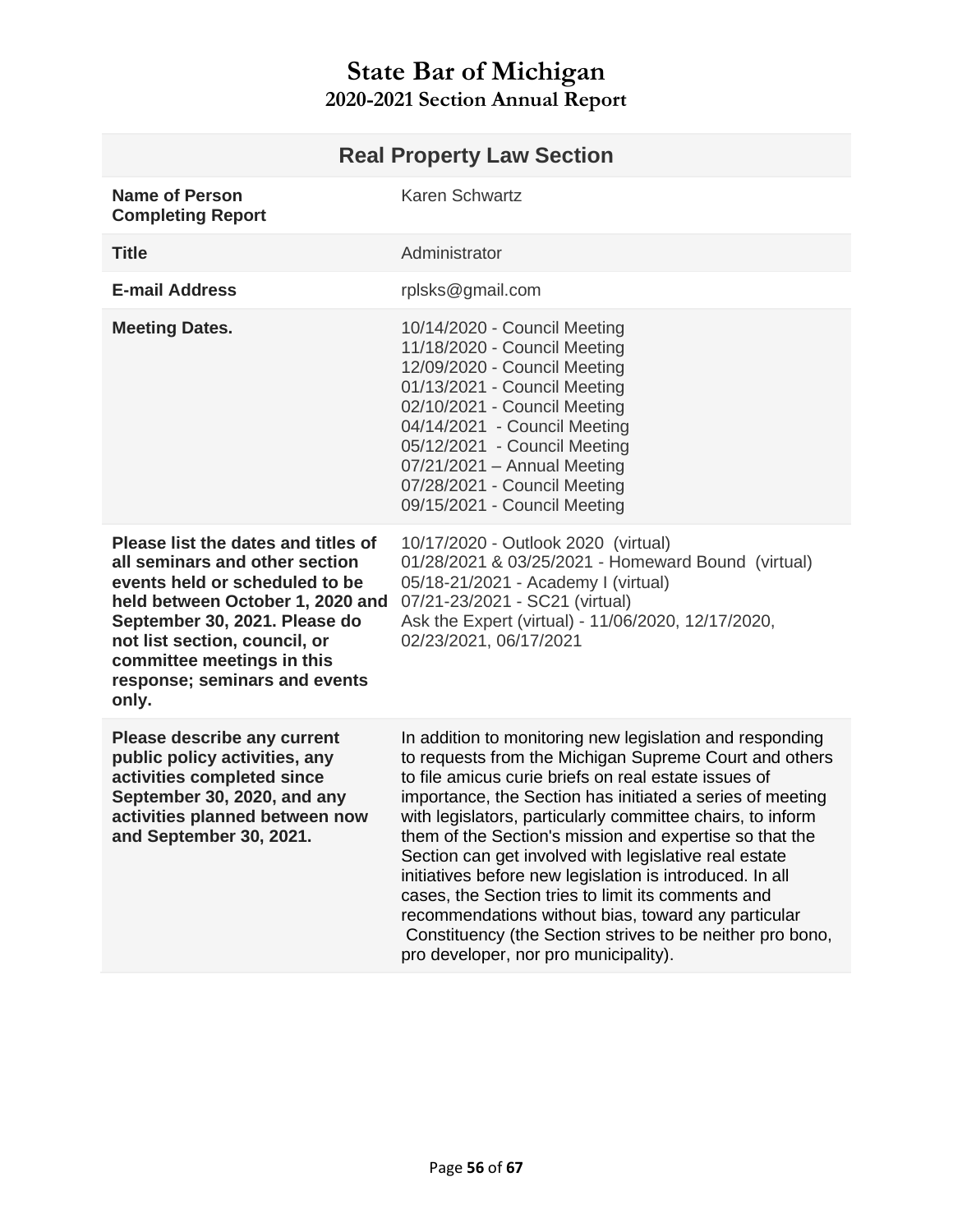#### **Real Property Law Section**

**Please list any other noteworthy section activities or accomplishments during the 2020-2021 bar year (Oct.-Sept.). Please include achievements, collaborations, awards and other recognition, scholarships, publications, publicity, etc. and any new initiatives your section is**  members.**planning for the 2020-2021 bar year.**

While we continue to be guided by the Section's 2017 Strategic Plan, the shutdowns due to the Covid-19 pandemic have substantially altered the reality of Section Members. The Section was well-positioned to leverage technology to provide educational, legislative, and pro bono service opportunities to its members. The Section implemented an "Ask the Expert" program geared to attract "newer" attorneys and bring added value to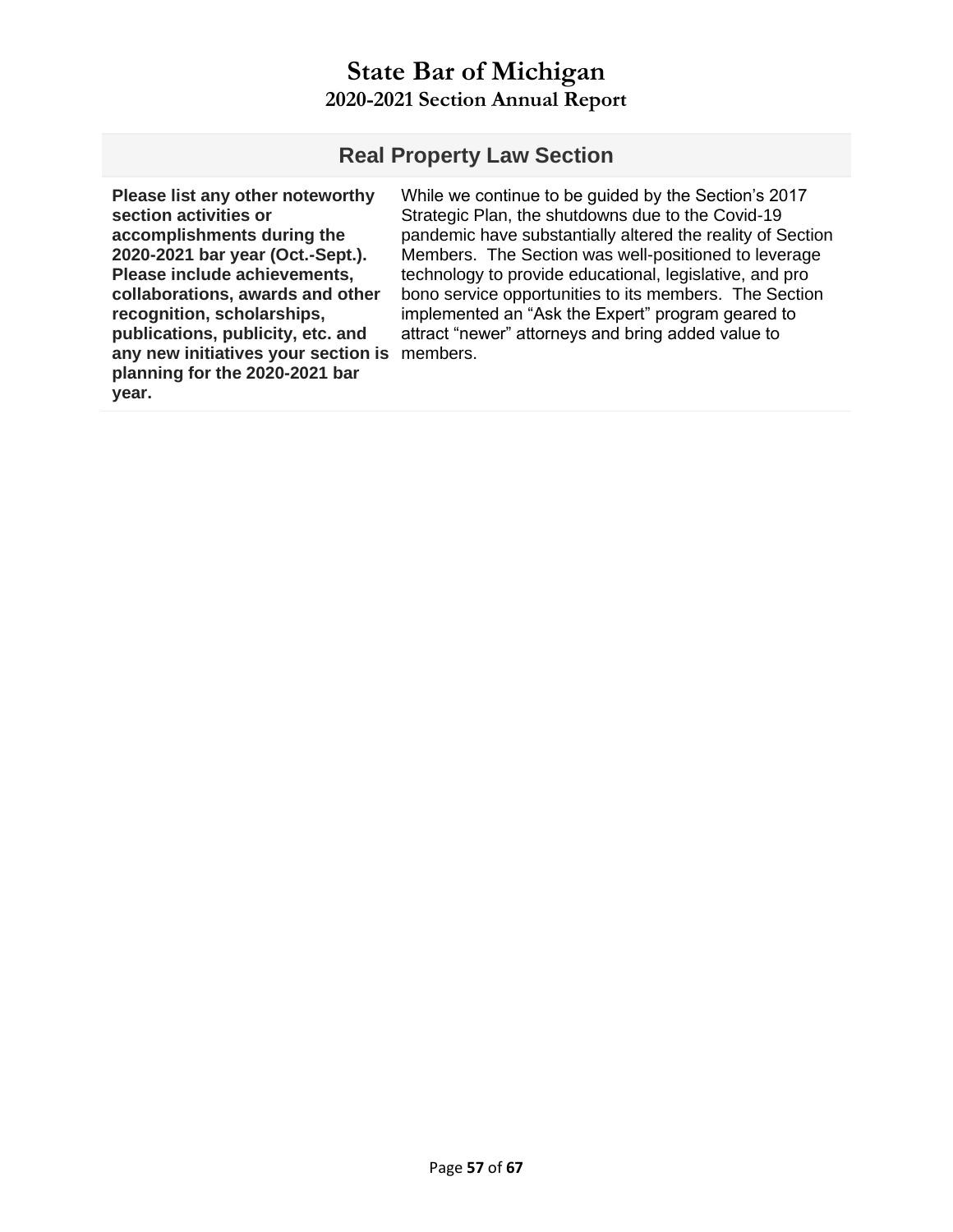# **Religious Liberty Law Section**

<span id="page-57-0"></span>

| <b>Name of Person</b><br><b>Completing Report</b>                                                                                                                                                                                                                                               | William Wagner                                                                                                                                                                                                                                                                                                                                                                                                                                                                                                                  |
|-------------------------------------------------------------------------------------------------------------------------------------------------------------------------------------------------------------------------------------------------------------------------------------------------|---------------------------------------------------------------------------------------------------------------------------------------------------------------------------------------------------------------------------------------------------------------------------------------------------------------------------------------------------------------------------------------------------------------------------------------------------------------------------------------------------------------------------------|
| <b>Title</b>                                                                                                                                                                                                                                                                                    | Chair                                                                                                                                                                                                                                                                                                                                                                                                                                                                                                                           |
| <b>E-mail Address</b>                                                                                                                                                                                                                                                                           | Prof.WWJD@gmail.com                                                                                                                                                                                                                                                                                                                                                                                                                                                                                                             |
| <b>Meeting Dates.</b>                                                                                                                                                                                                                                                                           | 10/15/2020 - Section Council Meeting<br>11/19/2020 - Section Council Meeting<br>12/17/2020 - Section Council Meeting<br>01/21/2021 - Section Council Meeting<br>02/18/2021 - Section Council Meeting<br>03/18/2021 - Section Council Meeting<br>04/15/2021 - Section Council Meeting<br>05/20/2021 - Section Council Meeting<br>06/17/2021 - Section Council Meeting<br>07/15/2021 - Section Council Meeting (scheduled)<br>08/19/2021 - Section Council Meeting (scheduled)<br>09/16/2021 - Annual Section Meeting (scheduled) |
| <b>Please list the dates and</b><br>titles of all seminars and<br>other section events held or<br>scheduled to be held<br>between October 1, 2020<br>and September 30, 2021.<br>Please do not list section,<br>council, or committee<br>meetings in this response;<br>seminars and events only. | Annual RLLS Education Event / Section Meeting - Expected<br>Keynote Speaker Lori Windham, Esq, SCOTUS counsel of<br>record in Fulton v. Philadelphia                                                                                                                                                                                                                                                                                                                                                                            |
| Please describe any current<br>public policy activities, any<br>activities completed since<br>September 30, 2020, and any<br>activities planned between<br>now and September 30,<br>2021.                                                                                                       | Proposed Judicial Canon Changes: The Section is<br>a.<br>actively opposing the proposed changes to the Judicial Canon<br>that would restrict judge's membership in outside associations<br>in a way that impairs religious liberty. Immediate Past-Chair<br>Timothy W. Denney                                                                                                                                                                                                                                                   |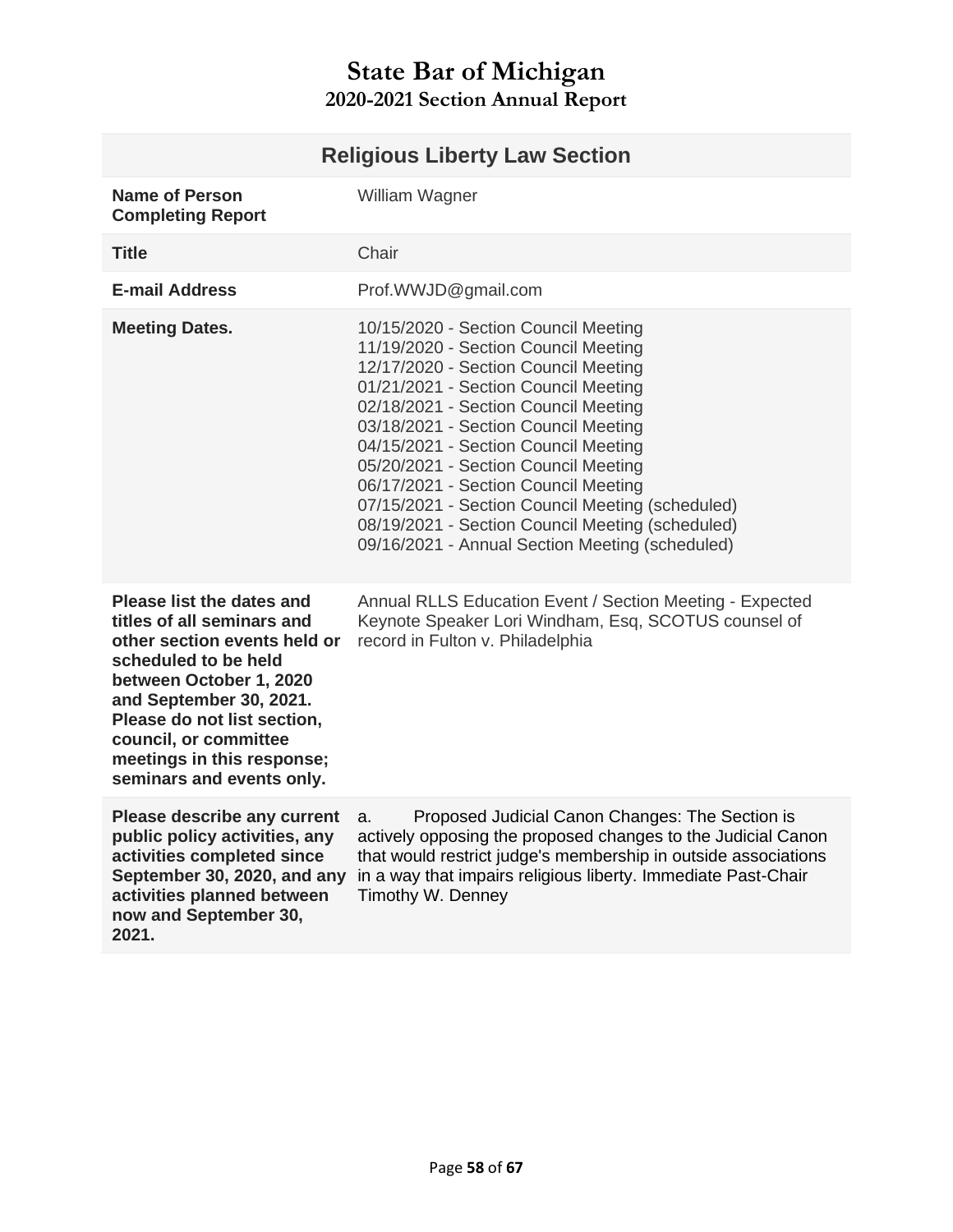## **Religious Liberty Law Section**

| <b>Please list any other</b><br>noteworthy section activities<br>or accomplishments during<br>the 2020-2021 bar year (Oct.- | a.                | Published a Religious Liberty Law Theme Issue in the<br>State Bar Journal -<br>https://www.michbar.org/journal/home/VolumeId=248                                                                                                                                                                   |
|-----------------------------------------------------------------------------------------------------------------------------|-------------------|----------------------------------------------------------------------------------------------------------------------------------------------------------------------------------------------------------------------------------------------------------------------------------------------------|
| Sept.). Please include<br>achievements,<br>collaborations, awards and                                                       | $\vert \ \ \vert$ | Religious Liberty Law Section Theme Introduction<br>Adding Civil Rights Shrinking Religious                                                                                                                                                                                                        |
| other recognition,<br>scholarships, publications,<br>publicity, etc. and any new                                            | П<br>П            | Understanding the Cancel Constitution Culture<br>Little Sisters, Supreme Faith                                                                                                                                                                                                                     |
| initiatives your section is<br>planning for the 2020-2021<br>bar year.                                                      | П                 | Religious Liberty at the U.S. Supreme Court: 2020 Term                                                                                                                                                                                                                                             |
|                                                                                                                             | b.<br>C.<br>d.    | Produced and published a reoccurring Religious Liberty<br>Law Newsletter for RLLS practitioners<br>Increased Access to Justice by increasing access to pro<br>bono legal services in the area of Religious Liberty Law<br>Began building a Religious Liberty Law brief bank for<br>section members |

e. Began a Mentorship Project where more senior members of the bar mentor younger lawyers and students on the professional, ethical and moral aspects of life and the practice of law.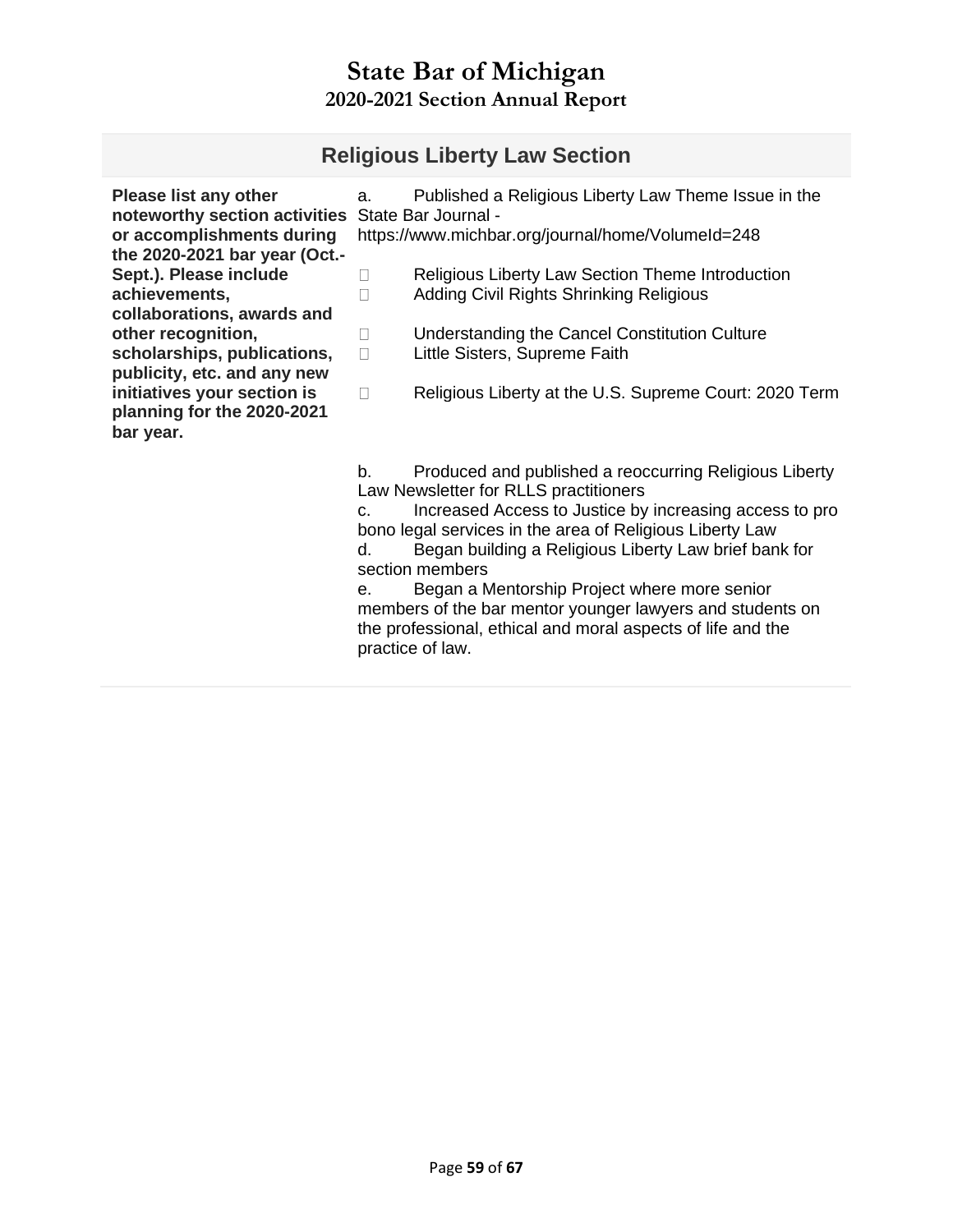<span id="page-59-0"></span>

|                                                                                                                                                                                                                                                                                       | <b>Social Security</b>                                                                                                                                                                                                                                                                                                                   |
|---------------------------------------------------------------------------------------------------------------------------------------------------------------------------------------------------------------------------------------------------------------------------------------|------------------------------------------------------------------------------------------------------------------------------------------------------------------------------------------------------------------------------------------------------------------------------------------------------------------------------------------|
| <b>Name of Person</b><br><b>Completing Report</b>                                                                                                                                                                                                                                     | James R Rinck                                                                                                                                                                                                                                                                                                                            |
| <b>Title</b>                                                                                                                                                                                                                                                                          | Chair                                                                                                                                                                                                                                                                                                                                    |
| <b>E-mail Address</b>                                                                                                                                                                                                                                                                 | jrrinck@jrrinck.com                                                                                                                                                                                                                                                                                                                      |
| <b>Meeting Dates.</b>                                                                                                                                                                                                                                                                 | The Council met on the following dates (all via Zoom due<br>to the pandemic):<br>09/11/2020<br>10/14/2020<br>12/2/2020<br>01/13/2021<br>02/24/21<br>03/31/21<br>04/24/21<br>06/23/21.<br>Another meeting is scheduled for 08/25/21.<br>The Annual Meeting was held on 09/11/2020; the next<br>Annual Meeting will be held on 09/13/2021. |
| Please list the dates and titles of<br>all seminars and other section<br>events held or scheduled to be<br>held between October 1, 2020 and<br>September 30, 2021. Please do<br>not list section, council, or<br>committee meetings in this<br>response; seminars and events<br>only. | 09/11/2021 - Autumn Seminar<br>02/19/2021 - Spring Seminar<br>09/12-14/2021 - Upcoming Autumn Seminar                                                                                                                                                                                                                                    |
| <b>Please describe any current</b><br>public policy activities, any<br>activities completed since<br>September 30, 2020, and any<br>activities planned between now<br>and September 30, 2021.                                                                                         |                                                                                                                                                                                                                                                                                                                                          |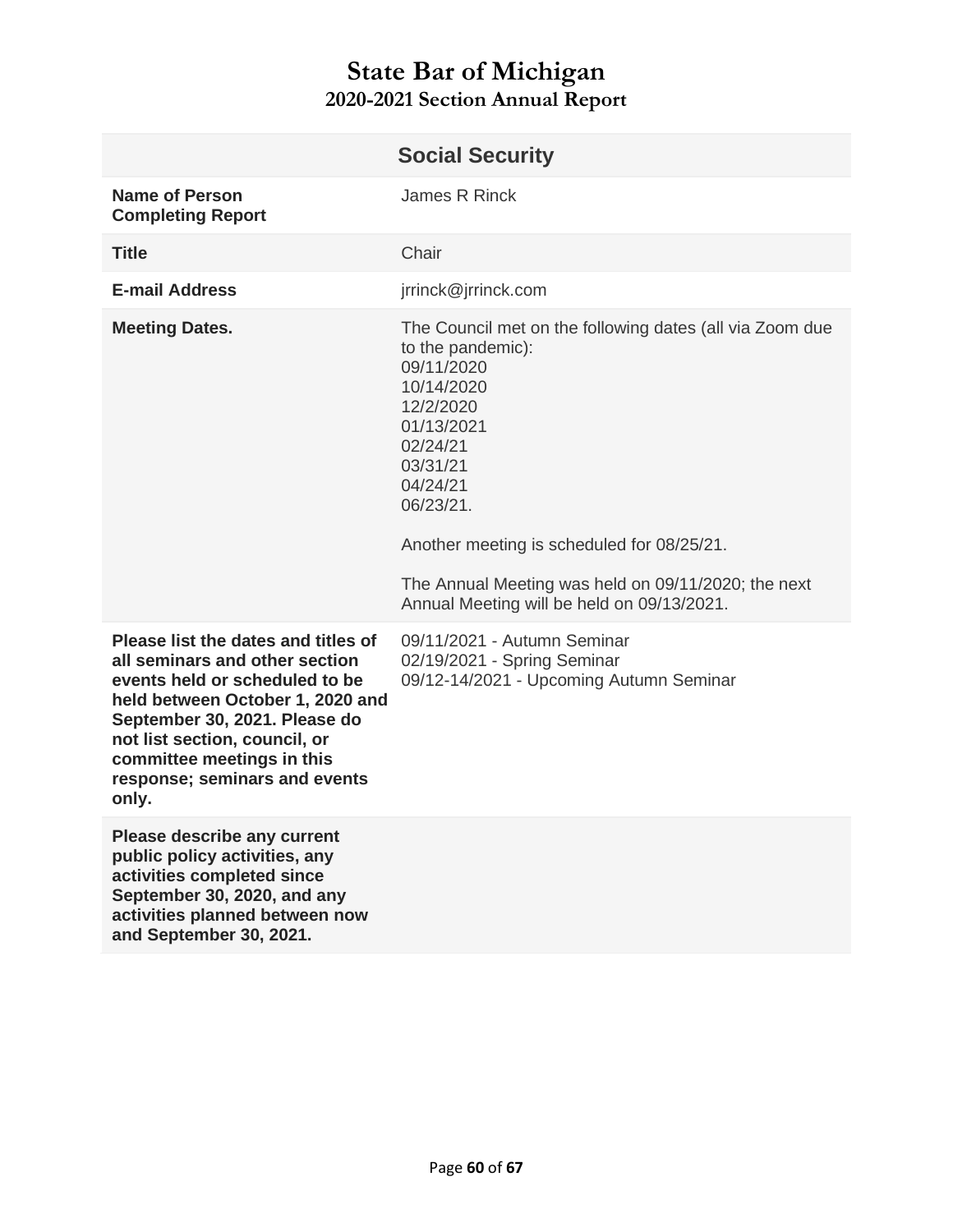|                                                                                                                                                                                                                                                                                                                                                      | <b>Social Security</b>                                                                                                                                                 |
|------------------------------------------------------------------------------------------------------------------------------------------------------------------------------------------------------------------------------------------------------------------------------------------------------------------------------------------------------|------------------------------------------------------------------------------------------------------------------------------------------------------------------------|
| Please list any other noteworthy<br>section activities or<br>accomplishments during the<br>2020-2021 bar year (Oct.-Sept.).<br>Please include achievements,<br>collaborations, awards and other<br>recognition, scholarships,<br>publications, publicity, etc. and<br>any new initiatives your section is<br>planning for the 2020-2021 bar<br>year. | The Michael Dudley Award will be presented to two<br>winners at the upcoming meeting; it was not presented<br>last year due to the autumn seminar being held via Zoom. |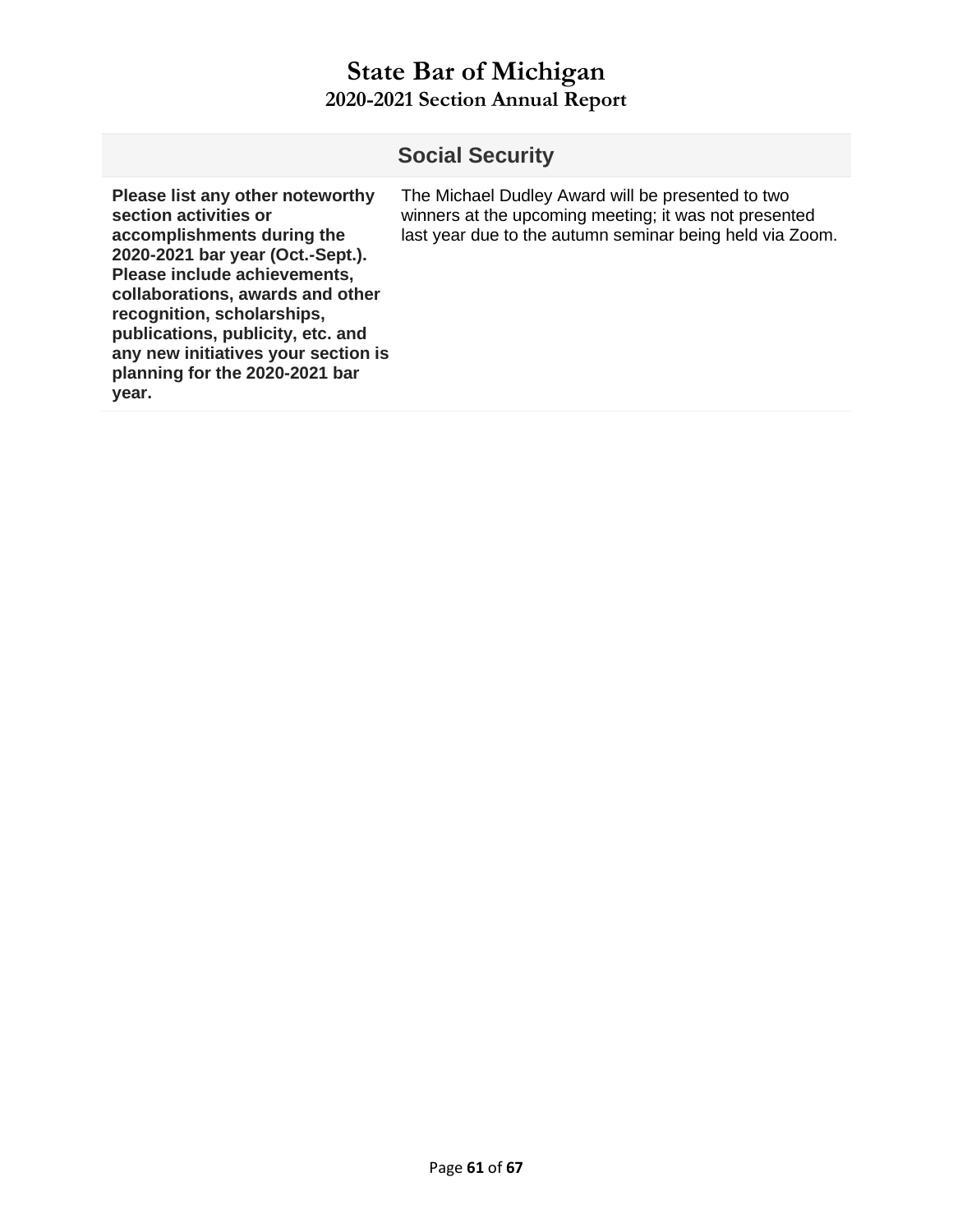<span id="page-61-0"></span>

| <b>Solo and Small Firm</b>                                                                                                                                                                                                                                                                                                                           |                                                                                                                                                                                                                                                                                                 |
|------------------------------------------------------------------------------------------------------------------------------------------------------------------------------------------------------------------------------------------------------------------------------------------------------------------------------------------------------|-------------------------------------------------------------------------------------------------------------------------------------------------------------------------------------------------------------------------------------------------------------------------------------------------|
| <b>Name of Person</b><br><b>Completing Report</b>                                                                                                                                                                                                                                                                                                    | <b>Shawndrica Simmons</b>                                                                                                                                                                                                                                                                       |
| <b>Title</b>                                                                                                                                                                                                                                                                                                                                         | Chair                                                                                                                                                                                                                                                                                           |
| <b>E-mail Address</b>                                                                                                                                                                                                                                                                                                                                | simmonslegal@lawchic.com                                                                                                                                                                                                                                                                        |
| <b>Meeting Dates.</b>                                                                                                                                                                                                                                                                                                                                | 09/24/2020 - Council Meeting<br>10/22/2020 - Council Meeting<br>01/28/2021 - Council Meeting<br>02/25/2021 - Council Meeting<br>04/22/2021 - Council Meeting<br>05/27/2021 - Council Meeting                                                                                                    |
| Please list the dates and titles of<br>all seminars and other section<br>events held or scheduled to be<br>held between October 1, 2020 and<br>September 30, 2021. Please do<br>not list section, council, or<br>committee meetings in this<br>response; seminars and events<br>only.                                                                | 11/19/2020 - Solo & Small Firm Best Practices Webinar<br>03/18/2021 - Solo & Small Firm How to Perform a<br>Preliminary Exam Webinar<br>06/4/201 - Solo & Small Firm Understanding Simple<br>Probate Webinar<br>07/22/2021 - Solo & Small Firm Navigating Friend of the<br><b>Court Webinar</b> |
| <b>Please describe any current</b><br>public policy activities, any<br>activities completed since<br>September 30, 2020, and any<br>activities planned between now<br>and September 30, 2021.                                                                                                                                                        | N/A                                                                                                                                                                                                                                                                                             |
| Please list any other noteworthy<br>section activities or<br>accomplishments during the<br>2020-2021 bar year (Oct.-Sept.).<br>Please include achievements,<br>collaborations, awards and other<br>recognition, scholarships,<br>publications, publicity, etc. and<br>any new initiatives your section is<br>planning for the 2020-2021 bar<br>year. | We plan to partner with the Black Women Lawyers and<br>co-host their annual The People's Law School event for<br>the general public in August 2021.                                                                                                                                             |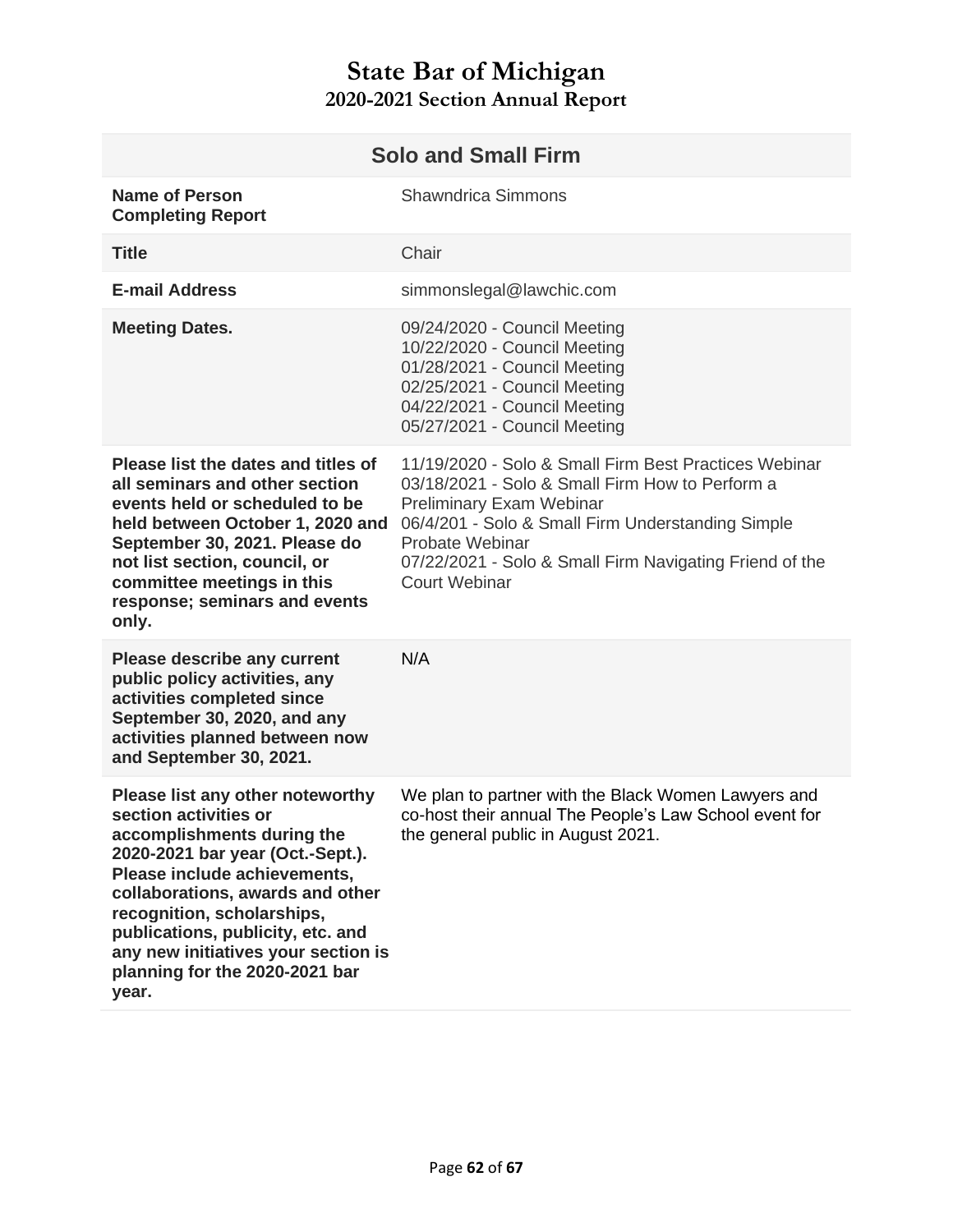<span id="page-62-0"></span>

| <b>Workers' Compensation Law</b>                                                                                                                                                                                                                                                      |                                                                                                                                                                                                                                                                                                                                                                                                                                                                                                                                                                            |
|---------------------------------------------------------------------------------------------------------------------------------------------------------------------------------------------------------------------------------------------------------------------------------------|----------------------------------------------------------------------------------------------------------------------------------------------------------------------------------------------------------------------------------------------------------------------------------------------------------------------------------------------------------------------------------------------------------------------------------------------------------------------------------------------------------------------------------------------------------------------------|
| <b>Name of Person</b><br><b>Completing Report</b>                                                                                                                                                                                                                                     | Jayson Chizick                                                                                                                                                                                                                                                                                                                                                                                                                                                                                                                                                             |
| <b>Title</b>                                                                                                                                                                                                                                                                          | <b>Acting Chairperson</b>                                                                                                                                                                                                                                                                                                                                                                                                                                                                                                                                                  |
| <b>E-mail Address</b>                                                                                                                                                                                                                                                                 | jayson@jtrucks.com                                                                                                                                                                                                                                                                                                                                                                                                                                                                                                                                                         |
| <b>Meeting Dates.</b>                                                                                                                                                                                                                                                                 | 08/07/2020 - Council Meeting<br>09/11/2020 - Council Meeting<br>10/02/2020 - Council Meeting<br>11/06/2020 - Council Meeting<br>12/04/2020 - Winter Section Meeting<br>02/05/2021 - Council Meeting<br>03/05/2021 - Council Meeting<br>03/15/2021 - E-Meeting<br>04/02/2021 - Council Meeting<br>04/23/2021 - Council Meeting<br>05/07/2021 - Council Meeting<br>05/12/2021 - E-Meeting<br>06/04/2021 - Council Meeting<br>06/08/2021 - E-Meeting<br>06/09/2021 - E-Meeting<br>08/06/2021 - Council Meeting<br>08/06/2021 - Annual Meeting<br>09/17/2021 - Council Meeting |
| Please list the dates and titles of<br>all seminars and other section<br>events held or scheduled to be<br>held between October 1, 2020 and<br>September 30, 2021. Please do<br>not list section, council, or<br>committee meetings in this<br>response; seminars and events<br>only. | 09/17/2021 - Past Chairperson Event<br>08/06/2021 - Hall Of Fame and Don Ducey Award<br>luncheon                                                                                                                                                                                                                                                                                                                                                                                                                                                                           |
| <b>Please describe any current</b><br>public policy activities, any<br>activities completed since<br>September 30, 2020, and any<br>activities planned between now<br>and September 30, 2021.                                                                                         | 06/09/2021 - Electronic Meeting held regarding WC<br>Agency, Board of Magistrates and Appellate Rules<br>07/07/2021 - testimony to Dept. Labor and Economic<br>Opportunity by Acting Chair on direction of Council                                                                                                                                                                                                                                                                                                                                                         |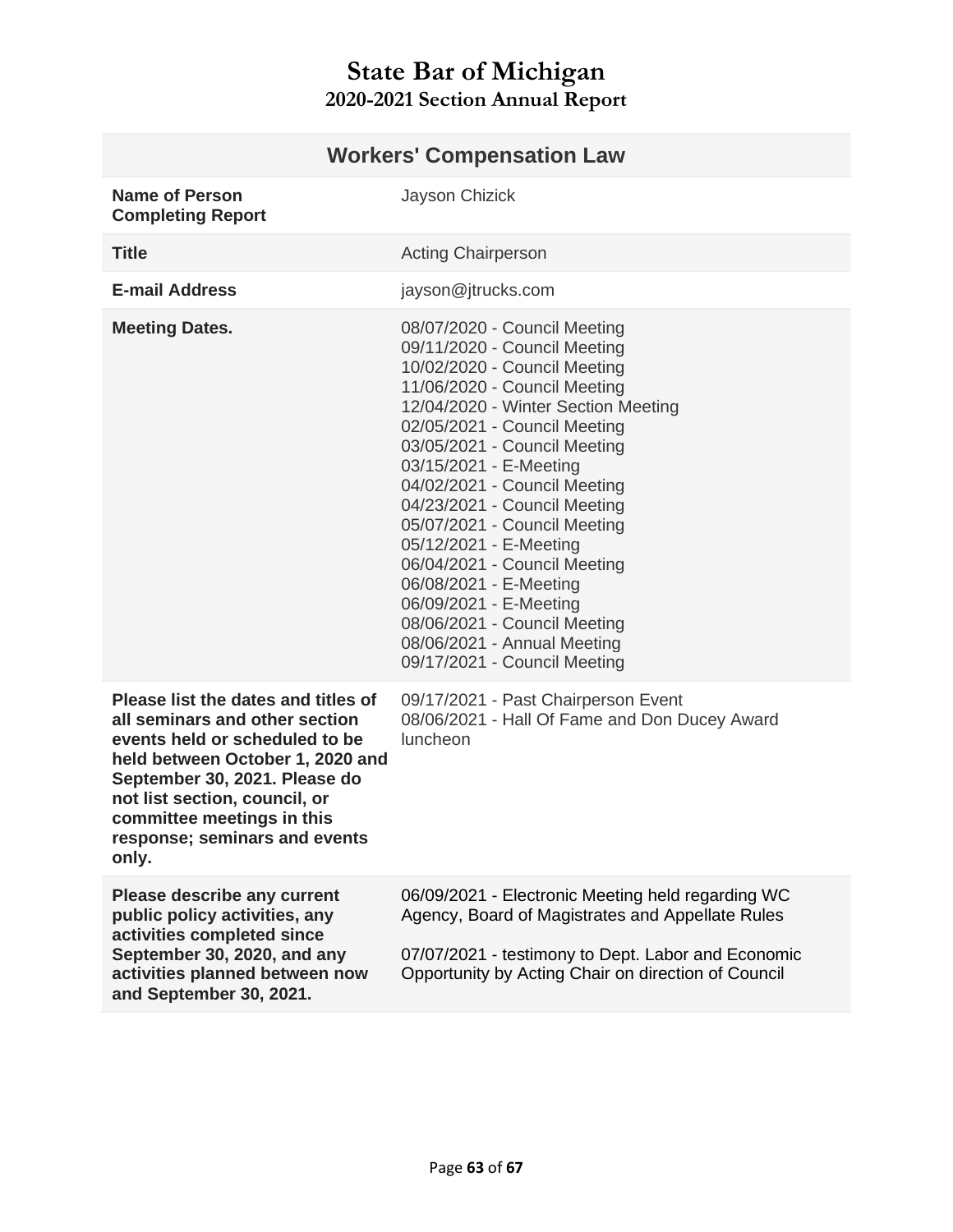#### **Workers' Compensation Law**

**Please list any other noteworthy section activities or accomplishments during the 2020-2021 bar year (Oct.-Sept.). Please include achievements, collaborations, awards and other recognition, scholarships, publications, publicity, etc. and any new initiatives your section is planning for the 2020-2021 bar year.** 

The Workers' Compensation Law Section diligently worked to influence the return to in person hearings in a safe manner. Members of the Council were involved in drafting recommendations for reopening the Workers' Disability Compensation Agency and Board of Magistrates for business. Members of the Council were involved in drafting Agency, Board of Magistrates and Appellate rules. Council engaged the Agency Director and Chief Magistrate in policy discussions pertinent to the Section. Our Section Chair, Rosa Bava passed away during her term of office. Chairperson Bava was a strong leader for our community. Her death marked the end of a career of distinction, and she is missed.

The Section produced 4 newsletters and sponsored the January 2021 Bar Journal.

For the 2021-2022 bar year the Section plans to focus on civility and mindfulness in seminar presentations at our Winter Meeting and Annual Meeting. The Section will continue to work with the Agency Director and Chief Magistrate toward the reopening of hearings, and will be an active participant in policy and rulemaking discussions.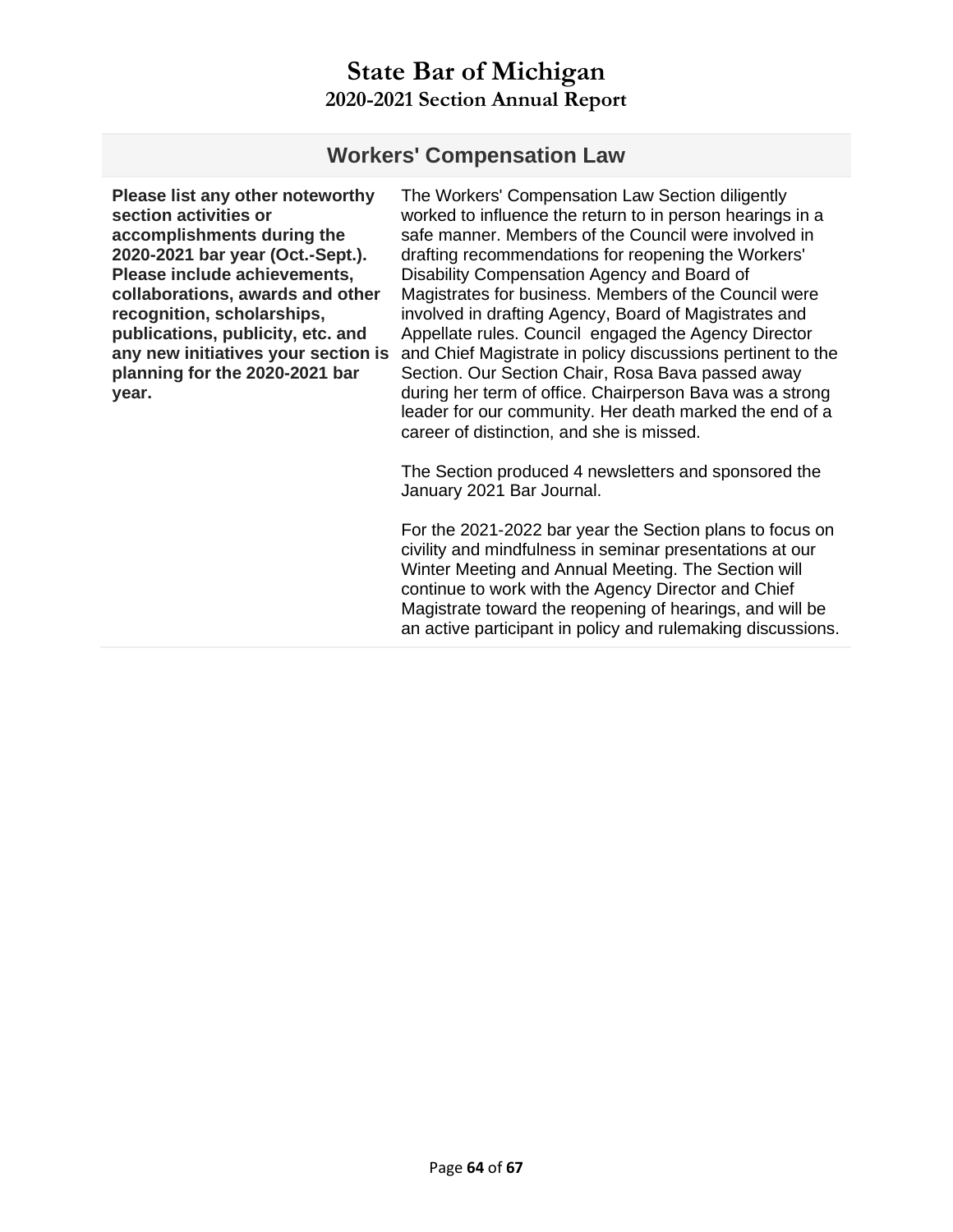<span id="page-64-0"></span>

|                                                   | <b>Young Lawyers</b>                                                                                                                                                                                                                                                                                                                                                       |
|---------------------------------------------------|----------------------------------------------------------------------------------------------------------------------------------------------------------------------------------------------------------------------------------------------------------------------------------------------------------------------------------------------------------------------------|
| <b>Name of Person</b><br><b>Completing Report</b> | Samantha Orvis                                                                                                                                                                                                                                                                                                                                                             |
| <b>Title</b>                                      | Chair                                                                                                                                                                                                                                                                                                                                                                      |
| <b>E-mail Address</b>                             | sorvis@garanlucow.com                                                                                                                                                                                                                                                                                                                                                      |
| <b>Meeting Dates.</b>                             | $09/26/2020 - Z0$<br>09/24/2020 - Zoom<br>11/28/2020 - Zoom - Cancelled by Chair<br>12/19/2020 - Zoom<br>01/23/2021 - Zoom<br>02/27/2021 - Zoom<br>03/27/2021 - Zoom<br>04/24/2021 - Zoom<br>05/22/2021 - Zoom<br>06/26/2021 - Zoom<br>No July Meeting<br>08/28/2021 - TBD - Lansing<br>09/11/2021 - TBD - Annual YLS Summit Zoom<br><b>TBD - September Annual Meeting</b> |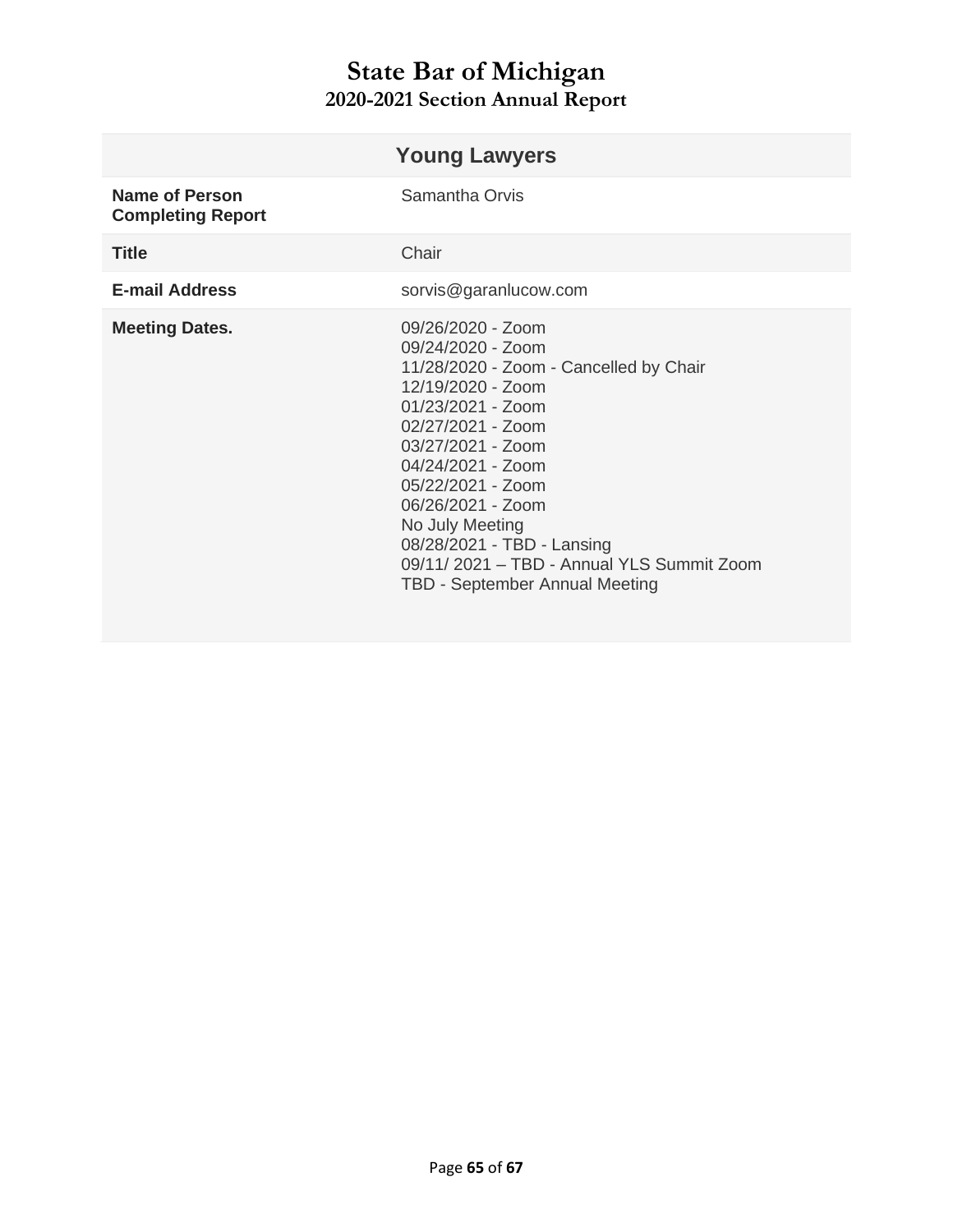|                                                                                                                                                                                                                                                                                       | <b>Young Lawyers</b>                                                                                                                                                           |
|---------------------------------------------------------------------------------------------------------------------------------------------------------------------------------------------------------------------------------------------------------------------------------------|--------------------------------------------------------------------------------------------------------------------------------------------------------------------------------|
| Please list the dates and titles of<br>all seminars and other section<br>events held or scheduled to be<br>held between October 1, 2020 and<br>September 30, 2021. Please do<br>not list section, council, or<br>committee meetings in this<br>response; seminars and events<br>only. | 10/15/2020 - YLS Roundtable discussion/open forum<br>open to all section members (Zoom)                                                                                        |
|                                                                                                                                                                                                                                                                                       | 12/02/2020 - Detroit Tenants' Eviction Rights during the<br>Pandemic (Zoom)                                                                                                    |
|                                                                                                                                                                                                                                                                                       | 12/02/2020 - What Administrative Law Judges wish<br>practitioners knew: Zoom-Event with the<br>Michigan Office of Administrative Hearings and Rules<br>(Zoom)                  |
|                                                                                                                                                                                                                                                                                       | 02/18/2021 - How to Be an Effective Mediation Advocate<br>in partnership with ADR Section - Webinar                                                                            |
|                                                                                                                                                                                                                                                                                       | 02/19/2021 - YLS volunteers attended Michigan Center<br>for Civic Education networking event with students<br>participating in the High School Mock Trial tournament<br>(Zoom) |
|                                                                                                                                                                                                                                                                                       | 02/25-26/2021 - Participation in Washtenaw County Bar<br>Association's Rapid Fire Seminar (Zoom)                                                                               |
|                                                                                                                                                                                                                                                                                       | 03/17-19/2021 - Chair, Samantha Orvis, and Chair-Elect,<br>Kristina Bilowus, attended the ABA Bar Leadership<br>Institute                                                      |
|                                                                                                                                                                                                                                                                                       | 03/18/2021 - Being a Counselor to Your Client:<br>Recognizing Mental Health and Referring to Treatment in<br>partnership with Ingham County Bar Association (Zoom)             |
|                                                                                                                                                                                                                                                                                       | 04/20/2021 - Autonomous Vehicles and Insurance<br>Implications / in partnership with Insurance and Indemnity<br>Section - Webinar                                              |
|                                                                                                                                                                                                                                                                                       | 04/30/2021 - Michigan Appeals 101: The Nuts and Bolts<br>of Handling a Case in the Michigan Court of Appeals<br>(Zoom)                                                         |
|                                                                                                                                                                                                                                                                                       | 05/12/2021 - The Mindful Lawyer - An introduction to<br>mindfulness in partnership with Ann Arbor Center for<br>Mindfulness (Zoom)                                             |
|                                                                                                                                                                                                                                                                                       | 05/21/2021 - Free Virtual Legal Aid and Resource Clinic<br>in partnership with Disability Law Group - Virtual                                                                  |
|                                                                                                                                                                                                                                                                                       | 05/21/2021 - Men of Color Project Town Hall /                                                                                                                                  |

Attorney Dennis Archer (Zoom) 05/21/2021 - Men of Color Project Town Hall / collaboration with ABA YLD Diversity Committee with distinguished panel, Judge Edward Ewell, Judge David Perkins, Attorney Reggie Turner, President Elect for ABA,

08/25/2021 - Getting a Grip on Your Student Loans - A high impact program for today's borrowers with speaker